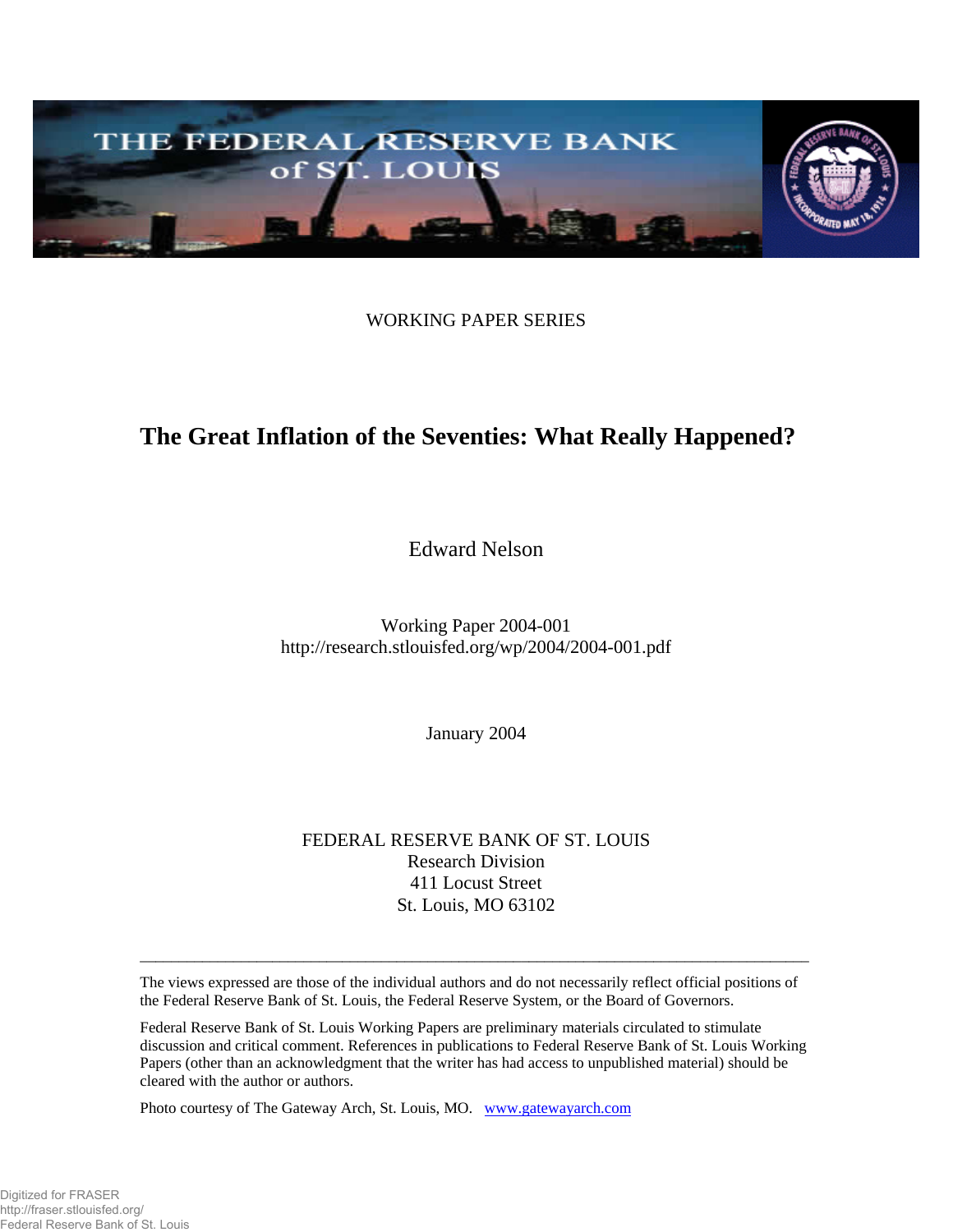#### **The Great Inflation of the Seventies: What Really Happened?**

 Edward Nelson\* Federal Reserve Bank of St. Louis

January 2004

#### **Abstract**

This paper revisits the issue of what factors motivated the macroeconomic policies that led to the Great Inflation of the 1970s. A satisfactory explanation must be consistent with (1) the estimated monetary policy reaction function; (2) the timing patterns relating monetary policy developments and inflation; and (3) the record of economic views (manifested in statements by policymakers and prominent financial commentators). It is argued that the monetary policy neglect hypothesis—which claims that policymakers took a nonmonetary view of the inflation process—meets all three criteria. Other explanations are ruled out, with one exception (the output gap mismeasurement hypothesis), which supplements the monetary policy neglect hypothesis. This conclusion is based on a study of the Great Inflation in both the U.K. and the U.S., and draws on both quantitative and archival evidence, particularly news coverage.

\* Research Division, Federal Reserve Bank of St. Louis, 411 Locust St., St. Louis, MO 63102. Tel: (314) 444 8712. Email:  $edward$  nelson $@$ stls.frb.org

The author is grateful to Jason Buol for research assistance; Ben Bernanke, Michael Bordo, David Laidler, Bennett McCallum, Allan Meltzer, Athanasios Orphanides, and Anna Schwartz for helpful comments; and Kate Barker, Marc Giannoni, Katrina Stierholz, Stuart Sayer, and Steve Tarrington for help in obtaining archival material. The views expressed in this paper are those of the author and do not necessarily reflect official positions of the Federal Reserve Bank of St. Louis, the Federal Reserve System, or the Board of Governors.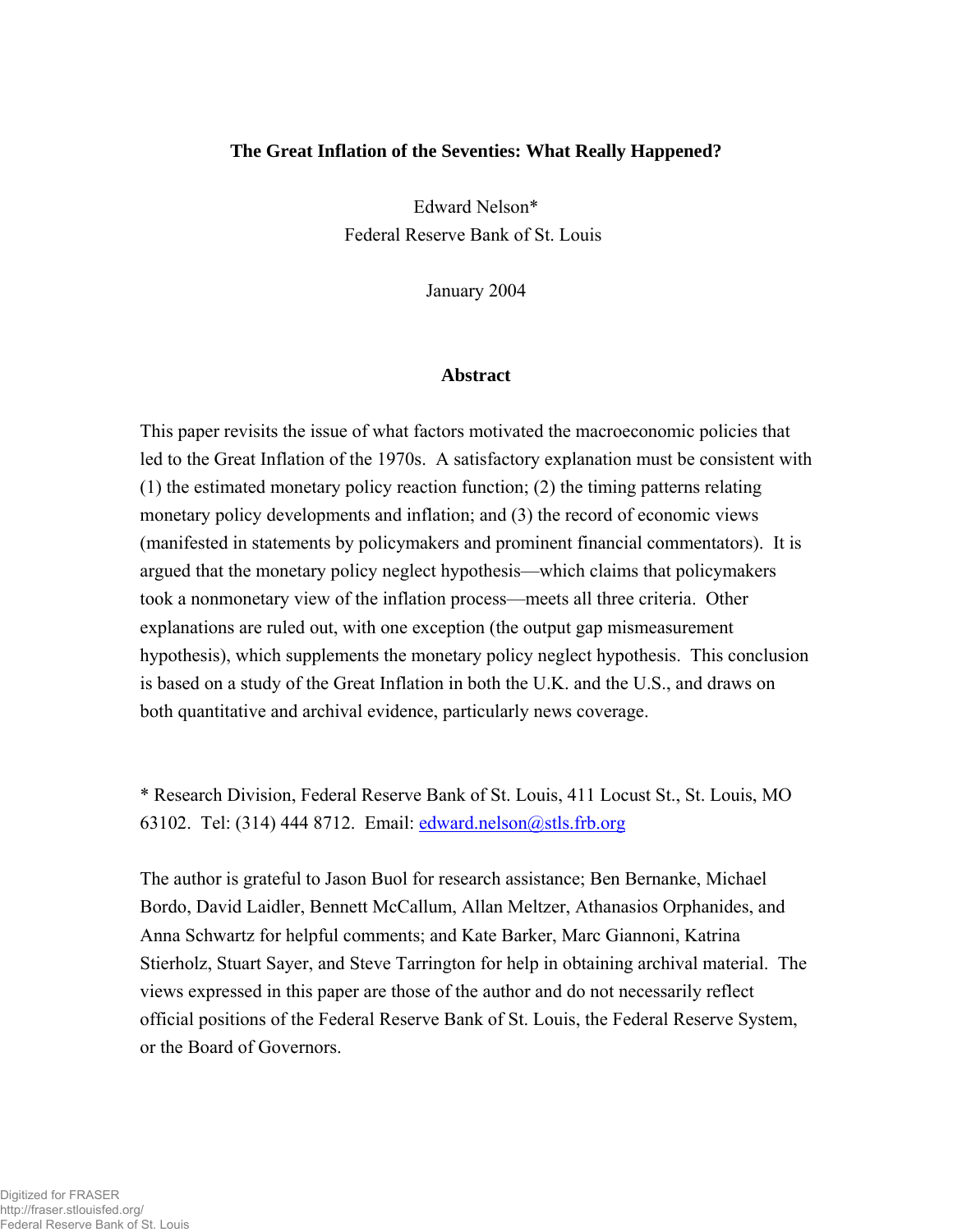# **1. Introduction**

A substantial literature has developed that revisits the inflation experience of the 1970s in the United States and other countries.<sup>1</sup> This literature has advanced a variety of explanations for why macroeconomic outcomes were poor in this "Great Inflation" period compared to the period since around 1982, when inflation has been lower and more stable. Across all explanations, there is important common ground: monetary policy was, in retrospect, too expansionary in the 1970s, and a tighter monetary policy would have been required to produce lower growth in nominal aggregate demand and, hence, lower inflation. The differences in view lie in accounting for the background to this policy: in what macroeconomic objectives and models of the economy drove the policy decisions that actually took place.

Taylor (1992, p. 13) argues that the source of the change in policy behavior is "the impact of economic research and changes in the perceptions of how the economy works." In particular, he contends that policymakers chose high inflation rates in the 1970s because they believed that there was "a permanent long-run trade-off between the level of unemployment and the level of inflation." This argument has been formalized by Sargent (1999). By the early 1980s, both economic theory and empirical evidence were unfavorable for the belief in a strong permanent trade-off; and this change in circumstances may have prompted the shift to a low-inflation monetary policy.

A different explanation of the policy mistakes in the 1970s is the *output gap mismeasurement* hypothesis, advanced by Orphanides (2003a, 2003b). According to this view, the key distinction between policymaking in the 1970s and afterward was not in views about the model of the economy or the costs of inflation. Rather, policymakers overestimated the degree of productive potential in the economy. Monetary policy did not intentionally target either high inflation or positive output gaps, but nevertheless pursued what *ex post* appears to be an excessively expansionary monetary policy, because policymakers were too optimistic about the economy's productive potential. Some support for the output gap mismeasurement hypothesis as an account of the U.S. Great Inflation has been provided by Lansing (2001) and Bullard and Eusepi (2003).

Other explanations of the Great Inflation include those due to Clarida, Galí, and Gertler (CGG) (2000) and Chari, Christiano, and Eichenbaum (1998); in both these accounts, inflation arose when policymakers accommodated a bubble in the private sector's expectation of inflation.

 $<sup>1</sup>$  Early discussions include Taylor (1992) and DeLong (1997) for the U.S., while several more recent</sup> contributions are discussed below. References for the U.K. include Laidler (1989), Goodhart (2003), and Nelson and Nikolov (2002, 2003).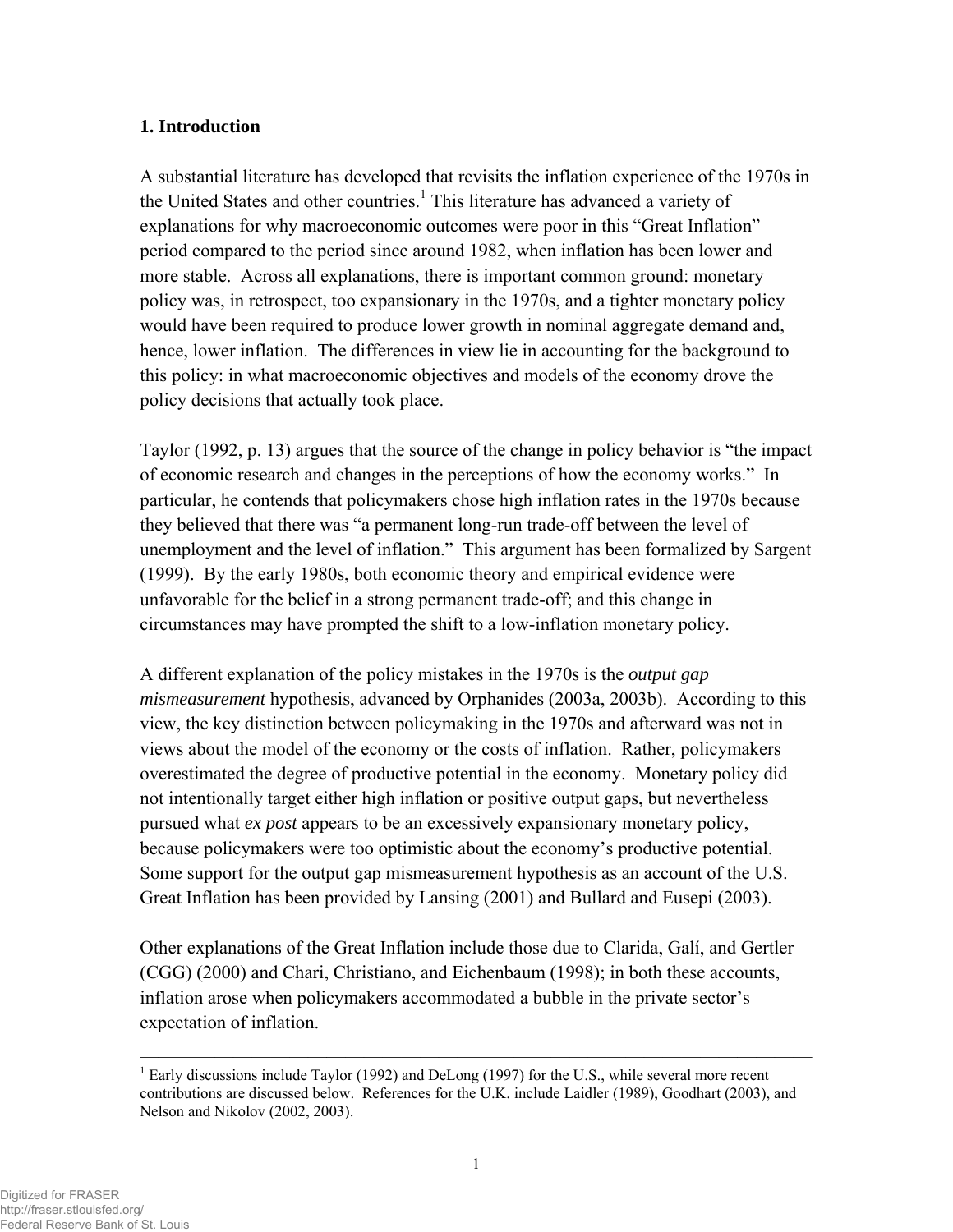A weakness of all the above explanations, however, is that none of them recognize a key aspect of policymaking during this period: namely, Poole's (2000, p. 15) observation that in the 1970s, "Milton Friedman's dictum that inflation is always and everywhere a monetary phenomenon was by no means widely accepted."<sup>2</sup> Indeed, Friedman himself, writing in 1978, observed that in diagnosing the inflation problem, there were

many factors other than money that politicians, economists and journalists write about… [They] attribut[e] the acceleration of inflation to special events—bad weather, food shortages, labor-union intransigence, corporate greed, the OPEC cartel…

Recalling this period a quarter-century later, Friedman (2003) argued:

Central banks performed badly prior to the '80s… because they [had] a wrong theory…. Inflation, according to this vision, was produced primarily by pressures on cost that could best be restrained by direct controls on prices and wages.

An alternative explanation of the Great Inflation, the *monetary policy neglect hypothesis*, attributes the Great Inflation to the flawed analysis that Poole and Friedman highlight. The "monetary policy neglect hypothesis" label is due to Nelson and Nikolov (2002), but the hypothesis synthesizes the account of the Great Inflation given by several earlier authors. These include Hetzel (1998), Mayer (1999, pp. 99−102), Bordo and Schwartz (1999, p. 193), McCallum (1999), and Laidler (2003, p. 23) for the U.S., and Laidler (1989), King (2000), Nelson (2001), and Nelson and Nikolov (2002) for the U.K. The 2002 Jackson Hole contribution of Romer and Romer (2002) also lends some support to the monetary policy neglect hypothesis, and Section 4 below will note some comparisons of their description of the U.S. experience with the account here.

This paper details the monetary policy neglect hypothesis, and adds to the evidence in its favor. Relative to the existing literature, the evidence I present draws on a wider range of sources. First, in contrast to the concentration on the U.S. experience in the existing literature, I examine both the U.S. and the U.K. symmetrically. This analysis includes an examination of estimated policy rules, which I argue can be interpreted best using the monetary policy neglect hypothesis.

Second, for the U.S., in ascertaining policymakers' views on monetary policy and the economy, I draw on a wider range of policymakers. Views of Federal Reserve personnel are obviously an important part of the evidence, and are emphasized in the abovementioned papers. But views in the Federal Reserve are relatively less important

<sup>&</sup>lt;sup>2</sup> Similarly, Laidler (2003, p. 23) argues that an omission in the discussions of DeLong (1997) and Sargent (1999) of the monetary policies pursued in the 1970s is that they "had absolutely nothing to do with deliberately inducing higher inflation in order to reduce the unemployment rate."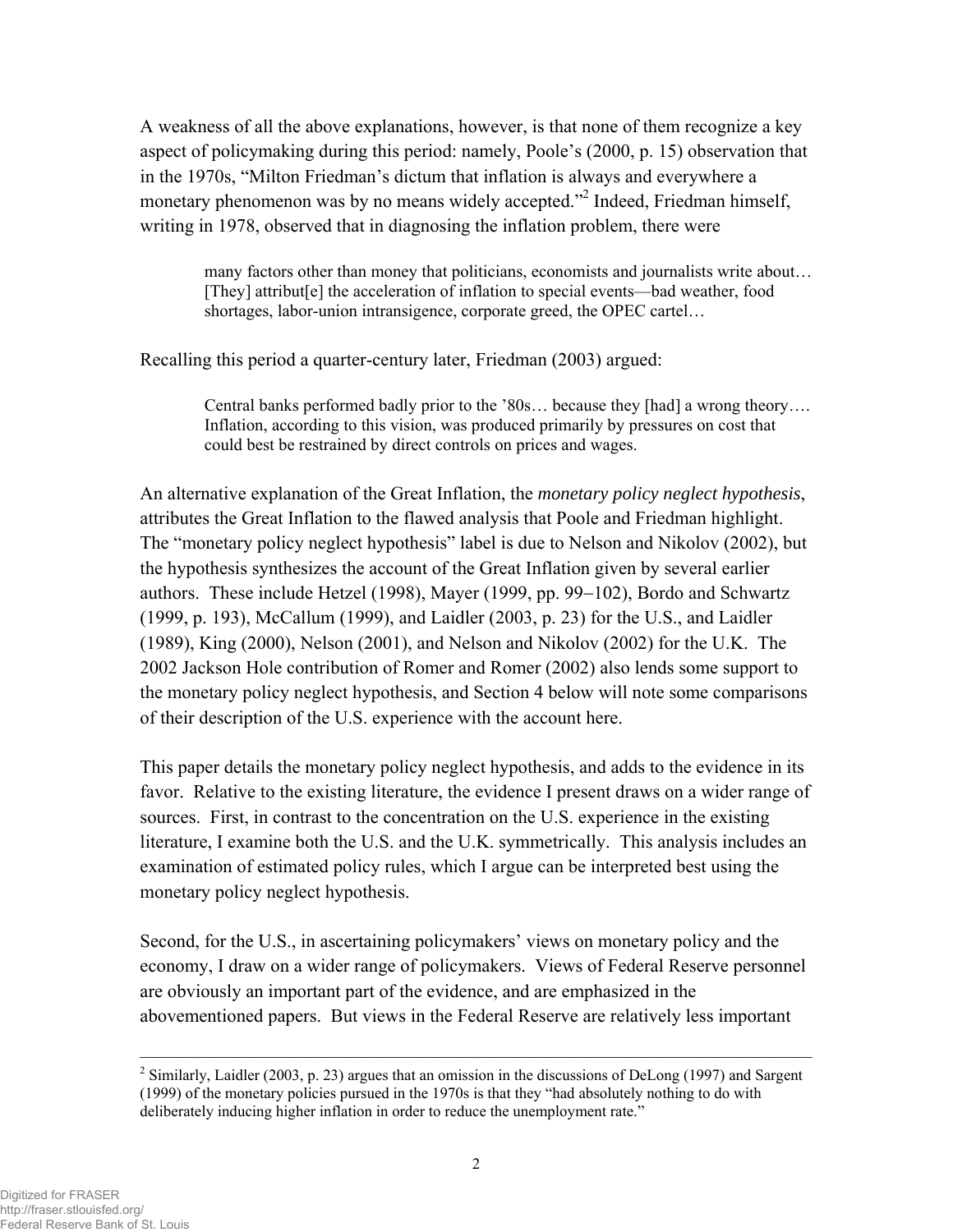over the 1970s than in other recent decades, because of the prevalence of other policymaking agencies concerned with inflation. As early as January 1970, prior to the swearing-in of Arthur Burns as Federal Reserve Chairman, the *Wall Street Journal* noted that "[t]o a degree that astonishes veterans… the Nixon team often seems oblivious of the board's independence" (*WSJ*, 01/14/70).<sup>3</sup> Consistent with this, President Nixon, observing applause for Burns at Burns' swearing-in, said on the record: "That is a standing vote of approval, in advance, for lower interest rates and more money," and noted, "I have very strong views, and I expect to present them to Mr. Burns. I respect his independence, but I hope that he independently will conclude that my views are the right ones"  $(KCS, 02/01/70)$ .<sup>4</sup> In light of this, the views on inflation and monetary policy of the President and other Administration officials deserve special attention. Analysis of their statements supports the monetary policy neglect hypothesis, and explains why these views evolved from the Council of Economic Advisers Chairman's confident statement in 1970 that "inflations do respond to therapy" (*KCS*, 08/17/70) to the position of the director of the Cost of Living Council, John Dunlop, in 1974 that "we just don't know how to control inflation" (*DFP*, 03/18/74).

Third, this paper draws on archival evidence in the form of newspaper articles—22 newspapers for the U.S.; 12 newspapers for the U.K. Examining contemporaneous coverage of the Great Inflation in newspaper sources brings out the statements of the "politicians, economists and journalists" that Friedman (1978) refers to, and so gives a better picture of the climate of opinion behind policy actions.

This paper proceeds as follows. Section 2 examines some basic facts about the U.S. and U.K. Great Inflations, and rules out several of the alternative explanations of the Great Inflation on that basis. Section 3 outlines the monetary policy neglect hypothesis. Sections 4 and 5 provide evidence from archival sources from the U.S. and the U.K. Section 6 returns to policy-rule estimates for the U.S., while Section 7 concludes.

#### **2. The U.S. and U.K. Great Inflations**

This section describes some basic features of the Great Inflation in the U.S. and the U.K., and discusses some alternative explanations of that period. The examination in this paper uses the criteria that a satisfactory explanation must be consistent with (1) the estimated monetary policy reaction function; (2) the timing patterns between monetary policy developments and inflation; and (3) the record of economic views (manifested in statements by policymakers and prominent financial commentators).

 $3$  News articles that form part of the archive used in this paper are cited by the newspaper acronym and date. The Appendix contains a list of the acronyms and bibliographical details for each article cited. 4

<sup>&</sup>lt;sup>4</sup> The official record of the occasion confirms a version of Nixon's reported comments (Wells, 1994, p. 42).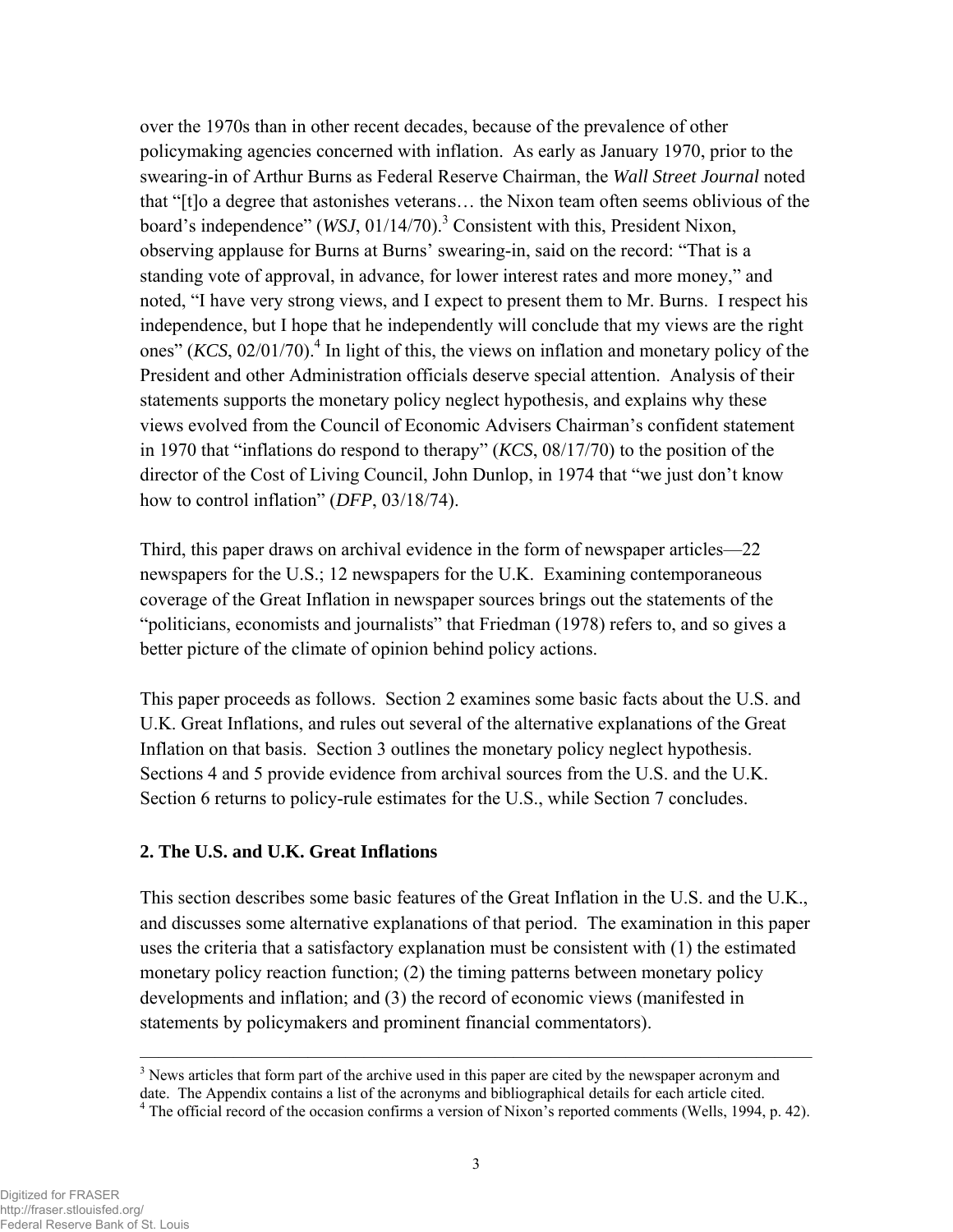### **2.1 The Record of the Great Inflation**

Table 1 gives data on inflation as well as some key monetary policy variables for the period 1969−1983 for both the U.S. and the U.K. Both money growth and interest-rate data are provided. For the U.S., M2 growth is used as the measure of money growth, and it clearly foreshadows the two peaks of inflation in 1974 and 1980. Real interest rates in the table are the annual average of the nominal federal funds rate minus the next quarter's realized annualized inflation rate. Because these *ex post* rates contain unanticipated inflation, they can exaggerate how low real rates became in the 1970s. For example, the table suggests that U.S. real rates reached all-time lows in 1978 and 1979, but these may be distorted by the sudden and temporary impact of oil price and mortgage-rate increases on the CPI. Other measures of U.S. monetary policy suggest instead that the most easy monetary conditions occurred prior to 1978: M2 growth slowed sharply in 1978 from its high rates of 1976 and 1977; while policymakers in 1978 allowed nominal interest rates to rise by more than double the increase in the current year's inflation rate. From this perspective, the table supports the claim by Friedman and Friedman (1984, p. 89) and Romer and Romer (1990, p. 161) that the turnaround in monetary policy that produced the early 1980s disinflation began in 1978.

The U.K. records a peak in inflation in 1975 of around 25 per cent, with lower doubledigit rates for most years until 1982. Two U.K. money growth series are reported: those for the monetary base and a broad aggregate, Sterling M3. Because of changes in the use and effectiveness of reserve requirements in monetary policy for the U.K., both series are distorted at various times in the 1970s. The monetary base is not adjusted for reserverequirement changes, which makes a difference for certain years, especially 1972, when reported base growth substantially understates the degree of monetary expansion, in the wake of the cut in reserve requirements in late 1971. On the other hand, the slowdown in broad money growth after 1973 and pickup in 1980 are exaggerated by the attempts by the authorities to influence Sterling M3 using marginal reserve requirements, which were of questionable macroeconomic significance. Therefore, Sterling M3 growth is preferable for analysis up to 1974, while base growth is the more reliable series from 1975 onward. With this in mind, the money growth and interest-rate data match up with the subsequent inflation record: the most expansionary monetary policy occurred in the first half of the 1970s, with a correction that is then partially reversed, and a decisive shift to a disinflationary monetary policy only occurring after the election of the Thatcher government in 1979.

A further summary of monetary policy over the period is given in Table 2, reporting estimated interest-rate reaction functions before and after the 1970s. The reported parameter estimates are the long-run responses of the short-term nominal interest rate to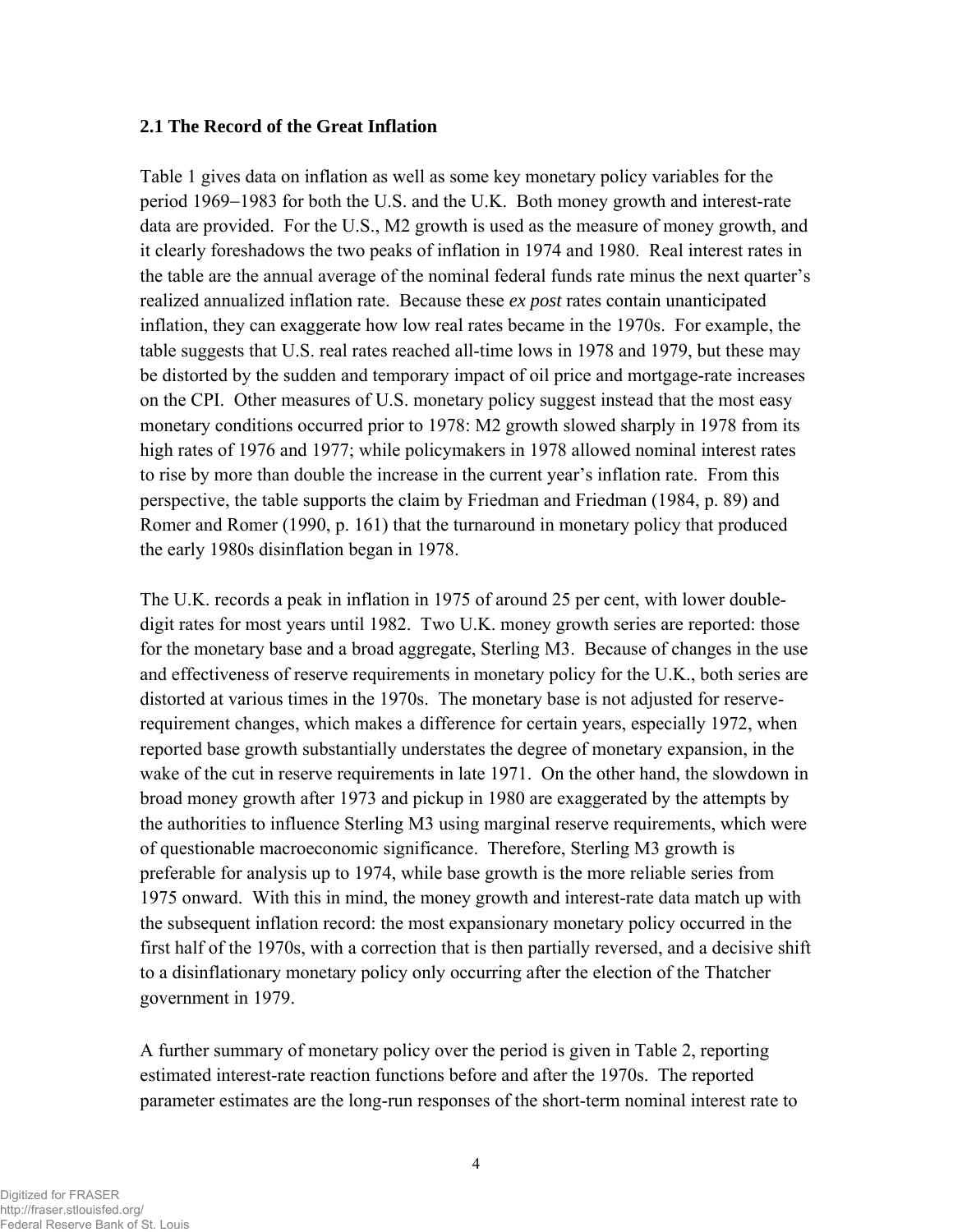| Table 1. Data on Inflation and Monetary Policy Variables |                                                                                                       |                |                     |           |                |              |      |                     |                     |
|----------------------------------------------------------|-------------------------------------------------------------------------------------------------------|----------------|---------------------|-----------|----------------|--------------|------|---------------------|---------------------|
|                                                          | <b>United States</b>                                                                                  |                |                     |           | United Kingdom |              |      |                     |                     |
|                                                          |                                                                                                       | Money          | Short-term interest |           |                | Money growth |      | Short-term interest |                     |
|                                                          |                                                                                                       | growth         | rates               |           |                |              |      | rates               |                     |
|                                                          | Inflation                                                                                             | M <sub>2</sub> | Nominal             | Real      | Inflation      | Base         | £M3  | Nominal             | Real                |
|                                                          | (CPI)                                                                                                 |                |                     | (ex post) | (RPI/RPIX)     |              |      |                     | (ex post)           |
| 1969                                                     | 5.4                                                                                                   | 6.1            | 8.2                 | 2.0       | 5.5            | 4.4          | 3.2  | 7.6                 | 2.6                 |
| 1970                                                     | 5.9                                                                                                   | 3.9            | 7.2                 | 2.4       | 6.4            | 4.7          | 6.7  | 7.0                 | $-1.6$              |
| 1971                                                     | 4.2                                                                                                   | 12.1           | 4.7                 | 1.2       | 9.5            | 8.2          | 12.1 | 5.6                 | $-2.4$              |
| 1972                                                     | 3.3                                                                                                   | 12.4           | 4.4                 | 0.0       | 7.1            | 6.1          | 23.6 | 5.5                 | $-2.4$              |
| 1973                                                     | 6.3                                                                                                   | 9.7            | 8.7                 | $-1.2$    | 9.2            | 12.1         | 25.5 | 9.3                 | $-3.5$              |
| 1974                                                     | 11.0                                                                                                  | 5.9            | 10.5                | $-0.6$    | 16.1           | 11.9         | 15.6 | 11.3                | $-9.4$              |
| 1975                                                     | 9.1                                                                                                   | 9.4            | 5.8                 | $-0.5$    | 24.7           | 14.1         | 8.8  | 10.2                | $-13.1$             |
| 1976                                                     | 5.8                                                                                                   | 12.8           | 5.0                 | $-0.9$    | 16.3           | 11.5         | 8.5  | 11.2                | $-5.1$              |
| 1977                                                     | 6.5                                                                                                   | 12.4           | 5.5                 | $-0.9$    | 15.8           | 11.1         | 8.1  | 7.7                 | $-2.6$              |
| 1978                                                     | 7.6                                                                                                   | 8.3            | 7.9                 | $-1.9$    | 8.6            | 15.1         | 15.2 | 8.5                 | $-0.0$              |
| 1979                                                     | 11.3                                                                                                  | 7.8            | 11.2                | $-3.0$    | 12.6           | 13.1         | 12.5 | 13.0                | $-5.5$              |
|                                                          |                                                                                                       |                |                     |           |                |              |      |                     | $(-0.2^{\text{a}})$ |
| 1980                                                     | 13.5                                                                                                  | 8.0            | 13.4                | 2.1       | 16.9           | 8.4          | 15.7 | 15.1                | 2.3                 |
| 1981                                                     | 10.4                                                                                                  | 9.0            | 16.4                | 8.8       | 12.2           | 5.6          | 16.4 | 13.0                | 2.2                 |
| 1982                                                     | 6.2                                                                                                   | 9.2            | 12.3                | 8.6       | 8.5            | 2.5          | 11.1 | 11.4                | 5.1                 |
| 1983                                                     | 3.2                                                                                                   | $7.3^{b}$      | 9.1                 | 4.5       | 5.2            | 5.9          | 9.8  | 9.6                 | 5.0                 |
|                                                          | a. Number in parentheses excludes estimated impact of 1979 indirect tax increases on consumer prices. |                |                     |           |                |              |      |                     |                     |

b. Adjusted for impact of MMDA introduction in 1983.

| Table 2. U.S. and U.K. Policy Rule Estimates                                                                                                                                 |                    |                     |  |  |
|------------------------------------------------------------------------------------------------------------------------------------------------------------------------------|--------------------|---------------------|--|--|
|                                                                                                                                                                              | Long-run inflation | Long-run output gap |  |  |
|                                                                                                                                                                              | response           | response            |  |  |
| United States: estimates based on revised data                                                                                                                               |                    |                     |  |  |
| 1966 Q1-1979 Q2, lagged inflation in rule                                                                                                                                    | 0.47               | 0.95                |  |  |
| 1966 Q1-1979 Q2, expected inflation in rule                                                                                                                                  | 0.67               | 0.74                |  |  |
| 1980 Q1-1995 Q2, current and lagged inflation in rule <sup>a</sup>                                                                                                           | 2.13               | 0.47                |  |  |
| 1980 Q1-1995 Q2, current and expected inflation in                                                                                                                           | 1.44               | 0.65                |  |  |
| rule                                                                                                                                                                         |                    |                     |  |  |
| United States: estimates based on real-time data                                                                                                                             |                    |                     |  |  |
| 1966 Q1-1979 Q2, expected inflation in rule <sup>b</sup>                                                                                                                     | 1.64               | 0.57                |  |  |
| United Kingdom: estimates based on revised data                                                                                                                              |                    |                     |  |  |
| 1970 Q1-1979 Q1, lagged inflation in rule                                                                                                                                    | 0.13               | 2.04                |  |  |
| 1970 Q1-1979 Q1, expected inflation in rule                                                                                                                                  | 0.38               | 1.30                |  |  |
| 1992 Q4-2003 Q1, lagged inflation in rule                                                                                                                                    | 1.50               | 1.62                |  |  |
| 1992 Q4-1997 Q1, expected inflation in rule <sup>c</sup>                                                                                                                     | 1.27               | 0.47                |  |  |
| 1979 Q3-2002 Q3, expected inflation in rule                                                                                                                                  | 1.56               | 2.86                |  |  |
| United Kingdom: estimates based on real-time data                                                                                                                            |                    |                     |  |  |
| 1970 Q1-1979 Q1, lagged inflation in rule <sup><math>c</math></sup>                                                                                                          | 0.32               | 0.52                |  |  |
| Sources: a. Rotemberg and Woodford (1997). (Giannoni and Woodford (2004) find very similar responses for 1980–2002.)<br>b. Orphanides (2003b). c. Nelson and Nikolov (2002). |                    |                     |  |  |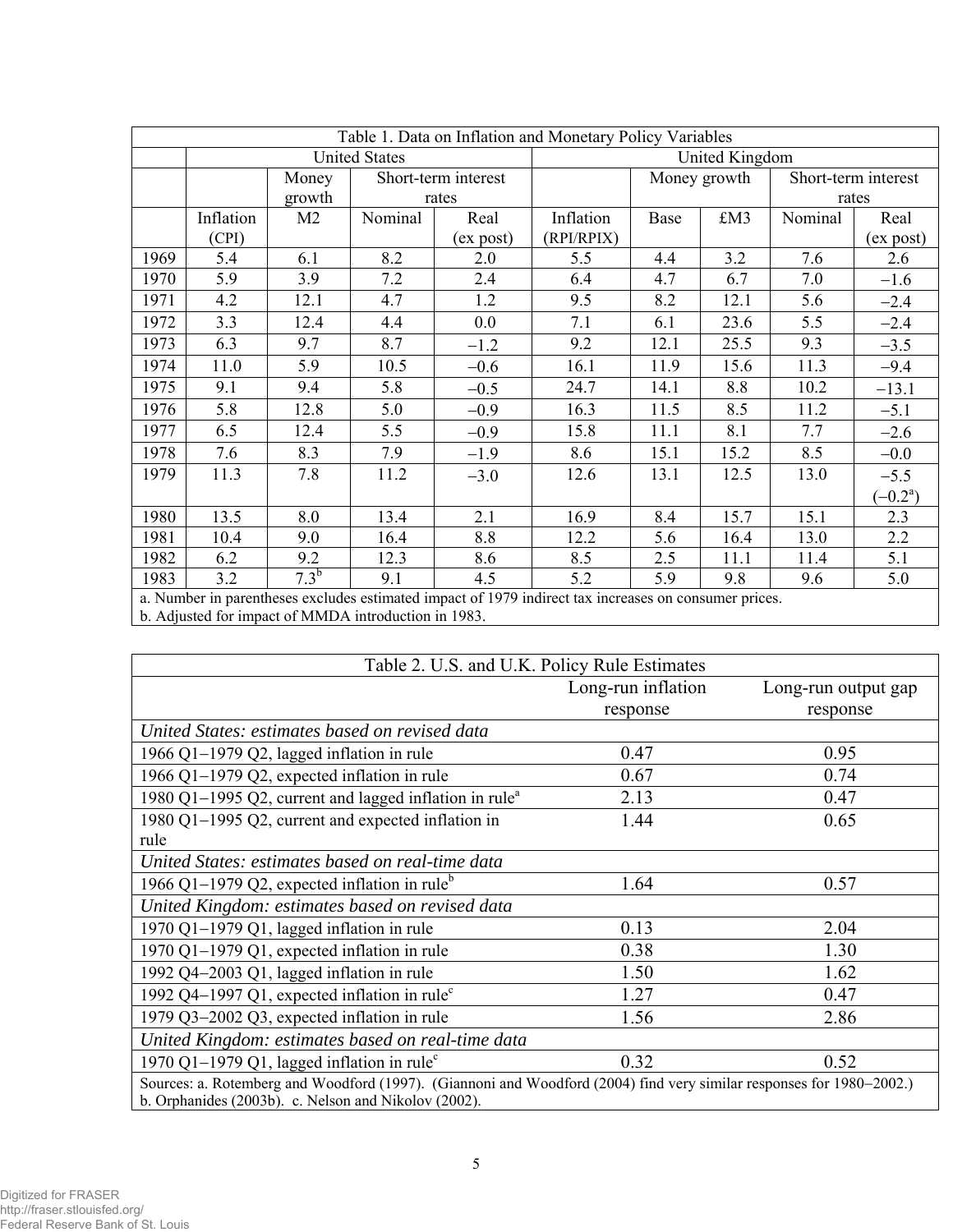inflation and to a gap or detrended output variable.<sup>5</sup> These are not the only criteria by which interest-rate rules should be judged; for example, avoidance of inflation also requires appropriate choice of the constant term in the rule. But the table brings out the contrast between pre-1979 and post-1979 policy stressed by Clarida, Galí, and Gertler (2000) that interest rates in the earlier period responded less than one-for-one to inflation. As the estimate from Orphanides (2003b) in the table indicates, when the Federal Reserve's rule is re-estimated using real-time official estimates of the output gap and internal forecasts of inflation, the pre-1979 response to inflation is above unity. On the surface, this finding is inconsistent with the claim—common across several explanations of the Great Inflation, including the monetary policy neglect hypothesis—that central bankers did not respond vigorously to the outbreak of inflation in the 1970s. Section 6 will reconcile Orphanides' result with the monetary policy neglect hypothesis.

The table also shows pre- and post-1979 policy rules for the U.K. Regardless of whether the inflation targeting period since 1992 is considered, or the whole post-1979 policy is treated as a single regime, monetary policy clearly exhibits a stronger response to inflation in later years than was present in the 1970s, and that this is the case whether real-time or final gap estimates are used to estimate the pre-1979 policy rule.

These summary tables, together with other background for these countries, shed light on the plausibility of a number of alternative accounts for the Great Inflation.

# **2.2 Belief in a Long-Run Trade-Off**

The long-run trade-off view of 1970s developments is exemplified by Sargent (1999). It postulates that the Great Inflation reflected policymakers' belief that a permanent gain in output relative to potential could be obtained by accepting a permanently higher inflation rate. Policymakers then permitted successive increases in the inflation rate because it was believed that the long-run trade-off had deteriorated (i.e. that greater inflation rates were required to achieve a given degree of output in excess of potential). Only after inflation had risen to very high levels did policymakers become convinced that there was no long-run trade-off, and disinflated.

The explanation does not accord with either the empirical evidence on policy rules, or the record of policymakers' views on inflation. If the rise in inflation in the 1970s reflected a shift to a higher inflation target, it should imply a rule with a high intercept term together with a greater than one-for-one response to deviations of inflation from target—showing that policymakers took vigorous actions to support the high-inflation target. Instead, as

 $<sup>5</sup>$  For the estimates not sourced from other papers, the estimated rule uses consumer price inflation as the</sup> inflation measure, and HP-filtered log GDP as detrended output.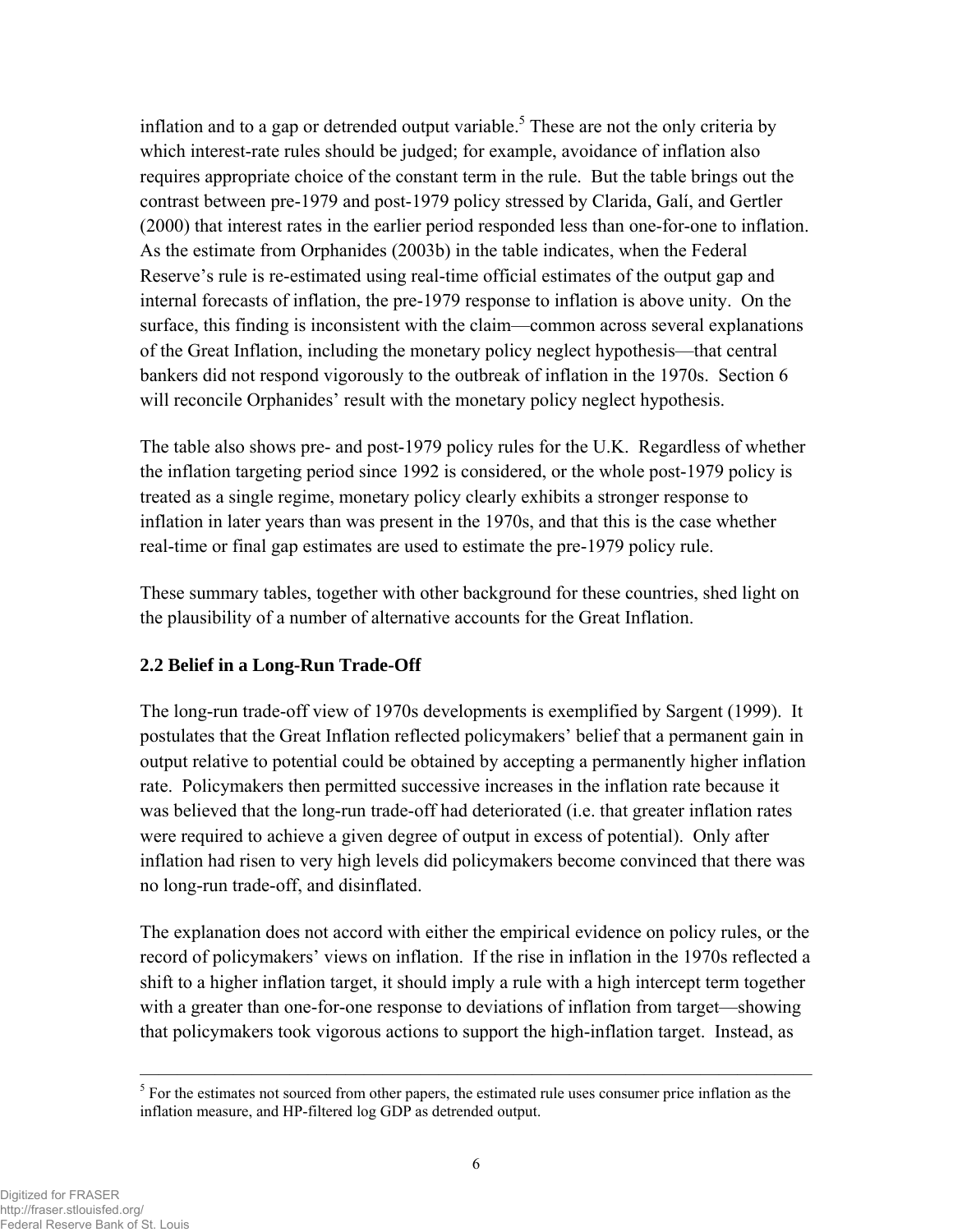Table 2 shows, we observe less than one-for-one pre-1979 long-run inflation responses for both the U.S. and the U.K.

In addition, U.K. policymakers did not subscribe to a Phillips curve model of inflation in either the 1960s or the 1970s,  $6$  while, as documented below, the cost-push view of inflation embraced by U.S. policymakers from 1970 also amounted to a rejection of a Phillips curve model of inflation. The long-run trade-off account is therefore not a satisfactory explanation of the Great Inflation in either the U.S. or the U.K.

# **2.3 The Sunspot Hypothesis**

Clarida, Galí, and Gertler's (2000) account concentrates on the fact that the inflation response in the interest-rate rule was below unity before 1979. They argue that a policy rule of this type leaves no scope for monetary policy to stop arbitrary disturbances from exerting a persistent effect on inflationary expectations and so on actual inflation. In particular, they contend that the oil shock of 1973 led to a burst of higher inflationary expectations by the private sector, which monetary policy effectively accommodated.

As a description of the Great Inflation, the CGG hypothesis has two key problems. First, it cannot account for the different timing of the inflation problem across countries. As CGG's explanation provides no *a priori* grounds for why inflation rose rather than fell in the 1970s, it must appeal to a positive sunspot shock hitting every country that experienced the Great Inflation. CGG nominate the 1973 oil shock as a possible sunspot, but for the U.K. this explanation is unsatisfactory because so much of the rise in inflation preceded the oil shock. In light of these differences in timing, the CGG explanation must explain the international rise in inflation in the 1970s in terms of different sunspot shocks across countries, all of which happened to take a positive value, which is implausible.

Second, at best, the CGG hypothesis can account for a transitory change in inflation away from a constant steady-state rate. This is because the sunspots that affect inflation in their hypothesis are stationary. CGG's hypothesis is only an appropriate explanation if the Great Inflation period is treated as one where the long-run mean of inflation underwent no shift. But this treatment is untenable for the U.K. and the U.S.  $\frac{7}{1}$  If the long-run inflation rate was unchanged over the Great Inflation, then there should be little or no Fisher effect observed in nominal yields on very long-term securities. But in the U.K., consol rates—i.e., nominal returns on infinite-maturity instruments—rose steeply, from 6.43% in 1965 to 15.17% in 1975 (Capie and Webber, 1985, p. 495). For the U.S., consol-rate data are unavailable, but both theory and evidence suggest that real money

<sup>————————————————————————————————————</sup>   $6$  See e.g. Laidler (1989) and Nelson (2001).

 $<sup>7</sup>$  Beyer and Farmer (2002) also argue that the nonstationary behavior of inflation is an important aspect of</sup> the U.S. Great Inflation.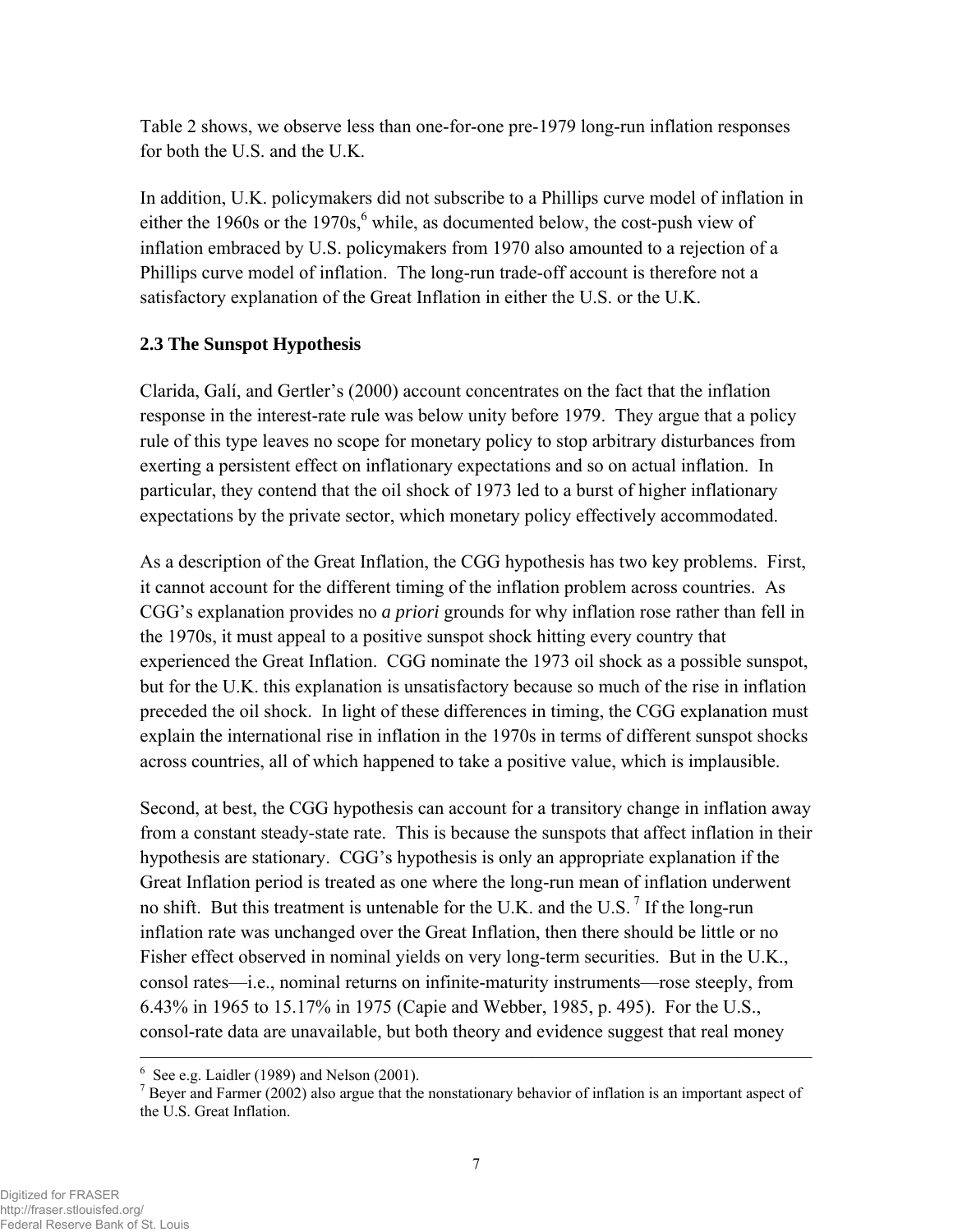base demand should depend on a consol-type rate (Anderson and Rasche, 2001). If the Great Inflation had little effect on this rate, then the growth rate of monetary base velocity should have been unchanged before and after the Great Inflation. But base velocity growth shifted from positive to flat once the early 1980s disinflation occurred. The CGG hypothesis can therefore be rejected, because it is contradicted by both the international evidence and the evidence on the mean of inflation.

### **2.4 The Expectations Trap Hypothesis**

The expectations trap hypothesis is outlined in detail in Christiano and Gust (2000). It has some similarities with the CGG hypothesis. A distinguishing characteristic of the trap hypothesis, however, is that it postulates that the U.S. Great Inflation resulted from a conscious decision by the Federal Reserve to create money growth in response to a variety of nonmonetary events, such as the 1973 commodity price explosion, that threatened the stability of output. This aspect of the hypothesis is sufficient to rule it out as a valid explanation of the Great Inflation. Money growth preceded the mid-1970s peak in CPI inflation by 22 to 25 months, depending on money definition; and the 1980 peak by 21 to 38 months (Batini and Nelson, 2001). Because money growth peaked before the key nonmonetary events, a story that relies on a sequence running from those events to monetary accommodation to inflation does not fit the facts well.<sup>8</sup>

#### **2.5 Perceived Costs of Inflation**

Taylor (1992, p. 14) suggests one reason the Great Inflation occurred is that policymakers saw few costs of inflation, and so were unwilling to take steps to bring it down. But the record, by contrast, suggests that in the 1970s inflation was believed to be costly; Batten (1981, p. 20) noted that U.S. "policymakers have called it 'public enemy No. 1' at least four times in the last decade." U.K. policymakers emphasized even more the costs of inflation. Prime Minister Harold Wilson, for example, said in speeches in July 1975 that "[i]nflation is causing unemployment" and that his anti-inflation strategy was "a plan to save our country" (Wilson, 1979, pp. 266−272); in February 1976, he spoke of "our determination to eliminate inflation" and claimed that the country "is more united in a national effort against inflation than ever before" (*FT*, 02/03/76; *DT*, 02/03/76). Nor were policymakers unwilling to contemplate real costs to bring down inflation: the incomes policies pursued in the 1970s usually involved planned cuts in real wages, as well as rationing and shortages of goods. Most dramatically, the Heath Government imposed in the U.K. a three-day working week in response to labor-union opposition to its anti-inflation policy (which consisted of wage controls). The U.S. and U.K. records

<sup>&</sup>lt;sup>8</sup> Furthermore, as documented by Darby and Lothian (1983) and Barsky and Kilian (2001), much of the 1970s commodity price explosion was itself a response to the prior monetary easing.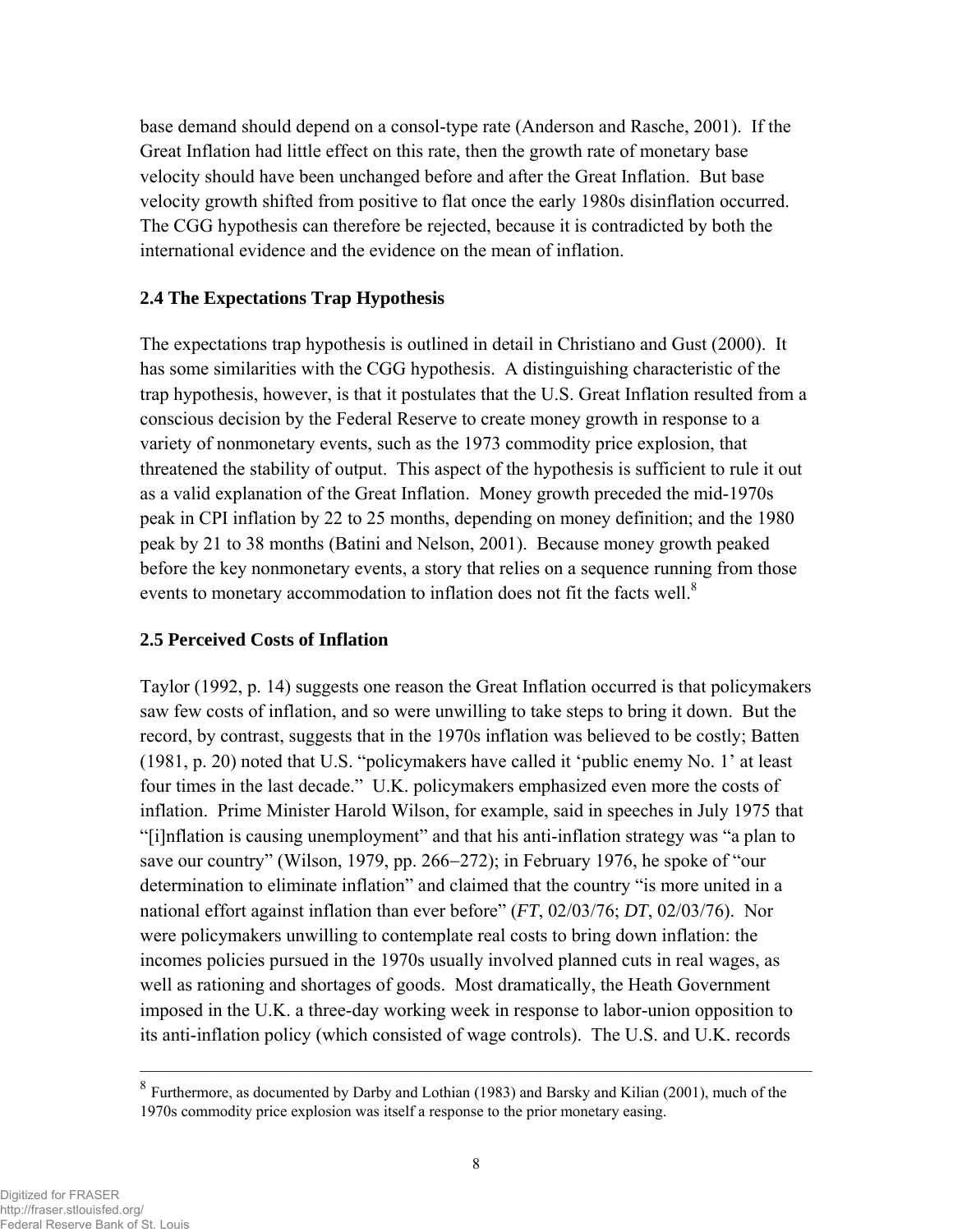suggest that policymakers believed that inflation created high costs for output and employment, and were prepared to take unpopular actions to bring down inflation.

# **2.6 Commitment to Low Unemployment**

DeLong (1997, pp. 257, 270–271) argues that U.S. political and legislative commitments to full employment sacrificed price stability. DeLong contends that the political debate, as well as legislation such as Humphrey-Hawkins, obliged policymakers to target unemployment at a level that they knew was incompatible with low inflation.

But the evidence suggests that policymakers were aware that the full-employment unemployment rate had risen over time; and that they incorporated this rise into their policy decisions. For example, Paul McCracken, President Nixon's first head of the Council of Economic Advisers, said in February 1969 that "the important thing is not to calibrate [policy targets] too narrowly in terms of unemployment… I don't think one can set this kind of target figure" (*CT*, 02/24/69), and, when proposing a program in 1970 intended to achieve a non-inflationary path back to full employment by mid-1972, did so in terms of real growth rates; the unemployment rate associated with this plan was shifted up in light of evidence that the natural rate had increased (*KCS*, 12/15/70). This practice continued later in the decade, with Federal Reserve Chairman Miller testifying in July 1978 that the unemployment rate was higher than in earlier expansions because of institutional changes in the labor market (Miller, 1978, p. 645).<sup>9</sup> It is difficult to argue that the Carter Administration's endorsement of the Humphrey-Hawkins legislation led to a lower unemployment target than before: as a Presidential candidate, Carter's goal for unemployment matched the Ford Administration's estimate of the natural rate;<sup>10</sup> the Administration's main target for 1977 was expressed in terms of real GDP growth, not unemployment, and these growth targets were in line with pre-existing estimates of the degree of spare capacity in the economy. Moreover, the Humphrey-Hawkins legislation was not passed until October 1978, by which time U.S. monetary policy had already begun to shift to disinflation. Therefore, intentional targeting of beyond-full-employment unemployment rates does not seem to be the source of the U.S. Great Inflation.

# **2.7 Output Gap Mismeasurement**

The output gap mismeasurement hypothesis has been advanced by Orphanides (2003a, 2003b). He argues that the loose monetary policy settings observed in the U.S. in the

 $9^9$  A recognition that the natural rate had risen also took place in the U.K. (Nelson and Nikolov, 2003).

<sup>&</sup>lt;sup>10</sup> Carter in 1976 gave his goal as "4 or  $4\frac{1}{2}$  percent" unemployment (Biven, 2002, p. 31); the Ford Administration associated full employment with 4 to 5 per cent unemployed (*DFP*, 01/26/76). Both sets of numbers are consistent with the 4.5% natural unemployment rate estimate that Orphanides and Williams (2003) contend was shared by successive Administrations throughout the mid-1970s.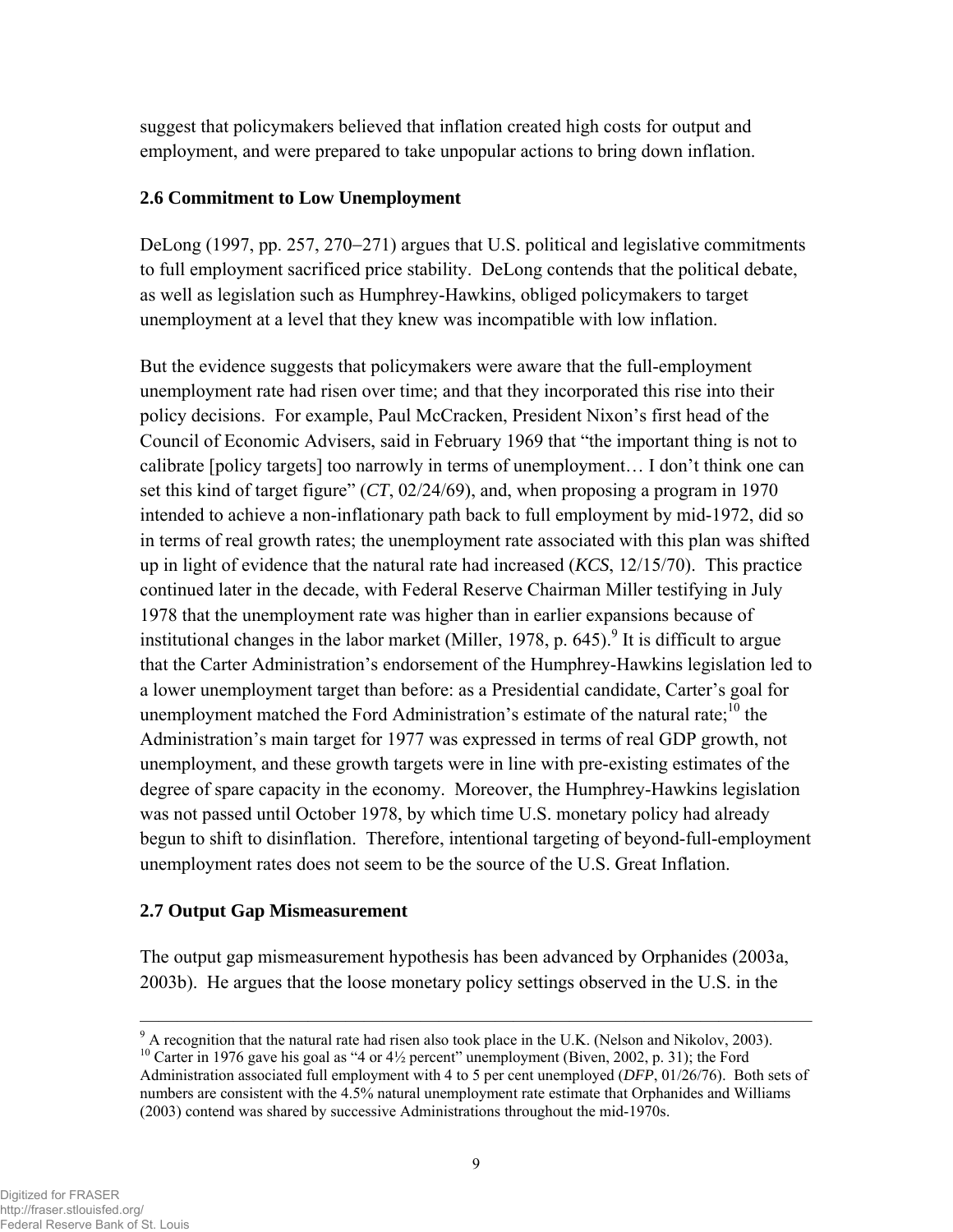1970s can be accounted for by a monetary policy that responds strongly both to inflation forecasts and to the output gap. The excessive monetary expansion of the 1970s arose from the response to the gap series, which had systematic errors.

The explanation favored in this paper—the monetary policy neglect hypothesis—rules out output gap mismeasurement as the *primary* source of policy mistake behind the Great Inflation, but nevertheless allows policy errors from gap mismeasurement to account for a sizable "chunk" of the increase in inflation in the 1970s. In light of this position, in this section I focus on objections to the plausibility of Orphanides' account advanced by Taylor (2000) and Svensson (2000).

Taylor (2000) objects that the published output gap series are not representative of what was used by policymakers, because the published figures were "politicized." But it is hard to see why it would be of political benefit for the government to exaggerate how negative the output gap is. President Ford, for example, was attacked by Democratic candidate Jimmy Carter in a 1976 television debate for the size of the output gap, which Carter gave as minus 27 per cent, even larger than the official published estimates (*DFP*, 09/24/76). Furthermore, as described in Section 4, outside commentators and advisors to previous administrations used numbers on the output gap and productive potential that were essentially consistent with the official published series.

Svensson (2000) argues that the official gap estimates must *a priori* not be those used in decisions, because high inflation outcomes would have led policymakers to revise their actual estimates of the gap to more realistic values. This description of the revision process presumes that policymakers accepted a monetary view of inflation—that is, that they regarded inflation as arising from excessive monetary ease, manifested in positive output gaps. The monetary policy neglect hypothesis claims that policymakers instead took a nonmonetary or cost-push view of inflation. In that case, high inflation outcomes would *not* provoke policymakers to regard their negative output gap estimates as inplausible. We will see that the cost-push view of inflation was prevalent among policymakers and outside commentators in both the U.S. and the U.K.

Therefore, the existing criticisms of the output gap mismeasurement hypothesis are not valid, provided that the hypothesis is regarded as a supplementary explanation of the Great Inflation to the monetary policy neglect hypothesis. The basic planks of this hypothesis are outlined in the next section.

# **3. The Monetary Policy Neglect Hypothesis**

A conventional, monetary view of inflation, as well as a cost-push alternative, may be written as restricted versions of the following standard New Keynesian Phillips curve: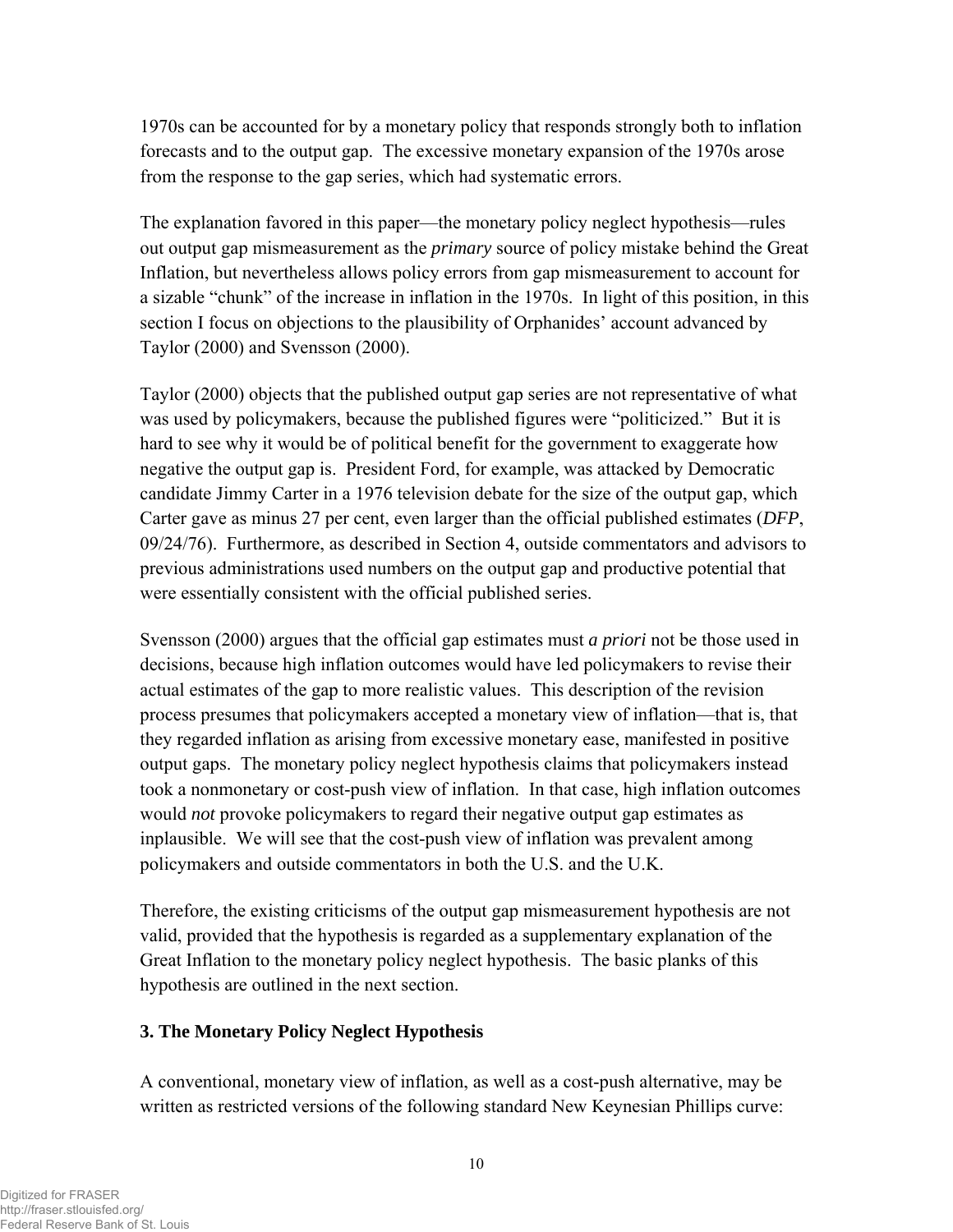$$
\pi_t = c + \beta E_t \pi_{t+1} + \alpha (y_t - y_t^*) + u_t, \qquad (1)
$$

where  $\beta$  is close to unity,  $y_t - y_t^*$  is the output gap,  $\pi_t$  is inflation, and  $u_t$  is an exogenous disturbance. Decompose  $u_t$  as  $u_t = \mu_{u,t} + \hat{u}_t$ , where  $\mu_{u,t}$  is the unconditional mean of  $u_t$ (which may be time-varying), and  $\hat{u}$ <sub>t</sub> the deviation from mean with AR(1) parameter  $\rho_u$ . It follows that the solution for inflation and one-period-ahead expected inflation may be written  $\text{as}$ <sup>11</sup>

$$
\pi_t = \gamma + \alpha E_t \Sigma_{i=0}^{\infty} \beta^i \left( y_{t+i} - y_{t+i} \right) + u_t + \beta \left[ E_t \Sigma_{i=1}^{\infty} \beta^i (\mu_{u,t+i}) \right] + \beta \left[ \rho_u \hat{u}_t / (1 - \beta \rho_u) \right]. \tag{2}
$$

$$
E_{t}\pi_{t+1} = \gamma + \alpha E_{t}\Sigma_{i=0}^{\infty} \beta^{i} \left( y_{t+i+1} - y_{t+i+1}^{*} \right) + E_{t}[\Sigma_{i=0}^{\infty} \beta^{i} (\mu_{u,t+i+1})] + [\rho_{u} \hat{u}_{t} / (1 - \beta \rho_{u})].
$$
 (3)

where  $\gamma = c \Sigma_{i=0}^{\infty} \beta^i$ . A *monetary* view of inflation postulates that  $\alpha > 0$ ; that  $u_t$  is white noise (i.e.,  $\rho_u = 0$ ) with zero mean (i.e.,  $\mu_{u,t} = 0$  for all *t*); and that (log) real aggregate demand  $y_t$  is interest-elastic. Under these restrictions, terms in square brackets vanish; expressions (2) and (3) then imply that shocks that shift the  $u_t$  disturbance but not the current or expected output gap affect the current price level and recorded inflation  $\pi_t$ , but not the expected inflation rate; while the cost-push term does not enter the calculation of the mean inflation rate. Therefore, to be a "cause" of ongoing inflation, an event such as greater labor-union activism or higher world inflation, must affect the path of the output gap—either by creating a sustained drop in potential GDP, or by provoking a monetary policy response that stimulates real aggregate demand. Both of these developments can be avoided by a monetary policy which keeps the path of real aggregate demand close to potential (including allowing real demand to follow potential output when the latter declines). That is the sense in which inflation is a monetary phenomenon—fluctuations in inflation are transitory in the absence of monetary accommodation.<sup>12</sup>

The monetary interpretation of inflation attributes the 1970s to excessive output gaps, in turn due to excessively easy monetary policy, and holds that nonmonetary events such as

<sup>&</sup>lt;sup>11</sup> Formally, the New Keynesian Phillips curve is an approximation of inflation behavior assuming a constant steady-state inflation rate, an assumption which (as argued above) is inappropriate for the 1970s. A more general specification that allowed the  $c, \alpha$ , and  $\beta$  parameters to be functions of the steady-state inflation rate would still leave the fundamental distinction between monetary and nonmonetary theories of inflation described in the text.

<sup>&</sup>lt;sup>12</sup> The economic grounds for acknowledging fluctuations in  $u_t$ , but expecting them to have zero mean, is well outlined by the following quotation:

Higher oil prices may lead people to spend more money on oil. But if so, they have less to spend on other goods, which leads to downward pressure on the prices of those goods… so that the price level in general need not be affected. However, most prices are slow to adjust. Hence, a sudden upward jump in the price of a product that is widely used… may temporarily raise the rate of inflation before the downward pressure becomes effective. That… is the element of validity in the argument that rises in particular prices cause inflation. (Friedman and Friedman, 1984, p. 84)

To match the Friedmans' claim that the "downward pressure becomes effective" only in later periods, one would have to make all terms in the Phillips curve beside the cost-push shock predetermined, which is a standard assumption in empirical applications (e.g. Rotemberg and Woodford, 1997).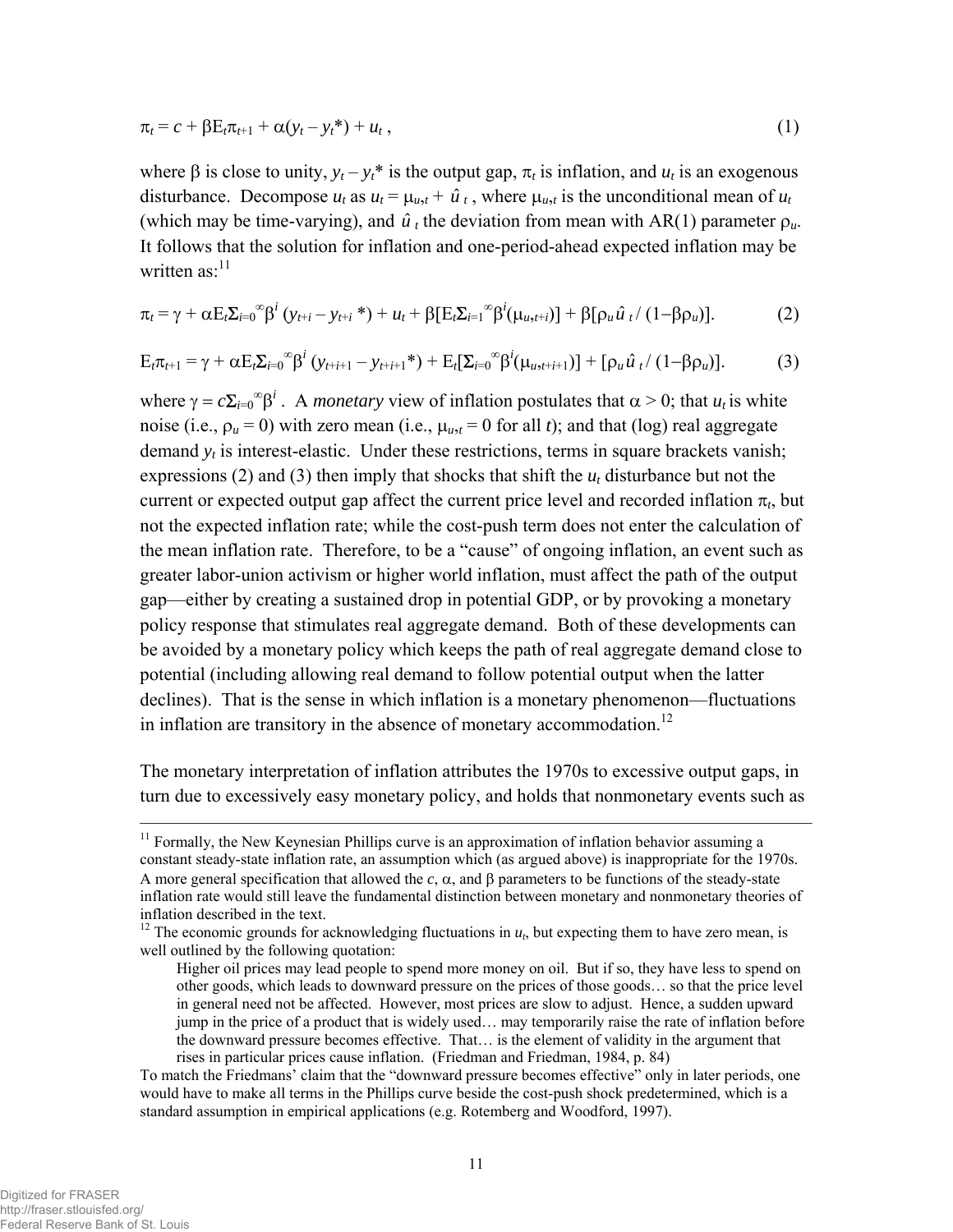oil shocks did not exert any independent effect on the mean of inflation.<sup>13</sup> The monetary policy neglect hypothesis asserts that the monetary interpretation is correct, and claims that the 1970s outcomes reflect policymakers' failure to accept this diagnosis of inflation. Nelson and Nikolov (2002, p. 27) spell out the hypothesis as follows:

[P]olicymakers viewed monetary policy as disconnected from inflation, for two reasons. First, inflation was perceived as largely driven by factors other than the output gap; secondly, policymakers were highly skeptical about the ability of monetary policy to affect aggregate demand or the output gap appreciably… Monetary policy was not seen as essential for inflation control; the latter, instead, was largely delegated to incomes policy (wage and price controls). Such views, we argue, led to a combination of easy monetary policy and attempts to control inflation through other devices, and contributed heavily to the breakout of inflation in the 1960s and 1970s.

The erroneous views on inflation and monetary policy, according to this hypothesis, thus consists of three planks.

### **3.1 Plank 1: Ineffectiveness of Monetary Policy in Influencing Aggregate Demand**

This plank amounts to the view that monetary policy cannot affect nominal aggregate demand (and so real aggregate demand  $y_t$ ). One version of this position is to deny outright that monetary variables (interest rates or quantities) matter for aggregate demand. A related position is that certain monetary variables do matter for aggregate demand, but that the scope for policy to affect those particular variables is extremely limited. Either way, the plank implies that monetary policy cannot appreciably affect  $y_t$ and so, by equation (1), cannot influence inflation. This view influenced U.K. policy more in the 1960s than it did in the 1970s, though, as we will see, it became prominent in U.S. policymakers' statements over 1975−78.<sup>14</sup>

#### **3.2 Plank 2: Inflation Is a Cost-Push Phenomenon**

The second plank of the views that underlay monetary policy neglect in the 1970s is that inflation is a cost-push rather than a monetary phenomenon. In terms of equation (1), a cost-push interpretation of the Great Inflation attributes the majority of the fluctuations in inflation over that period to shifts in the value of  $u_t$ , and—in contrast to the monetary view—claims that *ut* was both persistent and frequently had a positive mean. Cost-push

<sup>&</sup>lt;sup>13</sup> This statement should apply to inflation as measured by broad indices such as the CPI and the GDP deflator. Barsky and Kilian's (2001) monetary interpretation of inflation allows oil shocks to have lasting effects on CPI inflation due to the presence of imported oil in the CPI. But this interpretation neglects substitution effects, which mean that cost-push events that raise particular components of the CPI, should have no lasting effect on inflation (for a given path of the output gap); see Batten (1981, pp. 24−25),

Friedman (1966, pp. 101−102), and the Friedman and Friedman (1984) quotation given above.<br><sup>14</sup> Doubts by Federal Reserve Board members about the effectiveness of monetary policy surfaced in earlier decades too, including the 1920s (Meltzer, 2003, p. 159).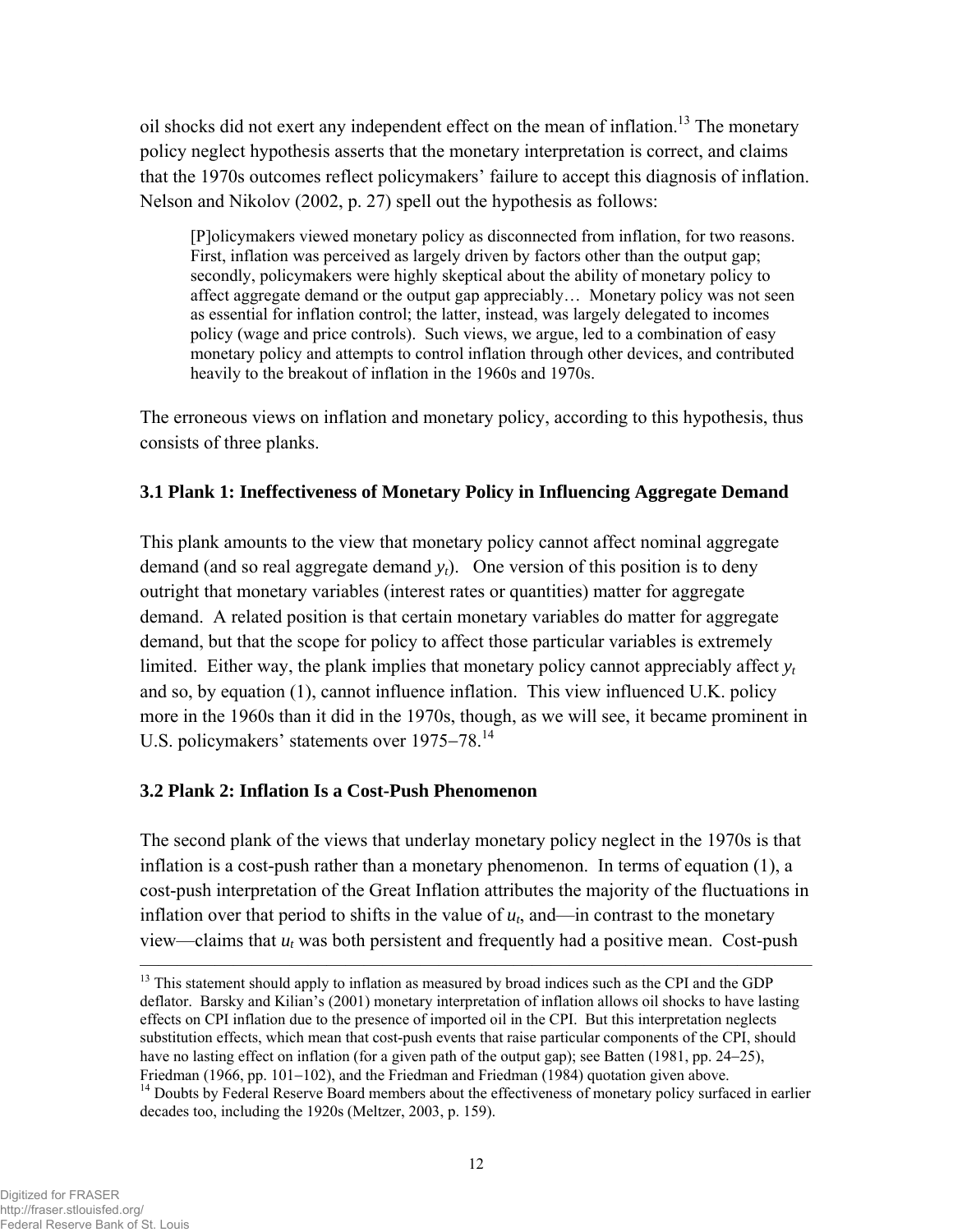events then have persistent effects on both inflation and expected inflation for a given path of the output gap.

A simple case that conforms to the cost-push view is the parameter restriction  $\alpha = 0$ . Then inflation is exogenous and disconnected altogether from output-gap movements.<sup>15</sup> Some observers of the Great Inflation during the 1970s did adopt precisely this position. For example, there is abundant evidence that U.K. policymakers from the mid-1960s to the mid-1970s believed in an asymmetric Phillips curve relation, whereby positive output gaps produced inflation, but negative output gaps exerted no negative pressure on inflation (Nelson, 2001). But essentially all of the implications of the cost-push view of inflation are satisfied with the weaker position that  $\alpha$  is very low when the output gap is negative. In that case, while extremely negative output gaps in principle can offset the positive influence of cost-push effects on inflation, the required gaps are so large that to a first approximation, tight monetary policy is ineffective in controlling inflation. As discussed below, this view of inflation was prevalent in the U.S. for much of the 1970s.<sup>16</sup>

#### **3.3 Plank 3: Incomes Policy as a Substitute for Aggregate Demand Restraint**

*The Case for Wage and Price Controls in the Conventional Framework*. A case for wage and price controls as a complement to aggregate demand restriction can be made when inflation is determined by monetary factors. Consider a situation where the monetary authorities, having run inflationary policies in the past, commit themselves to a policy of zero output gaps and a target inflation rate  $\gamma$ ; but the private sector, wary from past behavior, expects a policy that implies positive output gaps from next period onward of *k* percent for  $N > 0$  periods. This mismatch between the government's intended disinflationary policy and the private sector expectations that actually matter for inflation will mean, from equation (3), that expected inflation is  $\gamma + \alpha k \sum_{i=1}^{N} \beta^{i}$  rather than  $\gamma$ ; and that achievement of the inflation target of  $\gamma$  today will require a negative output gap today of −*k*Σ*i*=1 *N* β*i* rather than a zero gap. The zero-gap, inflation-on-target policy can be achieved by the original disinflationary plan for monetary policy, combined with price and wage controls that effectively overwrite the private sector expectations embodied in wage and price contracts with an enforced expectation of an inflation rate of γ. Once the private sector accepts that monetary policy is following low-inflation policies, the

<sup>&</sup>lt;sup>15</sup> This is also the restriction on the expectational Phillips curve that Friedman and Schwartz (1982, p. 61) argue corresponds to the cost-push view of inflation.

<sup>&</sup>lt;sup>16</sup> This is consistent with Taylor's (1997, p. 279) observation that in the 1970s policymakers believed that inflation was highly inelastic with respect to excess supply. But what Taylor describes is only part of this view of inflation. Other things equal, a decrease in the elasticity of inflation with respect to output gaps would reduce the variance of inflation. To rationalize the rise in the mean and variability of inflation, this view must go hand-in-hand with the position that the 1970s inflation behavior reflected fluctuations in the mean and variance of the cost-push shocks *ut*.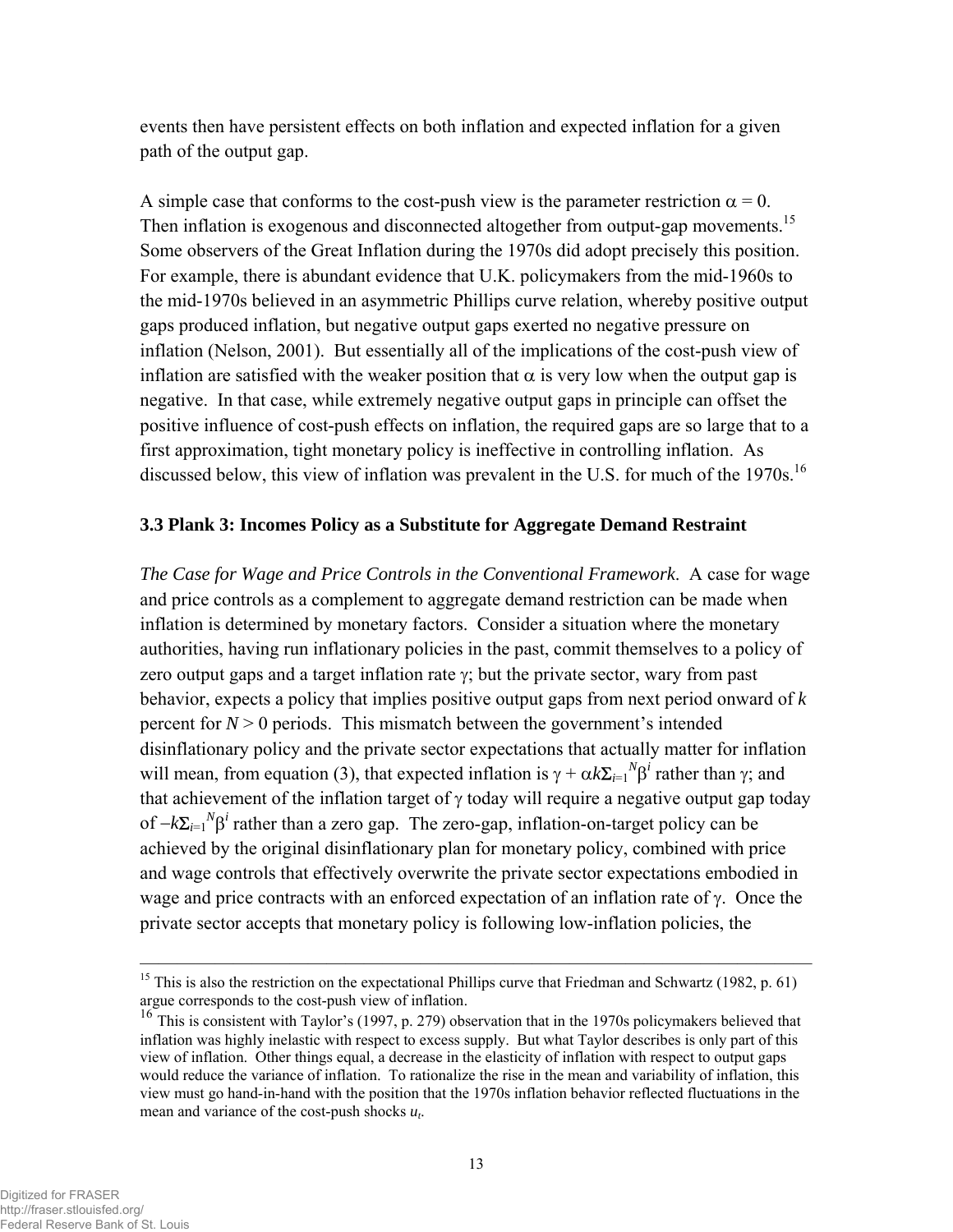controls can be removed without generating an outbreak of inflation. It is this kind of idealized situation, where controls minimize the real cost of a disinflation, that led Paul Samuelson to state: "The best way to ruin the genuine contribution [wage-price] guideposts can make is to try to use them as a substitute for macroeconomic policies" (*NW*, 02/05/68).

*The Case for Wage and Price Controls Under Monetary Policy Neglect*. The case for price and wage controls is very different in the policymaking framework described here as "monetary policy neglect." Under this framework, policymakers neglect the appearance of the output-gap term in equation (2), favoring instead a cost-push view of inflation behavior, and so see no need to coordinate their goals for aggregate demand with their goals for inflation. The latter are pursued directly by controls, leaving policymakers free to use the aggregate demand management tools to pursue targets for output and employment. The typical policy combination that arises—as in the 1971 examples of the U.S. and the U.K. described below—is strict price and wage controls to control inflation, together with stimulative monetary policy to eliminate a perceived deficiency in aggregate demand. Since this policy combination implies that monetary policy responses to outbreaks of inflation are weak or absent, the monetary policy neglect hypothesis can rationalize the low pre-1979 policy responses to inflation summarized in Table 2.

# **4. The United States**

This section shows how U.S. macroeconomic policy during the 1970s conformed to the "monetary policy neglect" framework.

#### **4.1 1969**−**71: Cost-Push Views Gain Ground**

The coverage here begins at the end of 1969, a year during which the Nixon Administration and the Federal Reserve had pursued what Treasury Secretary David M. Kennedy described as an "objective… [of] guiding the economy from an overheated, inflationary state" (*KCS*, 09/01/70). This strategy reflected a conventional, excessdemand or monetary interpretation of the inflation that had developed in the U.S. since 1965,<sup>17</sup> to which the Administration responded with what CEA Chairman McCracken described as "policies long confidently relied upon to guide the economy's path" (*LCJ*, 09/27/69)—i.e., monetary and fiscal restriction.

<sup>&</sup>lt;sup>17</sup> Note that even if policymakers had a nonvertical long-run Phillips curve (β far below unity in equation (1)) in mind in 1969, that would still correspond to a monetary view of inflation, which rests instead on the belief that  $\alpha$  is positive in (1).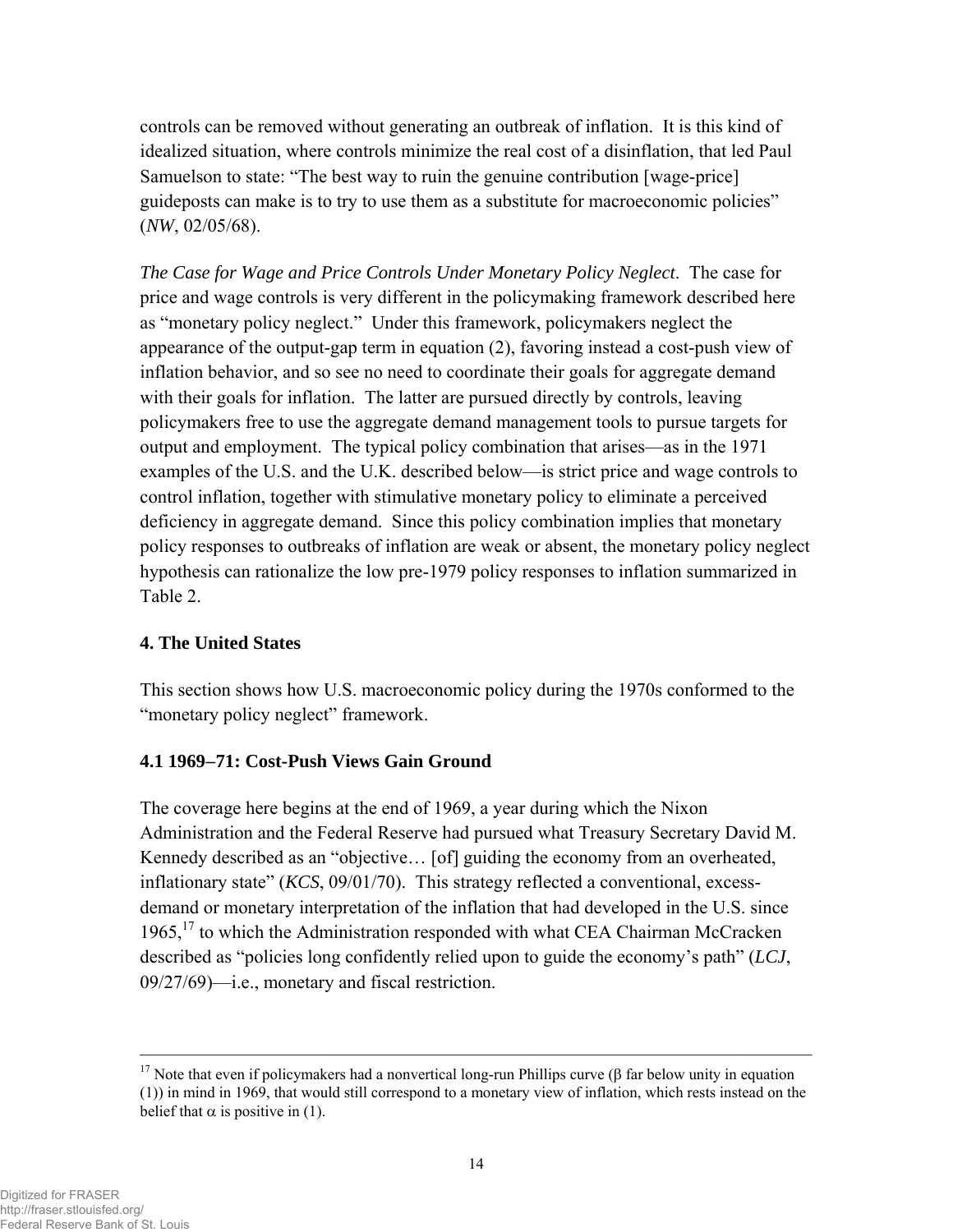On December 4, 1969, Sylvia Porter, a financial journalist whose daily column was syndicated to 350 newspapers in the U.S., claimed in a column entitled "Inflation: 1970- Style" that the U.S. was entering an era of a new type of inflation:

We are moving rapidly [away] from the type of inflation in which an excessive demand for goods and services pulls up prices (technical name: demand-pull)… We are swinging fast into an even worse type of inflation in which whopping wage increases will push up prices (technical name: cost-push). This type of wage-price spiral will distort our economy in 1970… This is the background for the emergence of the second type of inflation in our land. (*NYP*, 12/04/69)

Cost-push views of inflation were nothing new, of course,<sup>18</sup> but Porter's column described an interpretation of U.S. economic developments that would become prevalent among financial commentators and policymakers alike: namely, that, while the rise in U.S. inflation in the 1960s had been due to excess demand, inflation in the 1970s had a cost-push character that it previously lacked. Porter reminded readers that she had been

 reporting to you the fears that the U.S. might be in the process of creating an economic nightmare—namely inflation AND recession. The nightmare well may be now approaching. (*NYP*, 12/04/69)

This quotation illustrates one reason why the cost-push view of inflation attracted adherents: it was one framework that could rationalize the "stagflation" or "slumpflation" patterns of inflation and output behavior that did indeed emerge in the 1970s. It was far from the most theoretically satisfactory way of doing so: conventional macroeconomics in the 1970s would be able to accommodate such phenomena by incorporating aggregate supply shocks and the expectational Phillips curve into the analysis. But the mechanical cost-push view of inflation was a pre-existing analysis that seemed to accord with some of the 1970s experience.

This seeming attraction of the cost-push view explains why it gained support from U.S. policymakers from early 1970, a period when inflation was continuing to rise. The support included endorsements from members of both Houses of Congress and both major political parties. Senator Barry Goldwater (R−AZ) said that "higher and higher union wage hikes" were "the unmentioned factor" behind inflation, and were frustrating Administration policies to control inflation (*KCT*, 01/15/70). Congressman Henry S. Reuss (D−WI) called for the President to organize a six-month price freeze and an agreement with labor on wages: "We should now have learned that tight money and tight fiscality alone are not enough" (*MJ*, 01/27/70). Former Federal Reserve Chairman

 $18$  See Humphrey (1998) for a discussion of pre-20th century advocacy of the cost-push view. Friedman (1966, p. 101) refers to the "popularity" of cost-push theories of inflation in the U.S. For the most part, however, such theories had been advanced in the U.S. before 1970 as an explanation for the residual behavior of inflation not accounted for by excess demand, rather than as a replacement for orthodox explanations of inflation (see e.g. Hafer and Wheelock, 2001, for discussion).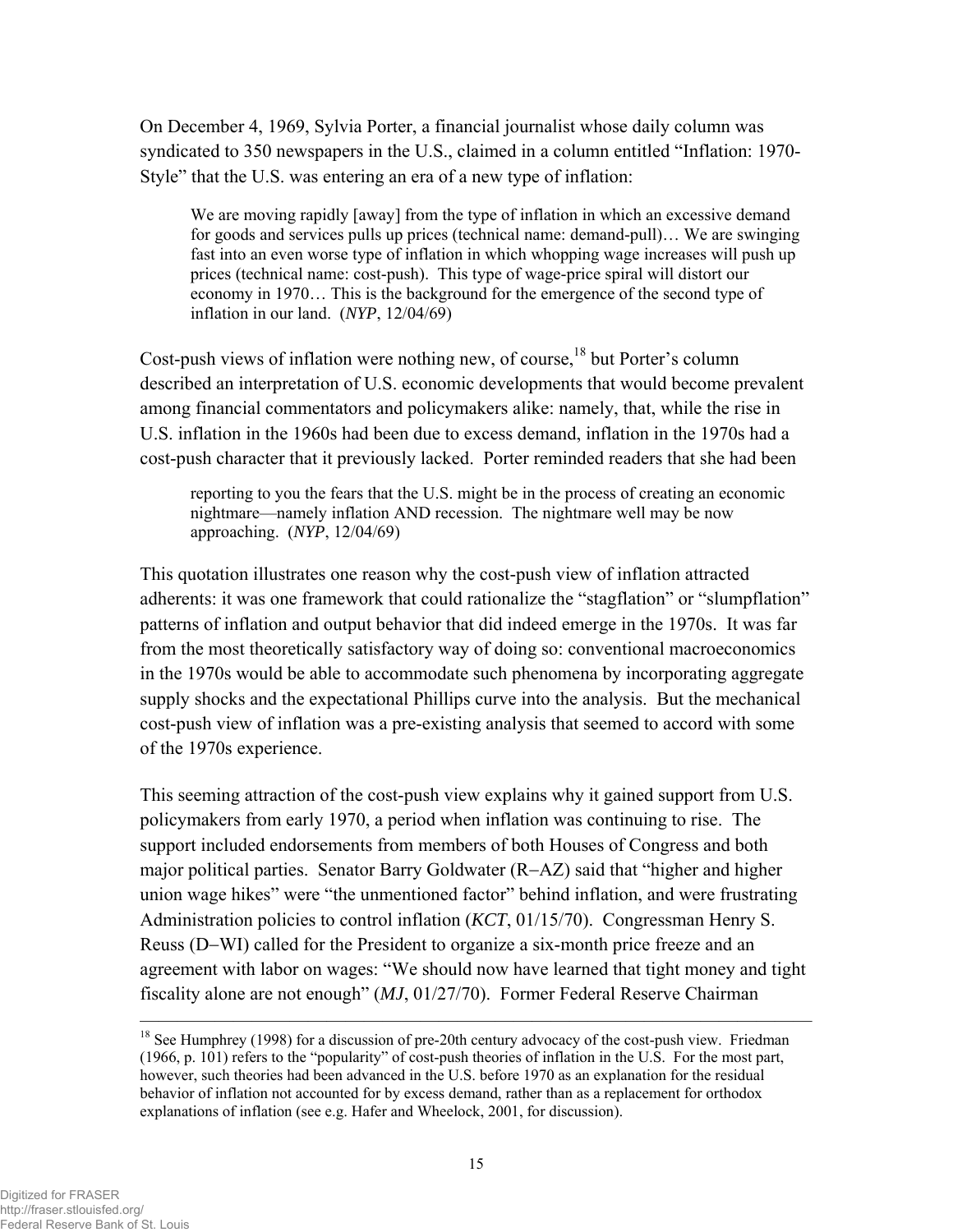William McChesney Martin opposed controls but called for the return of the previous Administration's wage-price guidelines because, he said, "under present circumstances, fiscal and monetary policy isn't enough" to fight inflation (*KCT*, 11/06/70).

The incumbent Federal Reserve Chairman, Arthur Burns, argued that U.S. policymakers "should not close our minds" about some form of incomes policy in a May 18, 1970 speech (in Burns, 1978, p. 99). He saw advantages for such a policy in the current situation which, in his assessment, consisted of the output gap having been made negative but "costs and prices continuing to advance." Despite this, the speech did not represent a switch to a cost-push interpretation of inflation; rather, its argument falls into the conventional case for an incomes policy described in Section  $3<sup>19</sup>$  In particular, Burns emphasized that "primary reliance in the battle against inflation must always be placed on policies that impinge on aggregate demand" (p. 100) and that incomes policy would serve as "a supplement to overall fiscal and monetary measures" that might speed up the response of inflation to the restrictions on demand already undertaken (p. 99).

David M. Kennedy, Secretary of the Treasury, also endorsed the view that the coexistence of inflation and rising unemployment reflected delays in adjustment of inflationary expectations. He argued that as of late August 1970, the restriction of aggregate demand was "beginning to pay off" in lower inflation, showing:

The laws of economics do work—although slowly and not perfectly. Monetary and fiscal policy have the impact we would anticipate. We have made great progress in controlling inflation… without implementing controls or in any other manner artificially restraining the free play of economic forces. (*KCS*, 09/01/70)

This confidence by policymakers in conventional inflation-control devices would dissipate over the following year.

By the end of 1970, Burns had switched to a cost-push, nonmonetary view of inflation. The continuation of high inflation beyond mid-1970 had convinced him that "[t]he inflation we are still experiencing is no longer due to excess demand…" (December 7,

<sup>&</sup>lt;sup>19</sup> For the alternative view that Burns had a cost-push interpretation of inflation "from the beginning," see Romer and Romer (2002, p. 25). Burns' position from late 1970 that monetary policy was ineffective in controlling inflation came as a surprise to those who knew him, including Milton Friedman, who wrote to Burns after the imposition of wage and price controls that he never would have imagined that Burns would support such a package. Some FOMC *Minutes* do record Burns viewing inflation as cost-push from early on (e.g. April 7, 1970, p. 50). However, it should be noted that Burns in 1970 used the term "cost-push inflation" broadly to include inflation that was a delayed reaction to earlier monetary expansion. For example, in Tokyo in July 1970 he said that "for a time we must expect to see a continuation of cost-push inflation, with increases in wage rates and prices reflecting excess demand, the effects of which have not yet fully worked their way through" (*MST*, 07/02/70).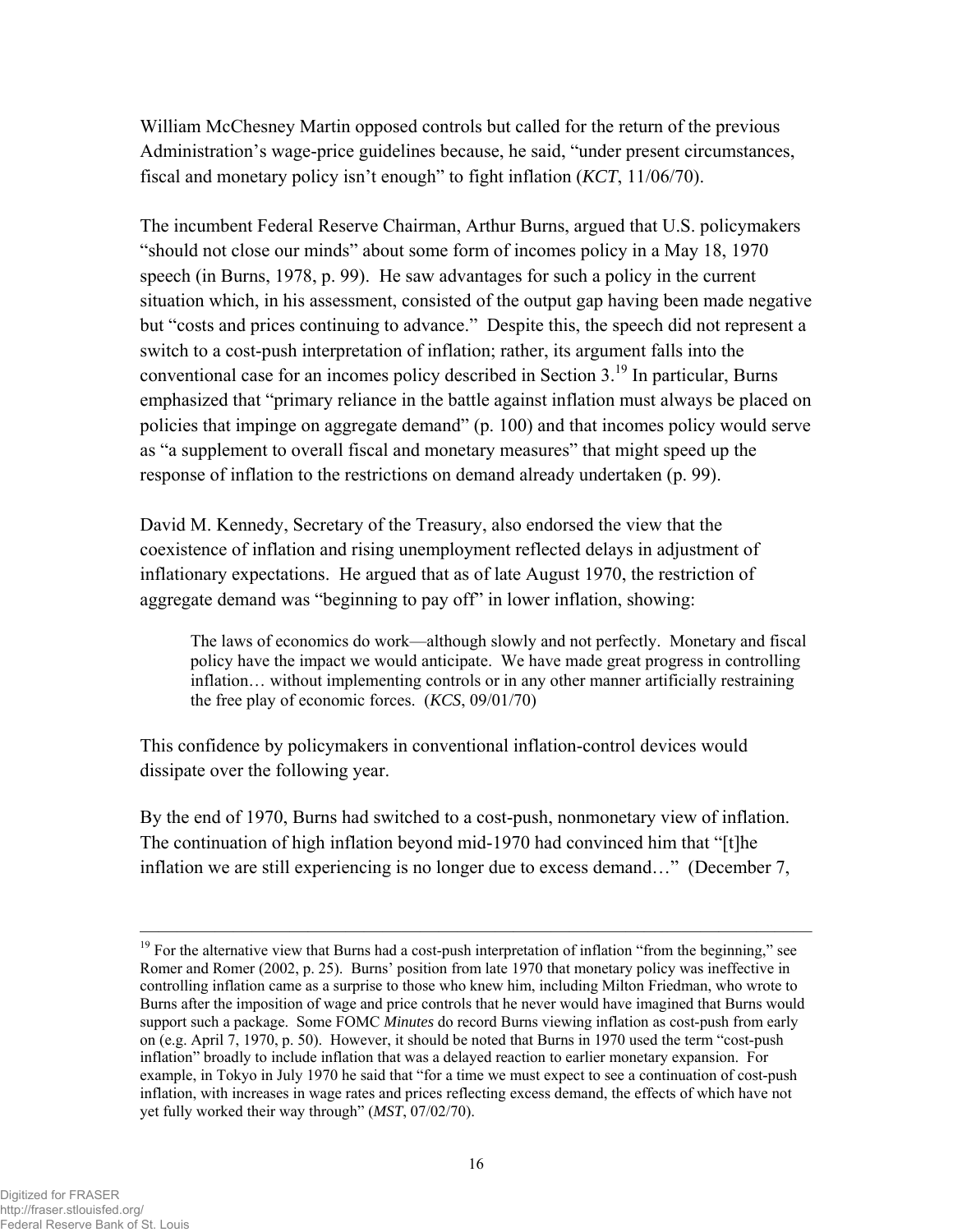1970 speech, in Burns, 1978, p. 112). He explicitly rejected the ability of restrictive monetary policy, even if employed over long periods, to eliminate this type of inflation:

monetary and fiscal tools are inadequate for dealing with sources of price inflation such as are plaguing us now—that is, pressures on costs arising from excessive wage increases (December 7, 1970 speech, in Burns, 1978, pp. 112−113).

A year or two ago it was generally expected that extensive slack… would lead to significant moderation in the inflationary spiral. This has not happened, either here or abroad… Despite much idle industrial capacity, commodity prices continue to rise rapidly. And the experience of other industrial countries, particularly Canada and [the U.K.], shouts warnings that even a long stretch of high and rising unemployment may not suffice to check the inflationary process. (July 23, 1971, testimony, in Burns, 1978, p. 118).

These quotations are at variance with the interpretation of Chari, Christiano, and Eichenbaum (CCE) (1998) that the Federal Reserve in the 1970s understood the monetary nature of inflation, and that it consciously accommodated the pressure on inflationary expectations arising from real shocks. To support this argument, CCE quote later speeches of Burns that acknowledge that the ability of high inflation to continue will be exhausted in the absence of monetary accommodation. But to the extent that this was also Burns' view in 1970−71, the above quotes establish that he denied the relevance of the observation for the inflation observed in the 1970s. Absence of monetary accommodation amounts to the creation of negative output gaps. But Burns was explicit in his view that inflation could occur and even go on rising for prolonged periods—in the 1970 speech he indicated that such periods could be five years or more<sup>20</sup>—alongside substantial negative output gaps, and (as his 1971 observations on Canada and the U.K. indicate) could continue even if still larger output gaps were created.

# **4.2 1971**−**74: Planks 2 and 3 Guide U.S. Policy**

Despite Burns' recommendation, the Nixon Administration was initially reported as firmly against a formal incomes policy, and hopeful that inflation would still exhibit a delayed response to the slowdown (*KCS*, 12/10/70; *KCS*, 12/31/70). Indeed, inflation did begin to fall over this period, with the six-month annualized growth of the CPI falling below 5% in the first quarter of 1971 (from a peak of 6.6% in February 1970). The progress was too slow, however, to prevent commentators such as Joseph Kraft from claiming that "the country is experiencing a relatively unfamiliar and poorly understood set of troubles—stagflation" (*WP*, 02/25/71). The U.S. performance on real activity in the first half of 1971 does not now seem unusually poor—current CBO estimates give the

 $20$  Note that, since the output gap tends to respond to monetary policy actions with a delay, Burns' belief that simultaneous negative output gaps and high inflation could prevail for more than five years implies an even longer period where contractionary monetary policy and high inflation could coexist.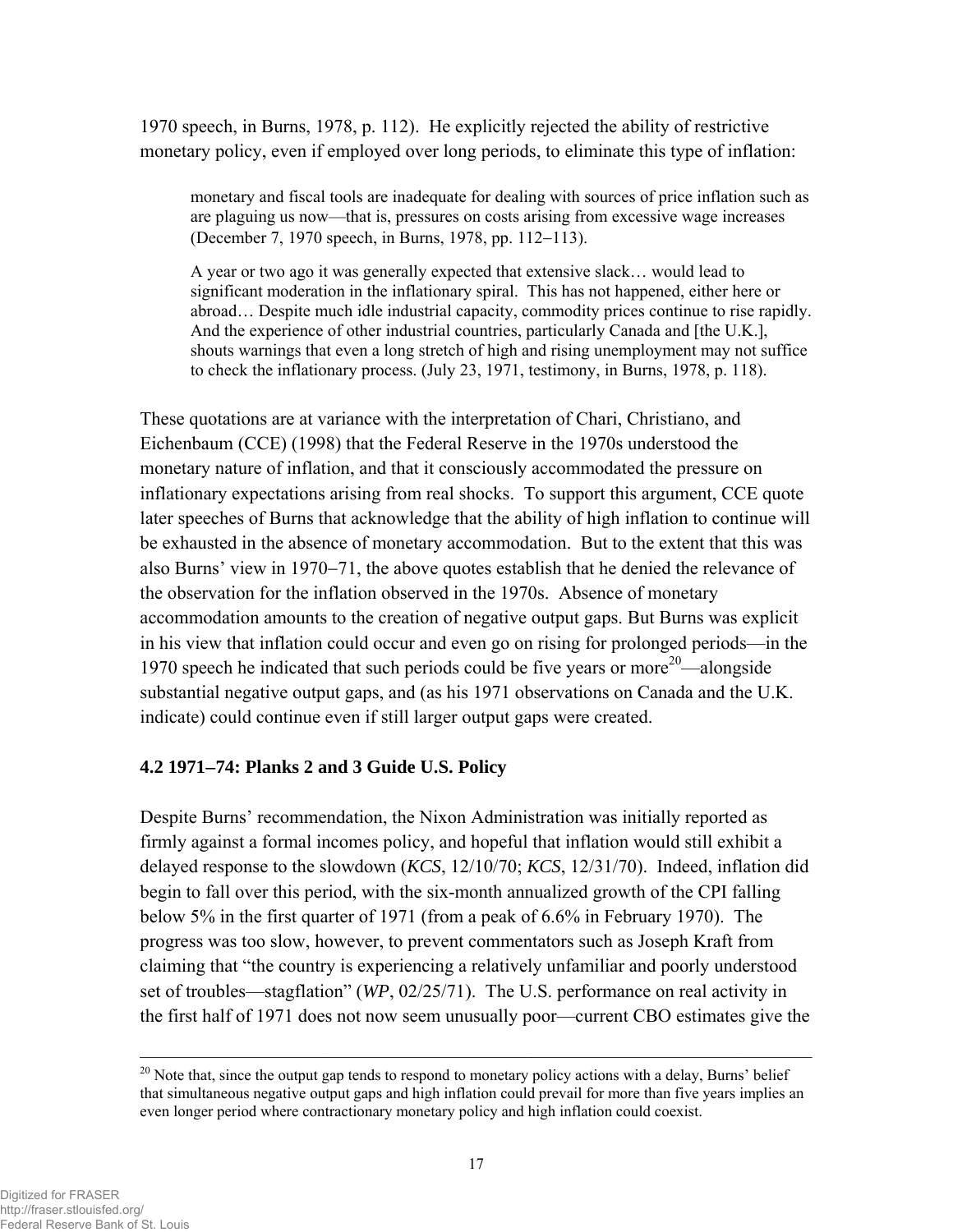output gap in the first half of 1971 at roughly zero, while four-quarter growth in real GDP in early 1971 is now estimated at about 3%. But as Orphanides (2003b) shows, it is exactly this period when output gap mismeasurement became more serious: initial estimates of GDP and potential gave the gap at around −6%. President Nixon introduced compulsory price and wage controls, beginning with a three-month freeze, in August 1971. His Administration was already committed to restoring full employment by mid-1972, so the policy combination was now one of controls to manage inflation alongside expansionary aggregate demand policy—the very combination described by the monetary policy neglect hypothesis.

As Table 1 shows, monetary policy was highly expansionary over this period. Chairman Burns would subsequently characterize the Federal Reserve's role in this expansionary phase as feeling obliged to monetize the Federal government's higher deficits, as "the Federal Reserve, among other things, is the Government's banker" (February 26, 1974, testimony, in Joint Economic Committee, 1974, p. 746). This position, however, understates the Federal Reserve's contribution to 1971−72 macroeconomic policy, for three reasons: (i) the monetary easing that occurred was larger than can be rationalized by accommodation of deficits; $^{21}$  (ii) Burns' endorsement of cost-push helped promote the policy combination in force from 1971; and (iii) his cost-push perspective also prolonged the problems created by output gap mismeasurement. A Fed tightening in 1970 would likely have been politically infeasible, as the quotation from President Nixon in Section 1 indicates; but as of early 1970, it was expected that inflation would recede. Had the costpush interpretation of inflation not found favor, the continued inflation of 1970−71 would have been an argument against easing monetary policy. Contemporaneous reports suggest that a substantial Fed easing in 1971 was on the cards even if the Nixon Administration failed to agree to an incomes policy (*WP*, 01/24/1971). The adoption of controls, however, removed any sense for the Fed that there existed a dilemma between such an easing and further progress on inflation. As Hetzel (1998, p. 40) notes, once Burns' cost-push analysis was endorsed by the Administration, the combination of further monetary easing and direct controls to fight inflation was able to emerge.<sup>22</sup> And because the cost-push interpretation rationalized the coincidence of negative output gaps and high inflation, its popularity delayed any tendency for those estimates to be revised to more accurate levels.

<sup>&</sup>lt;sup>21</sup> See Hetzel (1998, p. 37) and Section 3.2 below.

<sup>&</sup>lt;sup>22</sup> This episode illustrates the limitations of the debate on whether the Federal Reserve was independent of the Administration over this period (see e.g. Christiano and Gust, 2000, pp. 35−36). The price-controls debate was one where Chairman Burns prevailed over the Administration rather than vice versa, but the outcome was one where monetary policy would be *less* directed toward inflation control, not more as discussions of independence often presume. It has been argued here that the Administration's influence was significant not in determining the Fed's agenda in 1971, but in putting monetary tightening off the agenda in 1970.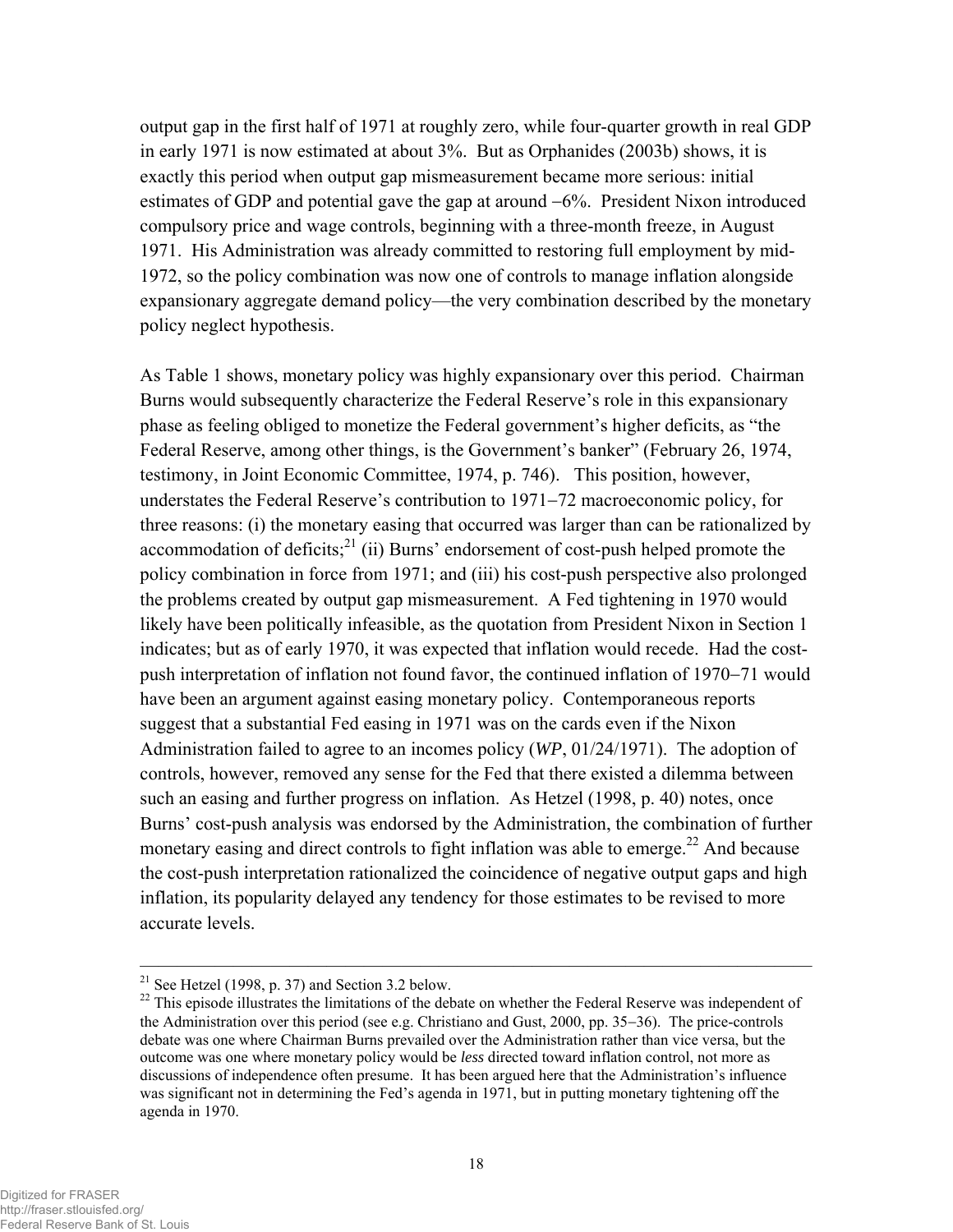The controls, coupled with the fact that inflation tends to respond less rapidly than output to monetary stimulus, were effective in disguising the degree of inflationary pressure unleashed by the new policy combination. President Nixon in late 1972 said that "we have a good chance to reduce the overall rate of inflation to 2.5 percent by the end of 1973" (quoted in *DFP*, 03/18/74). By October 1972, with four-quarter CPI inflation below 3.5%, so few ill-effects of the 1971−72 expansion had appeared that Milton Friedman concluded that recent money growth rates "are higher than I myself favored but, *for this period,* they have not been dangerously high" (*NW*, 10/16/72).

That judgment was to be revised when a surge in the CPI in early 1973 brought the inflation out into the open. Many other commentators, however, blamed cost-push factors rather than the prior monetary expansion for the outbreak. The Federal Reserve Chairman was among those taking this position. In January 1973, the six-month annualized CPI inflation rate rose to 4.4%, above the level prevailing when controls were introduced; in August 1973, it stood at 9.5%. Burns blamed the initial rise on "abuses of economic power by both business firms and trade unions" (*WP*, 02/21/73); and in September 1973, he offered a detailed account of the upturn in inflation since January. There, he rejected arguments that expansionary Fed policy in 1972 bore the blame for the rise in inflation, contending that the "severe rate of inflation that we have experienced in 1973 cannot responsibly be attributed to monetary management" and that, while boom conditions were one factor behind the inflation, a "more restrictive [monetary] policy" before 1973 would have had real costs "without limiting to any significant degree this year's upsurge of the price level" (Burns, 1973, p. 21). A newspaper report would later summarize Burns' view of inflation as "a worldwide disease caused by complex forces" (*CPD*, 05/05/74), and the list of causes of inflation provided by Burns in September 1973 reflected this: crop failures, environmental regulation, the depreciation of the U.S. dollar, and "critical shortages of basic materials." Burns also cited the fact that "fuel prices spurted upward," a factor that would gain much greater prominence in cost-push analyses of inflation following the OPEC oil price rise in October 1973. Though the remedy proposed by cost-push analysts for inflation—direct wage and price controls—collapsed in 1973−74, the cost-push analysis of inflation was more popular than ever.

A typical cost-push analysis of the OPEC oil shock was that by *Washington Post* economics columnist Hobart Rowen, who noted (correctly) that oil-price increases exerted an excess-demand impact on inflation due to the reduction in potential output, but insisted that the oil shock had a "double-barreled inflationary impact" because "higher gasoline, fuel oil and electricity prices will have a 'cost-push' effect, making other products more expensive" (*WP*, 11/08/73). In a monetary view of inflation, by contrast, for a given level of real aggregate demand relative to potential, the higher energy prices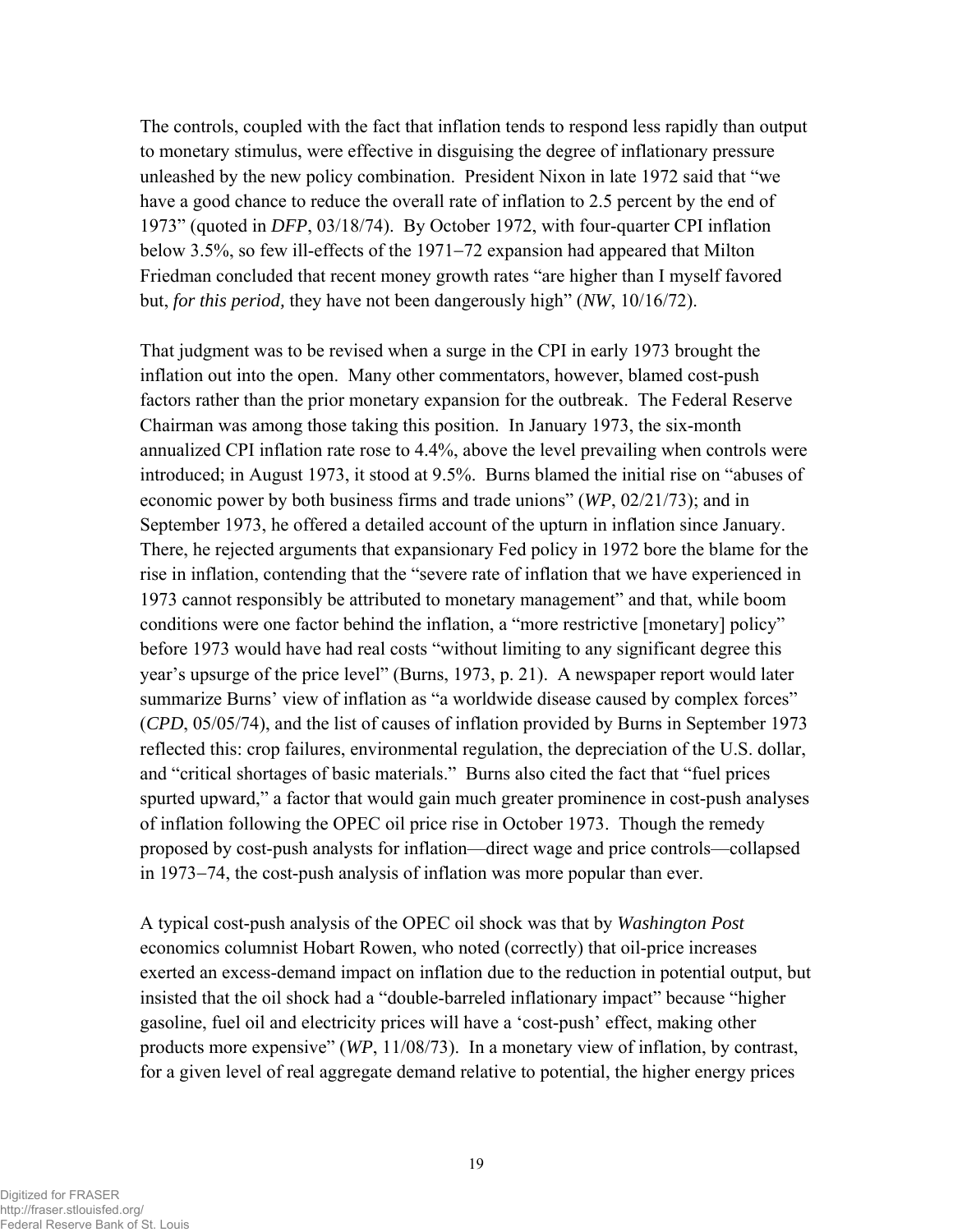tend to make other products *less* expensive, and so an oil shock affects relative prices but has no permanent impact on the CPI.

The nonmonetary interpretation of the inflation process also led to several "nightmare scenarios" about the response of the U.S. economy to the commodity price shocks. Cost of Living Council director John Dunlop portrayed a state of affairs where the food and energy price increases in 1973 were embedded into cost-of-living wage agreements for 1974, thus turning "potentially reversible" commodity-price increases into a permanent general inflation (*DMN*, 05/12/74). Similarly, Federal Reserve Governor Andrew Brimmer said that a "very serious problem is posed by the lag in wages behind price increases during the past year," because it foreshadowed a wage-price spiral due to catchup wage demands (*CPD*, 06/02/74). By contrast, a monetary view of inflation would emphasize the ability of monetary policy to exhaust any such spiral. According to this view, if the monetary authority fails to allow money growth to rise in response to the commodity-price increases, it precludes a necessary condition for a permanent shift to higher inflation. The drain on aggregate demand from the non-accommodative policy puts downward pressure on wage growth and inflation. The prediction of the monetary view appears to have been borne out by the events of 1973−74: as Table 1 shows, money growth was lowered substantially in these years, so that monetary policy did not provide conditions that would sustain the rise in inflation. In March 1975, Walter Heller observed that the wage explosion feared for 1975 was not occurring (*DFP*, 03/21/75).

#### **4.3 1974**−**75: Some Retreat from Planks 2 and 3; More Emphasis on Plank 1**

Despite the cost-push analysis in his 1973 letter, and his contention that wage and price controls had delivered "benefits" in 1971−72, Burns affirmed that "[p]rimary reliance in dealing with inflation… will have to be placed on fiscal and monetary policies" (1973, p. 21). This shift was consistent with his recognition that boom conditions now prevailed: advocates of the cost-push view of inflation, both in the U.S. and the U.K., typically accepted that pushing output above potential contributes to inflation, while often denying that upward shifts of output *toward* potential were a source of inflationary pressure. Burns' acknowledgement, combined with changes of personnel in the Administration, produced a limited retreat in 1974−75 from the nonmonetary strategies for inflation that had prevailed in 1971−73. Alan Greenspan, who became Chairman of the CEA in 1974, was reported as regarding "jawboning" to influence wage and price outcomes as "irrelevant" for inflation control (*DFP*, 08/19/74), while President Ford made it clear soon after taking office that he would not use compulsory wage and price controls to fight inflation, stating that "the real weapons against inflation are the old-time virtues—a sound budget and a sound monetary policy" (*NYP*, 08/13/74). By July 1974, Sanford Rose noted in *Fortune* magazine that "[w]hat had earlier been ignored or denied is now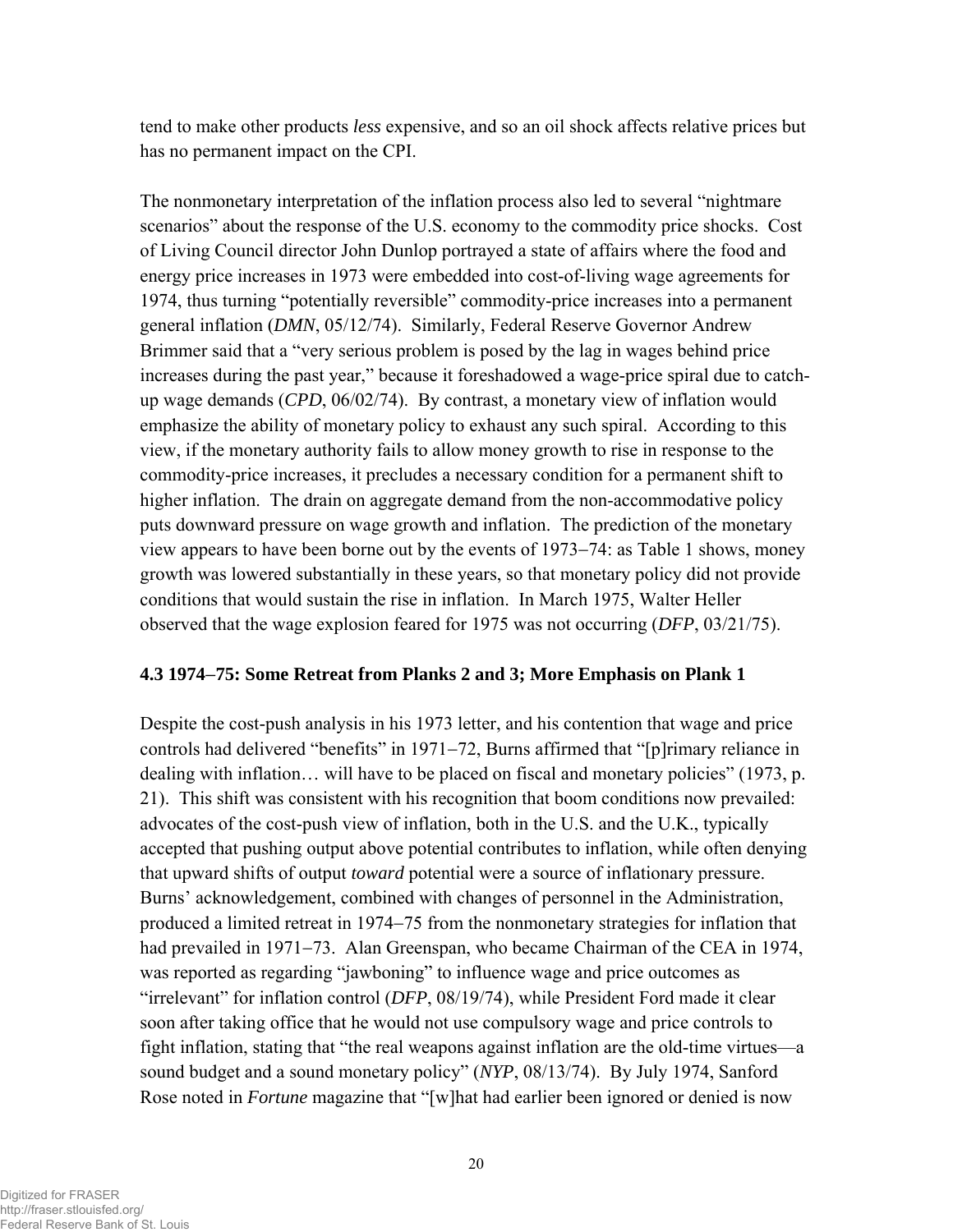consistently taken as axiomatic: changes in the rate of growth of the money supply play an important role in bringing about inflations," a shift also manifested in Congress' requirement from 1975 that the Fed report monetary aggregate targets. As Romer and Romer (2002, p. 26) document, 1974 witnessed a move in Federal Reserve deliberations towards "more conventional" views of inflation.

Rose also noted, however, that "spokesmen for the Fed sometimes deny that it is even possible to control the money supply" (*FOR*, 07/74), and denials like this would become an important part of policymakers' position for the rest of the decade. In terms of the planks of monetary policy neglect described in Section 3, policymakers' adherence to Plank 2 diminished somewhat in 1974–75 as they adopted a more orthodox analysis of inflation, but they embraced Plank 1 more vigorously. Policymakers would increasingly concede the importance of excessive demand in creating inflation, but maintain that they could not affect the key variables that determined aggregate demand. Burns, for example, having noted that the "interest rate that really counts in the economy" is the long-term interest rate, claimed that "all of us recognize that the influence that the Federal Reserve has on long-term interest rates is negligible" (July 24, 1975 testimony, in House of Representatives, 1975, p. 152). Outside commentary in 1975 lent credence to the Fed's claim of negligible influence. A *New York Times* article asked if the U.S. economy was in a liquidity trap, which it defined as central-bank inability to raise growth in bank deposits (*NYT*, 02/26/75; *DFP*, 02/28/75), while financial columnist Eliot Janeway claimed that the "money supply can't and won't increase until the customers of the banks use the credit the Fed makes available to them. They haven't and aren't. That is why the Fed is so frustrated in its recent efforts to expand the money supply" (*DFP*, 03/02/75).

Another important facet of this argument was to characterize the government's contribution to inflation as its creation of budget deficits. Burns claimed that "our Federal deficits have been a major cause of the inflation we have had" (July 30, 1974, testimony, in House of Representatives, 1974, p. 278), both by adding to aggregate demand and by forcing monetary accommodation by the Fed. He conjectured that "there ultimately may be little anyone can do to prevent galloping inflation" without budget reform (*DMN*, 05/11/75). Numerous private commentators concurred that the deficits were the source of the United States inflation; for example, columnist James J. Kilpatrick suggested that Federal deficits "were a prime causative influence" behind the 1974 inflation (*DFP*, 04/23/75); John L. Ingle, President of the First Texas Financial Corp., declared Federal deficit spending "the greatest single cause of today's inflation," and dismissed the role of monetary policy (*DMN*, 09/01/74); and former California Governor Ronald Reagan stated in 1975: "Inflation has one cause and one cause alone: government spending more than government takes in" (*DFP*, 05/11/75). The CEA Chairman, Herbert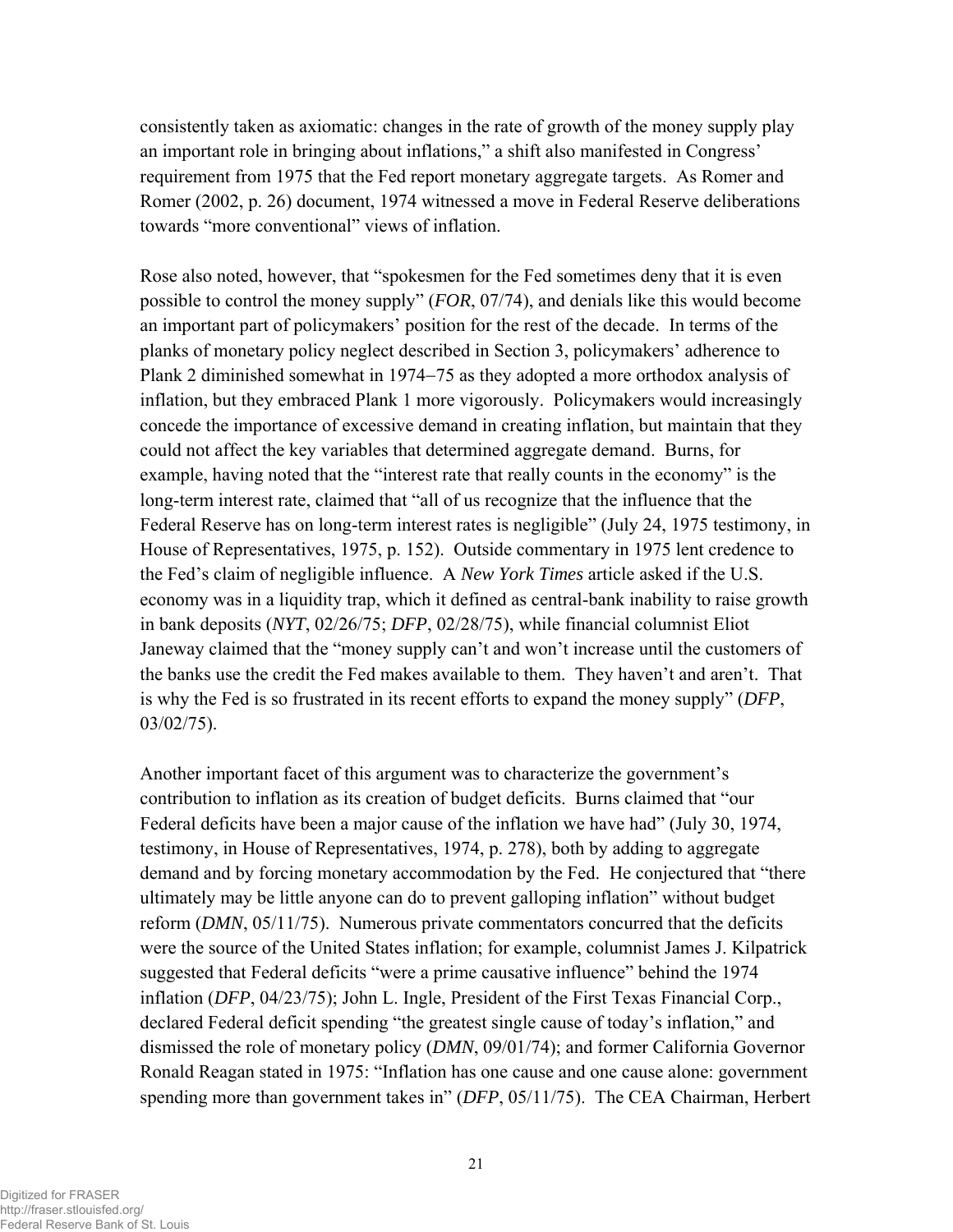Stein, also labeled fiscal policy the culprit for inflation when he said in a 1974 television interview that U.S. inflation had risen during the Nixon Administration because "people would not stand for a tax increase" (*DFP*, 07/25/74).

Since the U.S. enjoyed lower inflation in the 1980s combined with much higher levels of public debt and deficits, the connections between deficits and inflation invoked by Burns and other commentators in the 1970s seem extremely overstated in retrospect. Even on the basis of knowledge at the time, Burns misapplied the argument that deficits forced easy monetary policy. Monetary accommodation of deficits is intended to offset the upward pressure on real interest rates that would otherwise occur. This can at best account for the failure of real rates to rise relative to the 1960s; it cannot account for why monetary policy permitted real rates to fall drastically for a long period relative to their 1960s levels. Overall, U.S. commentators severely exaggerated the role of fiscal policy in inflation—and in particular, misjudged the extent to which monetary policy could control inflation in a period of fiscal expansion.

This background shows that while price controls no longer had the role in policy that they had in 1971−74, and an influence of aggregate demand on inflation was acknowledged, an acceptance of the importance of monetary policy was still missing. Furthermore, costpush views on inflation still had an important role both in official actions and outside commentary. A September 1974 summit on inflation held by President Ford was dominated by cost-push analysis of inflation. In the leadup to the conference, *Newsweek* claimed that "the old rules of supply and demand no longer seem to apply as far as wages and prices are concerned," and quoted Wassily Leontief as saying: "The long-standing claim of economists that they knew how to control inflation is an empty pretense" (*NW*, 09/30/74). Garry Wills summarized the message of the economic summit as that the U.S. inflation was not due to excessive demand (*DFP*, 10/17/74). A *Los Angeles Times* news item in May 1974 described tight monetary policy as an "old inflation cure… When it was last tried in 1969 and 1970, it failed." (*LAT*, 05/06/74).

Following the conference, President Ford himself embraced several aspects of the costpush position, claiming that "[f]ood prices and petroleum prices in the United States are primary inflationary factors…" His anti-inflation program consisted principally of measures to affect prices of particular products, including increasing U.S. food output, a "vigorous enforcement of antitrust laws," and an effort to reduce "inflationary effects of [government's] regulatory activities." He also announced that "Miss Sylvia Porter, the well-known financial writer, [will] help me organize an all-out nationwide volunteer mobilization" against inflation. This campaign asked members of the public to sign a coupon which was headed "WIN" (Whip Inflation Now) and read: "Dear President Ford: I enlist as an Inflation Fighter and Energy Saver for the duration…" (*DMN*, 10/09/74).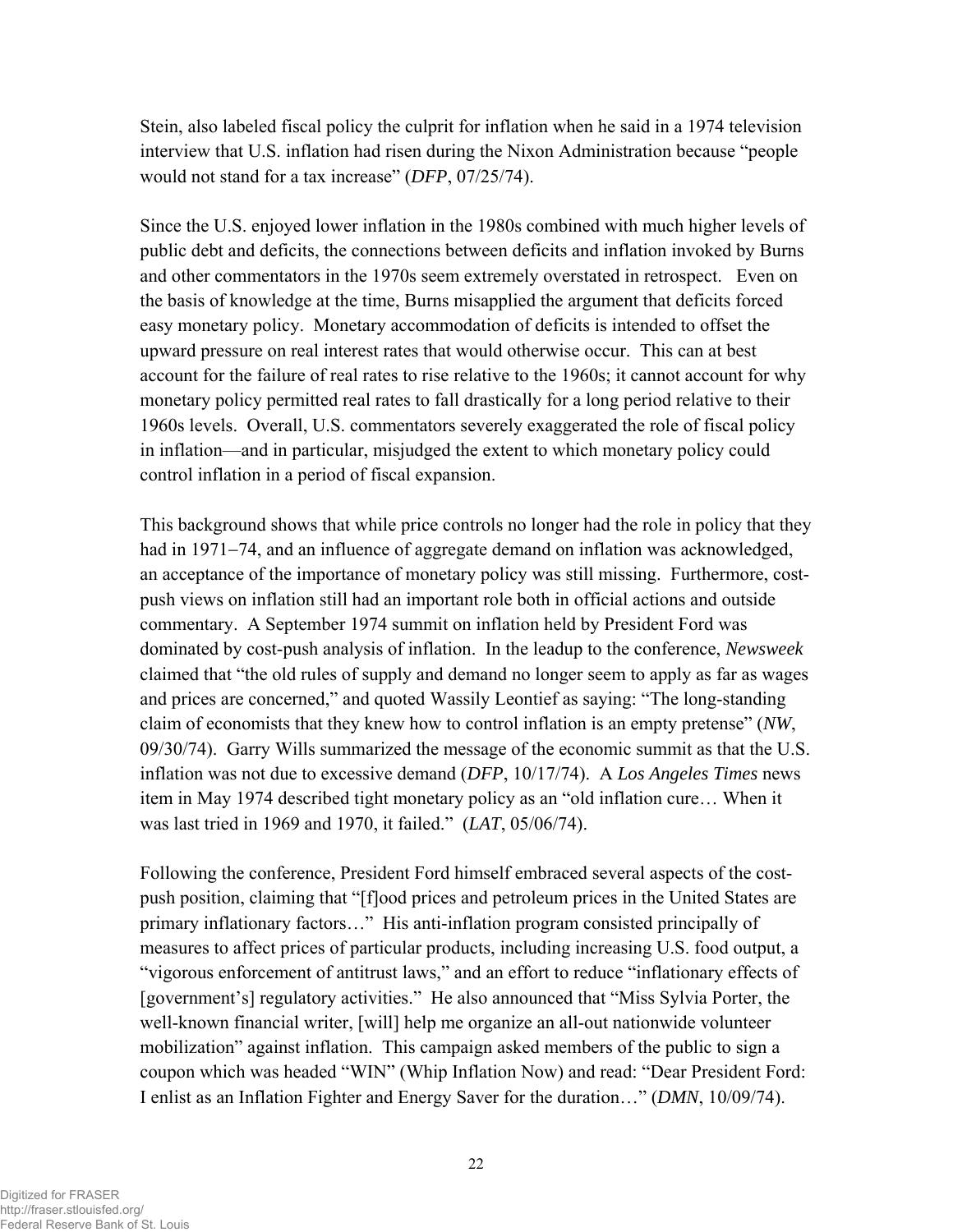The principal aggregate demand measure announced by President Ford in his October 1974 program was a proposed tax increase; this was withdrawn, and in early 1975 Ford proposed a tax cut. Sylvia Porter praised the tax cut proposal as an "under-the-surface anti-inflation move" because the "spiral we are now into is not demand-pull inflation, in which excessive demand pulls up prices. It is cost-push inflation, in which rising costs push up prices. Any catch-up in pay outside of wage hikes themselves is an automatic curb on that type of inflation" (*DFP*, 01/17/75). This tax/wage-push view of inflation and disinflation had already featured prominently in cost-push analysis in the U.K. (see Section 5).

#### **4.4 1975**−**78: All Three Planks Shape U.S. Policy**

By the end of the 1970s, U.S. inflation was matching or surpassing its peaks of earlier in the decade, which suggests that the policy mistakes of the earlier 1970s were being repeated. Other accounts such as DeLong (1997) and Romer and Romer (2002, pp. 29−32), specify 1977 or 1978 as the year that U.S. macroeconomic policy shifted back to the erroneous framework of earlier in the decade, dates that match up with the onset of the Carter Administration and a new Federal Reserve Chairman. As shown above, however, the reversion to more orthodox views on inflation in the mid-1970s was extremely limited, and still left the Federal Reserve denying the significance of its actions for inflation. Moreover, while inflation did not start rising until early 1977, Table 1 shows that money growth picked up markedly in 1975−76, consistent with the inflation upturn being a lagged reaction to monetary developments. This evidence, together with that in the preceding discussion of developments in 1975, suggests that the shift back to monetary policy neglect occurred in 1975, rather than 1977; and that it reflected a comeback of cost-push views of inflation that occurred well before the change in administration.

An examination of policymakers' statements and economic commentary in newspapers from mid-1975 confirms this conjecture. On the surface, it appears puzzling that the 1975−76 period, characterized by a substantial decline in inflation alongside prolonged unemployment, would be a period where cost-push views of inflation underwent resurgence. Three key factors explain this puzzle.

First, since much of the slowing in inflation in 1975 was arithmetically attributable to slower food and fuel price inflation, the downturn in inflation did not contradict the view that the driving force for inflation was the behavior of certain key specific prices, rather than the balance of aggregate demand and potential output. It was occasionally acknowledged that the downward pressure on food and energy prices was coming from weaker aggregate demand (e.g. *DFP*, 01/13/75). But more often, the downturn in these prices (and so, in popular analysis, inflation) was seen as resting on "hair trigger" events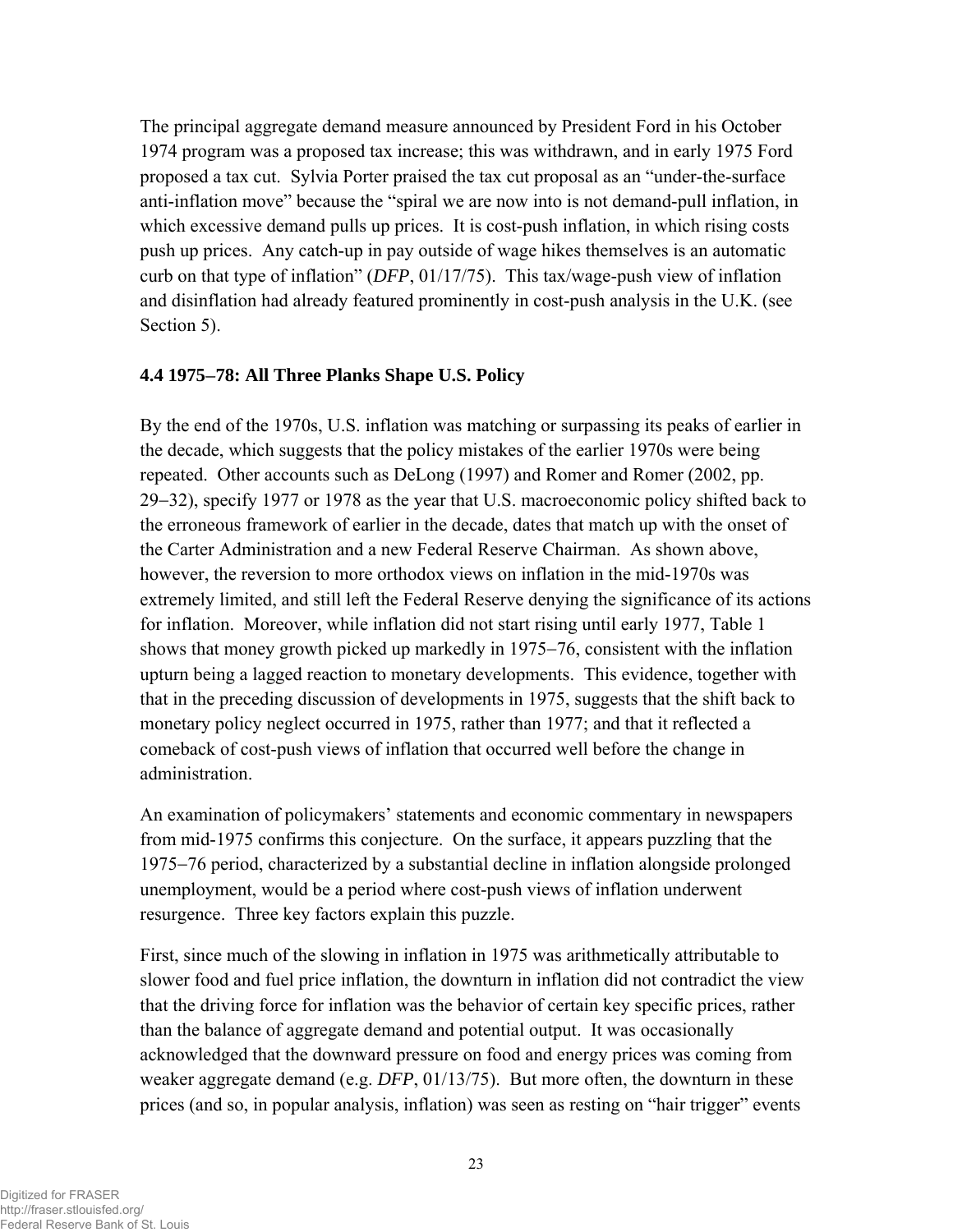that could easily be reversed. For example, George Perry of the Brookings Institution opposed President Ford's proposed oil price tax on the grounds that it would "undo most of the expected improvement in the inflation rate" (*DFP*, 01/31/75); a spike in food and fuel prices in mid-1975 triggered fears of revived double-digit inflation (*DFP*, 09/02/75); while in mid-1976 columnist Hobart Rowen said that the progress on inflation could not "last very long" because "raw materials prices have been creeping upward" (*WP*, 05/13/76).

Second, substantial price increases in the steel, aluminum, and automobile industries in the second half of 1975 seemed to contradict the claim that the downturn was having a braking effect on prices. A Sylvia Porter column in this period said that "the eruption of price hikes in industries still operating far below capacity is frightening. 'Has the law of supply and demand been repealed?' is a question heard with mounting emphasis" (*NYP*, 10/08/75). Walter Heller answered the question in the affirmative, being quoted as saying: "Concentrated industries and powerful trade unions are able to raise prices and wages in woefully weak markets. They have decided to repeal the law of supply and demand…" (*DFP*, 09/02/75). A related article claimed that the wave of price increases "has heated up an old debate about… 'administered price inflation'" (*DFP*, 09/09/75). A dissenting opinion was offered by Phillip Cagan, who said that the industrial price increases reflected the once-and-for-all restoration of profit margins that typically occur early in an expansion (*DFP*, 09/02/75); in retrospect, this more sanguine interpretation of the episode appears more appropriate than the better-publicized cost-push analysis.

The third factor is that the output gap mismeasurement at this time was in a direction that seemed to confirm the absence of a connection between inflation and economic slack. The reported output gap series stood at more than 12% in late 1975, beside which the fall in inflation may have seemed modest. Sylvia Porter's columns during 1975 relayed this message repeatedly, maintaining that "while real GNP has been falling, our potential has been continuing to climb" (*DFP*, 06/05/75) and that "the traditional 'slump' weapon is obviously inadequate to deal with the inflation spirals now cursing economies around the globe" (*DFP*, 10/09/75). Taylor (2000) disputes that "serious economists" accepted the reported gap estimates. But analysis at this time by such economists as Walter Heller (*DFP*, 06/05/75) and James Tobin (1975) was clearly consistent with a belief that a double-digit output gap existed, while Paul Samuelson called for 7% real growth in both 1976 and 1977 to help close the output gap (*WP*, 02/15/76). Two core ingredients of the large negative gap estimates—a natural unemployment rate estimate of about 4.5% and a continued belief in 4% potential output growth—continued to be widely accepted. A 4 to 5% number for the full-employment unemployment rate was confirmed on the CBS television program *Face the Nation* by CEA Chairman Greenspan in January 1976 (*DFP*, 01/26/76), while prominent economists who continued to affirm the 4% potential-growth estimate included Arthur Burns (July 24, 1975 testimony, in House of Representatives,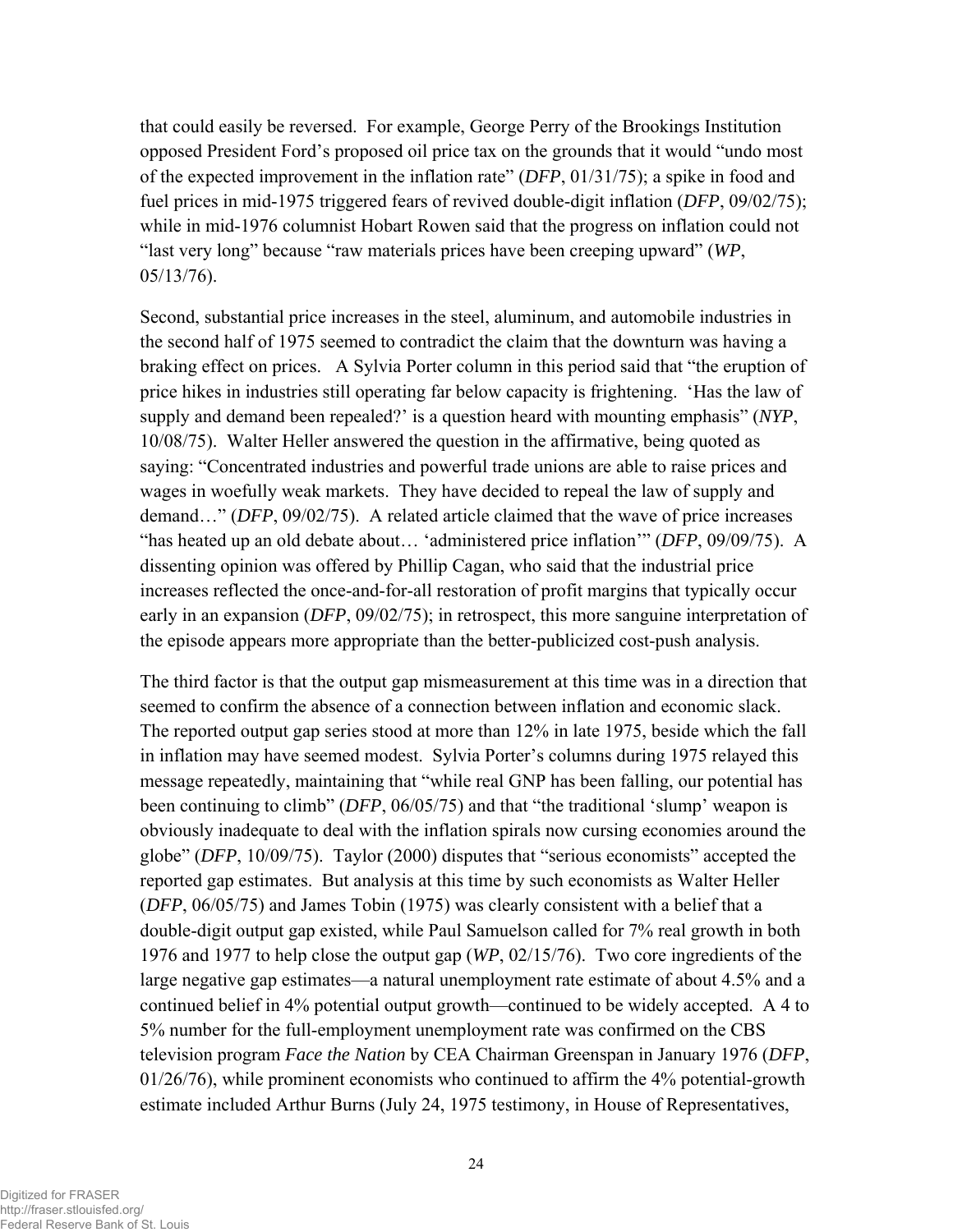1975, p. 158), Arthur Okun (July 23, 1975 testimony, in House of Representatives, 1975, p. 77), and Paul Samuelson (*NW*, 07/28/75). The Ford Administration itself did not substantially reduce its estimate of potential until January 1977 (Orphanides, 2003a).

In the face of such perceived gaps, therefore, the decline in recorded inflation would have seemed unimpressively small. In light of this, it is less surprising that economists inside and outside government continued to rely largely on cost-push or special-factors explanations of inflation. The Ford Administration's own projections in early 1976 had the economy returning to full potential in 1980 with inflation falling by around three percentage points to 4% over the same period (*DFP*, 02/05/76). In other words, a change in the output gap from large negative levels to zero was seen as consistent with falling inflation. This is inconsistent with a Phillips curve (whether long-run vertical or nonvertical) approach to inflation since, according to that approach, inflation should pick up along the way to full employment. It is more in the tradition of a pre-Phillips curve or U.K. Keynesian approach to inflation, according to which excess-demand factors become relevant for inflation only once output reaches potential. This perspective on inflation was not only implicit in the Ford Administration's model; it was explicitly endorsed by Democratic Presidential candidate Carter in his statement in a 1976 Presidential debate that "we have a long way to go before we have inflationary pressures" (*DFP*, 09/24/76); and was repeated as late as mid-1978 by Walter Heller who, writing a defense of the Carter Administration's policies, denied that expansionary policy would promote inflation: "Not so in an economy still running well below its potential" (*WSJ*, 05/01/78).

Like its predecessor, the Carter Administration believed it possible to achieve a reduction in inflation alongside an elimination of the negative output gap believed to be prevailing in early 1977. This cost-push outlook led to what columnist Joseph Kraft called "a longstanding commitment by the Carter [A]dministration to take direct action against inflation" (*SFC*, 01/17/78), while aggregate demand policies were directed toward the full-employment goal. Accordingly, Carter and Burns agreed on a 6% target for real growth in 1977 (*NW*, 01/10/77), while Carter announced in April 1977 a separate program designed to reduce inflation to 4% by the end of 1979. This program consisted of what a *Newsweek* report described as "a laundry list of contributions the government itself could make to keep prices down" (*NW*, 04/25/77), including a commodity stockpile program. Carter rejected restriction of aggregate demand as an anti-inflationary tool, and characterized his package as one that "directly addresses the roots of inflation and, at the same time, permit[s] us to have expansion in our economy and a simultaneous reduction in unemployment" (*WP*, 04/16/77). By July 1977, the 4% goal for inflation had been deferred to 1980, with an Administration senior official adding that "we'll never get" 4% inflation unless business and labor cooperated on wage-price restraint (*CST*, 07/28/77).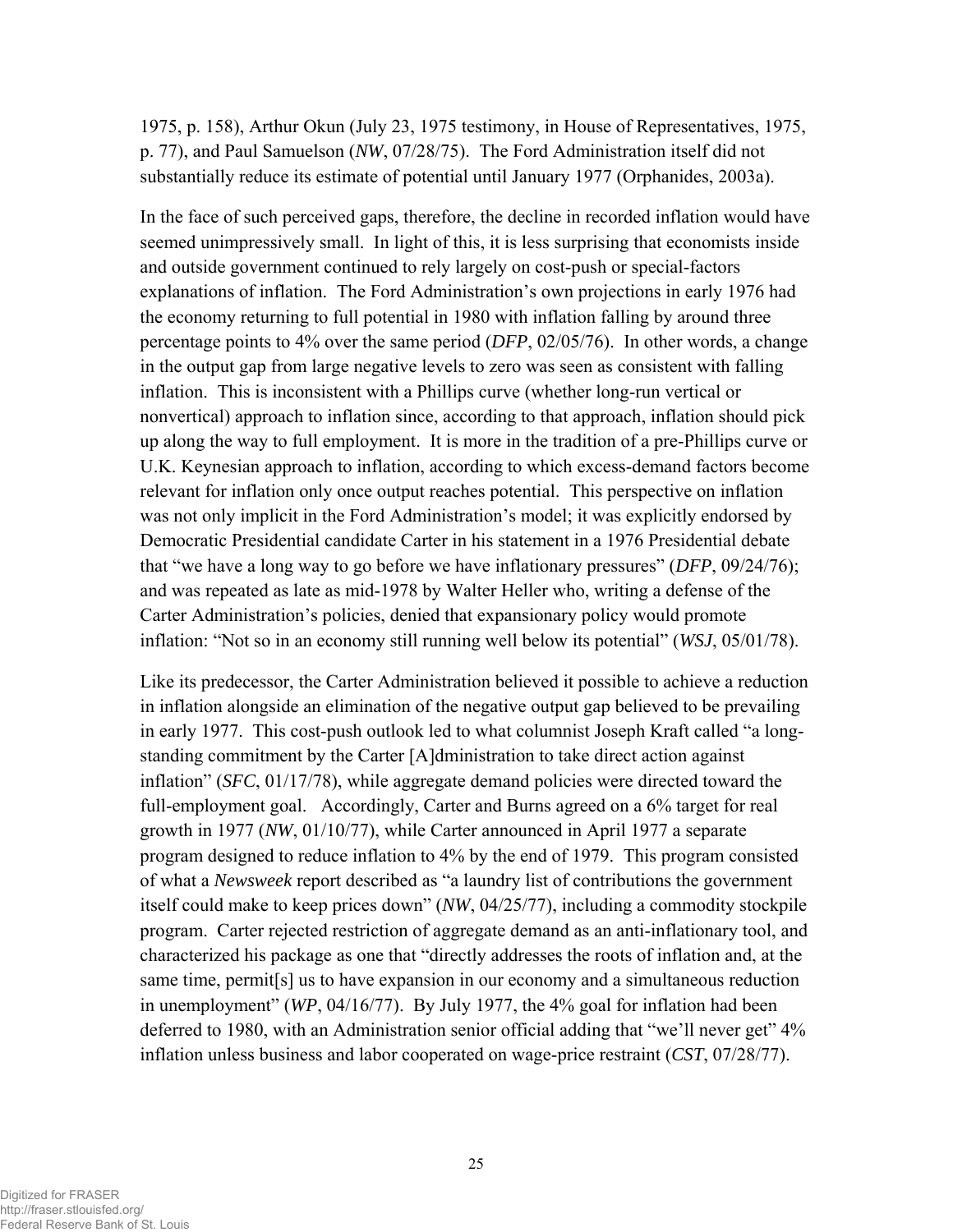At the Federal Reserve, Burns continued to adhere to cost-push views in his last year in office, criticizing the Administration for talking down the U.S. exchange rate and attacking legislative proposals for farm-price support and a minimum-wage increase as inflationary (*NW*, 01/09/78). In addition, he continued to support voluntary government guidelines on wage increases, with *Business Week* noting: "The demand for some form of 'incomes policy' comes not only from the liberals but also from such staunch conservatives as Chairman Arthur Burns of the Federal Reserve Board" (*BW*, 04/04/77).

The judgment that incomes policy should be the principal instrument against inflation was in line with much outside opinion. Tom Wicker in the *New York Times* said Carter "needs to pull back from reliance on indirect fiscal and monetary policies that haven't succeeded, and launch a direct, simultaneous attack on both economic slack and inflation" (*NYT*, 10/14/77). Incomes policies indeed became a prominent part of the Carter Administration's anti-inflationary packages—so in terms of the monetary policy neglect hypothesis, the Administration subscribed to Plank 2 and now increasingly adopted Plank 3 as well. Carter announced incomes policy arrangements in the form of guideposts in both April and October 1978. The April 1978 measures consisted of restrictions on wage growth for Federal government employees: with these, Carter said, "I am asking American workers to follow the example of Federal workers and accept a lower rate of wage increase. In return, they have a right to expect a comparable restraint in price increases" (*LAT*, 04/12/78). The scheme therefore worked on a wage-push view of inflation, with no role for monetary and aggregate demand restraint. In fact, it was reported that Carter "pledged not to let unemployment rise while attempting to control wages and prices" (*WP*, 04/12/78), with the President claiming that inflation "resisted the most severe recession in a generation… [and] persists because all of us—business and labor, farmers and consumers—are caught on a treadmill" (*LAT*, 04/12/78).

A second incomes policy program was announced in October 1978. Referring to this program in his 1979 State of the Union address, President Carter described it as "a balanced anti-inflation program that couples responsible government restraint with responsible wage and price restraint... It's imperative that we in government do our part. We must stop excessive government growth, and we must control government spending habits...This budget is a clear message that, with the help of you and the American people, I am determined, as President, to bring inflation under control." (*NYT*, 01/24/79). It was reported that Carter's view was that fiscal tightening mattered not in any effect it had in reducing the government's contribution to aggregate demand or money growth, but through a "psychological effect on Americans because it would show the government is serious about cutting its own spending… set[ting] an example others might follow" (*TST*, 03/14/80). In his October 1978 address, Carter reaffirmed that a strategy against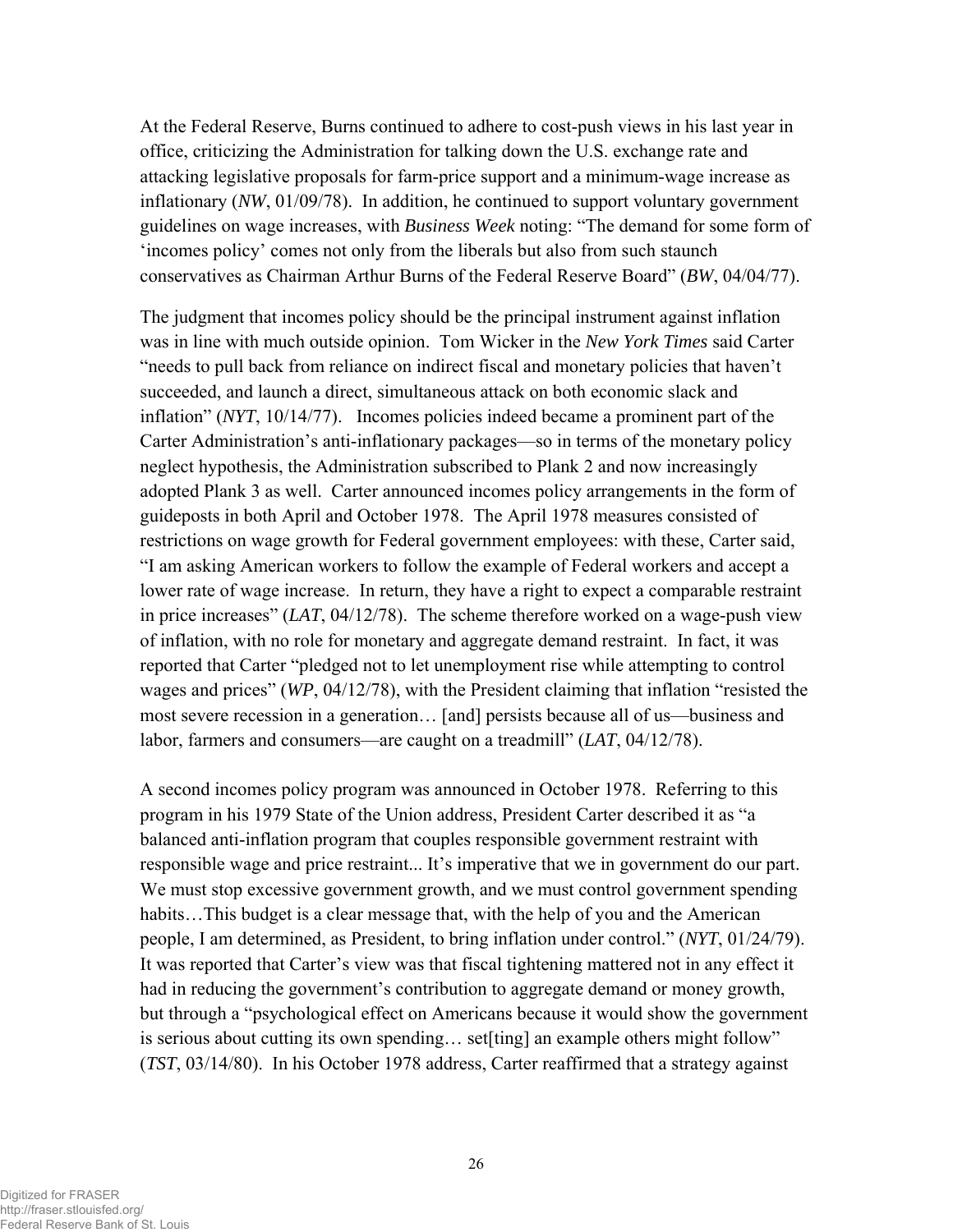inflation of "a deliberate recession… would not work," and instead sought preferential tax treatment for wage-earners who adhered to the new guidelines (*NYT*, 10/25/78).

G. William Miller became Federal Reserve Chairman in February 1978. In an interview in July 1978, he endorsed several aspects of the cost-push view of inflation, contending that announced increases in payroll taxes and the minimum wage "will contribute substantially to inflation," and applauding the April 1978 incomes policy as a "process [that] has to continue." As well as embracing Planks 2 and 3 of monetary policy neglect with these statements, Miller endorsed Plank 1 by suggesting that monetary policy was becoming ineffective at restraining demand: "the public has built up some sort of antibodies that resist the impact of higher interest rates" (*WP*, 07/30/78). Although, in principle, this perspective might mean pushing interest rates up further than otherwise in fighting inflation, Miller said he expected interest rates to peak soon and to begin declining in 1979, with no recession.

# **4.5 The Disinflation Begins**

During 1978, both policymakers and the financial press placed special emphasis on the exchange rate in their cost-push interpretation of inflation. Columnist Sylvia Porter continued to argue that "[f]or many, many years… we have been in the clutch of costpush inflation in the U.S." (*WST*, 10/31/78); to her, exchange-rate depreciation was the latest source of cost-push pressure, with the dollar's fall "a prime factor in fueling the speedup of inflation in 1978" (*NYDN*, 11/07/78). Chairman Miller took a similar view of the relationship between dollar depreciation and inflation. In July 1978 testimony, Miller (1978, p. 644) said that "[m]onetary policy has been—and continues to be—designed to restrain inflation. But monetary policy cannot do the job alone." As measures against the "structural problem of inflation," along with familiar proposals for deficit reduction and lower government regulation, Miller named "steps as well to bolster our position in international trade and thereby to strengthen the dollar" (1978, p. 646).

There was a fundamental difference, however, between the weakness of the dollar in 1978 and earlier events cited as cost-push sources of inflation. OPEC or wage-push interpretations of inflation did not lend support to a tightening of monetary policy as a countermeasure. By contrast, because the link between international interest differentials and the exchange rate was widely accepted, monetary policy tightening did appear an appropriate action to arrest dollar depreciation. The FOMC cited dollar weakness as a reason for its shift to tighter policy during 1978. Financial columnist Hobart Rowen rationalized the Fed's tightening in August 1978 in cost-push terms: not only would depreciation raise import prices but "a plunging dollar… would force OPEC to raise prices—or worse, price oil in some currency other than dollars" (*WP*, 08/31/78). He argued that this was why the White House had supported the Fed's tightening with its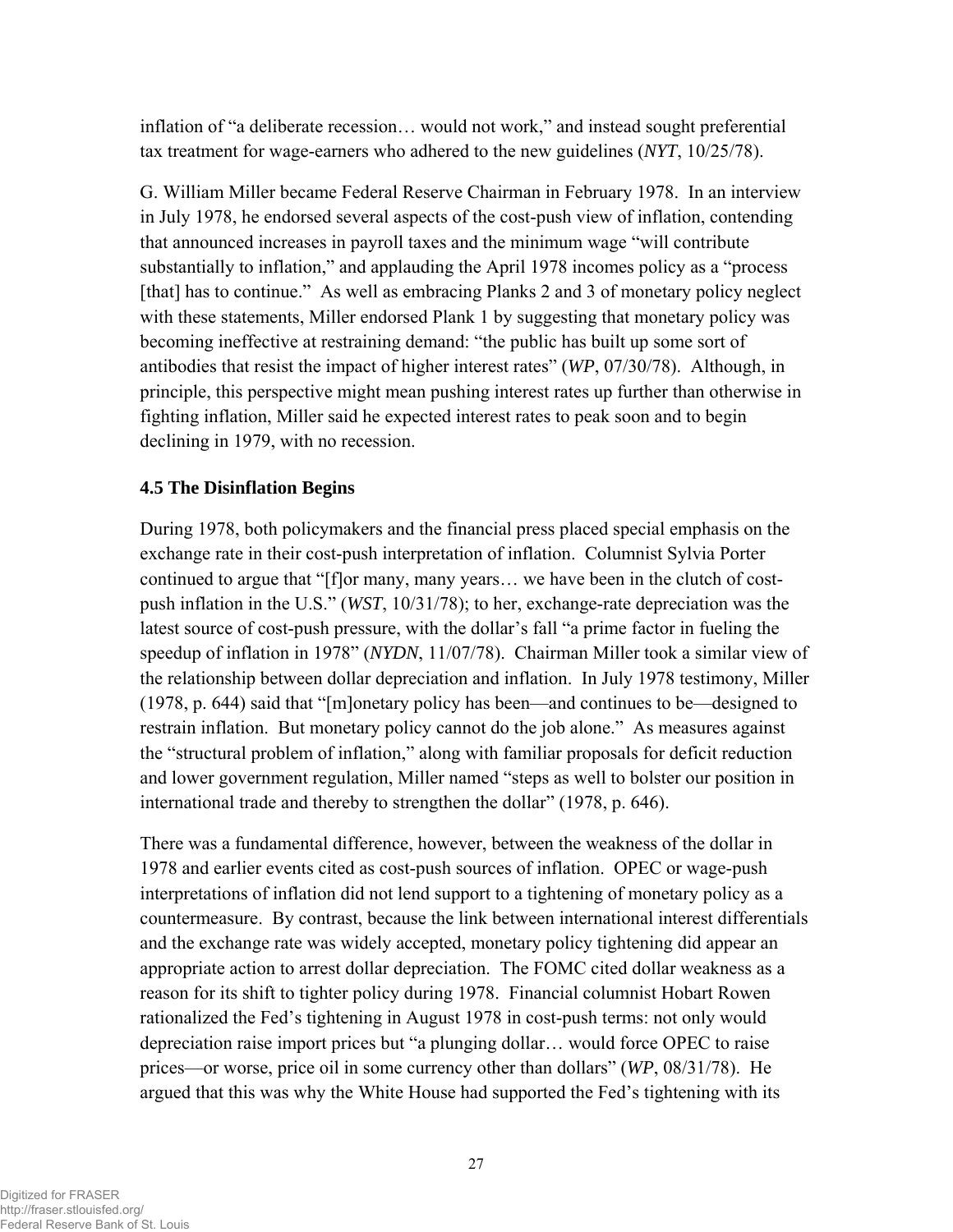own statement that "the administration fully understands the reason for this action." Further pressure on the dollar led to President Carter announcing new measures in November, on the grounds that the dollar's decline "threatens… our anti-inflation program" (*LAT*, 11/02/78*a*). Carter's announcement, coordinated with increases in interest rates by the Fed, was interpreted as an acceptance that a recession should be risked as part of the fight against inflation, reversing his earlier position (*LAT*, 11/02/78*b*).

The perceived channel by which policymakers saw their actions as anti-inflationary from policy tightening to a stronger dollar, to lower import price inflation, to lower inflation—was misconceived, and neglected the fact that exchange-rate depreciation can occur in conditions of price stability. But the depreciation did act as a circuit-breaker that brought forth tightenings of monetary policy and so, the contractions in aggregate demand that the cost-push view of inflation had previously ruled out as a strategy against inflation. By November 1978, Porter noted that "the Federal Reserve System recently has been aggressively… tightening credit and boosting interest rates to double-digit ranges" (*WST*, 11/02/78); as Table 1 shows, the rise in nominal interest rates was larger than the rise in inflation in 1978, and this tightening led to a lasting decline in M2 growth.

These measures took place alongside continued espousal of cost-push views of inflation, and pursuit of wage-price guidelines, by Administration officials.<sup>23</sup> A turning point had nevertheless been reached, in that monetary policy had moved in the direction of restraint, with the support of the Administration. Acceptance of the *central* role of monetary policy for inflation control took longer; Miller (1978, p. 646) insisted there were "limitations of monetary policy as the main bulwark against inflation."

Although the U.S. turned the corner on monetary policy in 1978, the lag of inflation behind monetary developments meant that inflation deteriorated throughout 1979, leading to further pressure on the Federal Reserve to improve its monetary control. This produced the new operating procedures announced in October 1979, a better-known watershed than the shift to disinflation in 1978. Reaction to the 1979 policy change reflected the continuing, though receding, influence of cost-push views on economic commentary. The Monday after the new operating procedures were announced, a *New York Post article stated:* "It's nail-biting time in the economics business... it's time to find out if tight money stops inflation" (*NYP*, 10/08/79). The article said that the rise in interest rates over the preceding two years "hasn't put any dents in inflation," but

 $\overline{\phantom{a}}$  , and the contract of the contract of the contract of  $\overline{\phantom{a}}$ 

<sup>&</sup>lt;sup>23</sup> For example, Alfred Kahn, President Carter's chief adviser on inflation, described data on higher profits as a "catastrophe" indicating "the business community has not been doing its share in the anti-inflation fight" (*TST*, 03/21/79).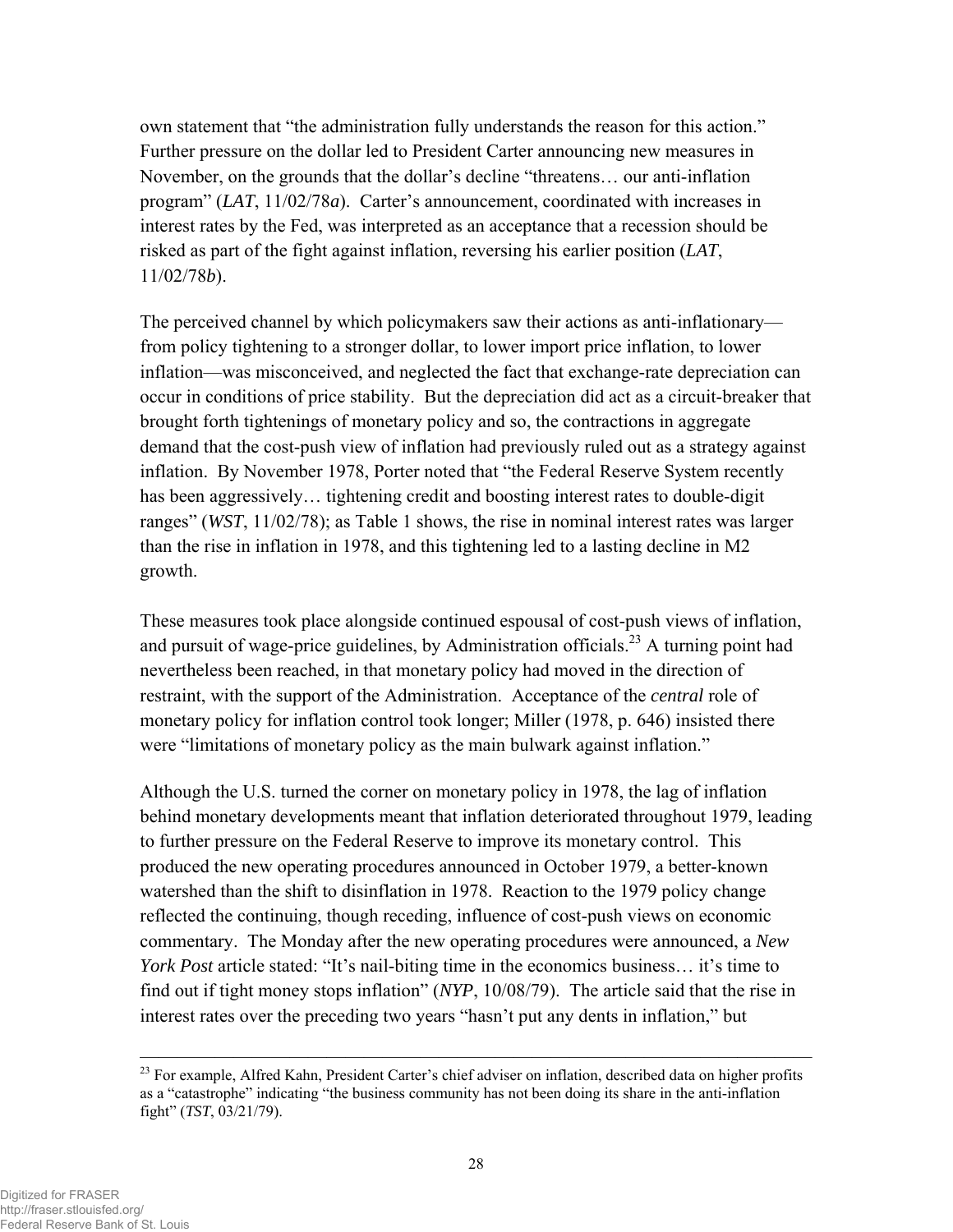conceded that until recently the interest-rate increases had been inadequate to keep the real interest rate positive. Jim Sasser (D−TN) of the Senate Budget Committee criticized the Fed's move because "we appear to be in a new ball game. We have higher and higher interest rates with no discernible impact [o]n the inflation rate" (*COM*, 10/08/79). Skepticism about monetary policy as an anti-inflationary weapon was also manifested in a November 1979 *New York Times* article by James Tobin entitled "Why the Fed's Cure Won't Work," which restated doubts about the output-gap channel to inflation ("If five years of 8 percent unemployment lower domestic wage-price inflation by 4 points, we will be lucky") and praised President Carter's "unfairly maligned guideposts" for holding down wage inflation (*NYT*, 11/11/79). Several months later, J.A. Livingston reported that "modern economists" accepted that "[i]nflation has become recession-resistant, and America inflation-prone" (*PHI*, 04/23/80). The sustained decline in U.S. inflation after 1980, however, settled the debate on whether monetary policy was an effective weapon against inflation.

# **5. The United Kingdom**

This section covers the evolution of policy and economic commentary during the U.K.'s Great Inflation. The United Kingdom had sharply different "initial conditions" in 1970 from the U.S. due to a different 1960s macroeconomic consensus, so the situation as of 1970 is considered first.

# **5.1 The U.K. in 1970: A Cost-Push Consensus**

The case of the U.K. is different from that of the U.S. in that policymaker skepticism about monetary policy was prevalent throughout the 1960s. Not only was there doubt about the effectiveness of monetary policy actions on aggregate demand—Plank 1 of monetary policy neglect—but cost-push views of inflation (Plank 2) were dominant. Brittan (1977, p. 8) observes that U.K. macroeconomic policy for most of the postwar period was "managed by people most of whom do not at heart believe that inflation is a monetary phenomenon," while Alan Walters, economic adviser to Margaret Thatcher in the 1980s, recalled: "For three decades… [i]nflation was blamed on trade unions, greedy businessmen, property speculators, import prices, taxes, government regulations…" (*TE*, 05/04/85). The U.K.'s adherence to a fixed exchange rate nevertheless put a brake on periods of expansionary monetary policy, and when price and wage controls were employed in the 1960s, they served to supplement restrictive aggregate demand policies.

The reduced priority given to exchange-rate stability after 1966 gave greater scope for macroeconomic policy to be directed by domestic views—which, at that time, were concentrated on the wage-push variant of the cost-push explanation of inflation. Increases in nominal wage inflation in the late 1960s—which in retrospect do not appear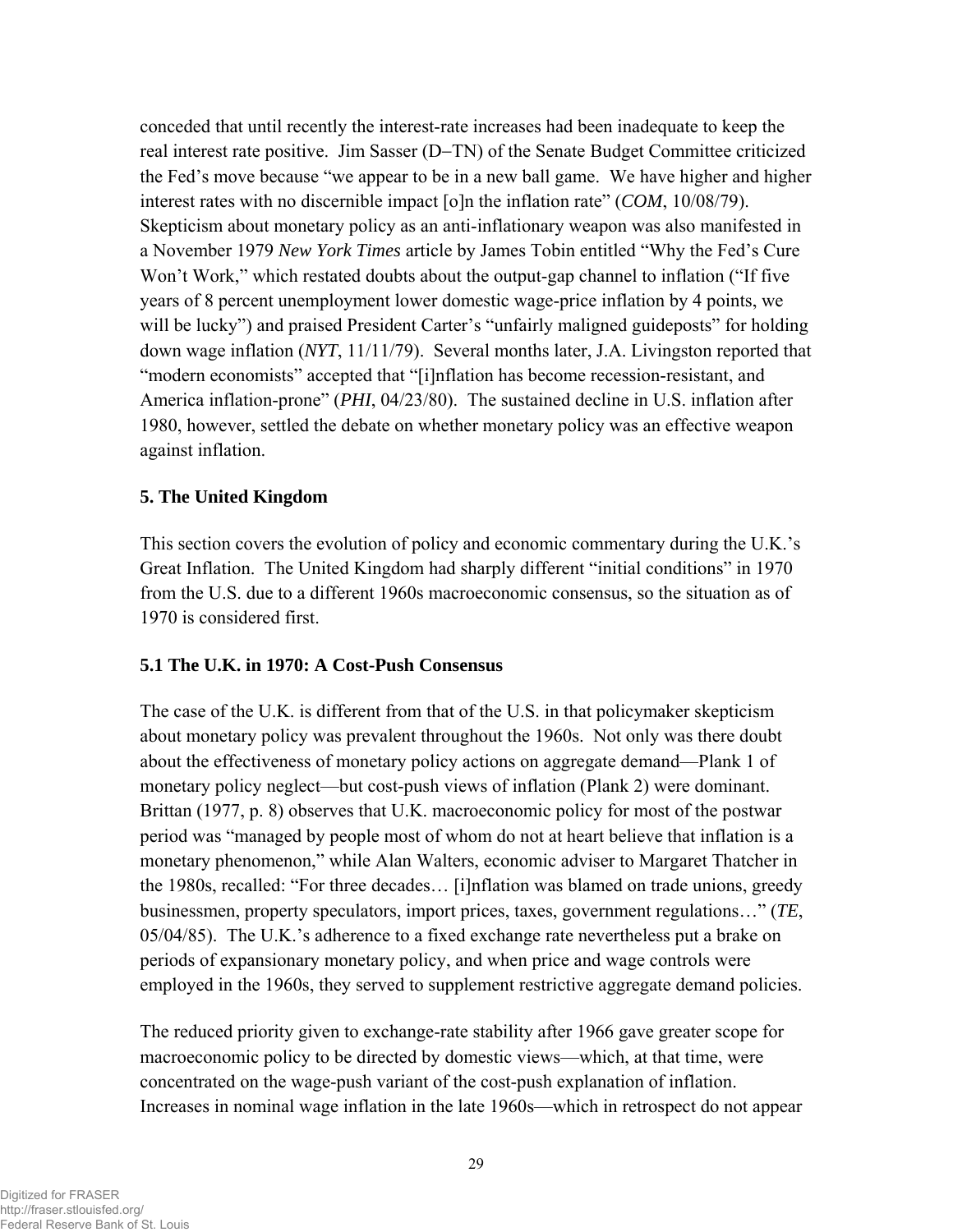out of line with the pickup in U.K. monetary growth—led to renewed emphasis on costpush. The London *Sunday Times* financial columnist claimed in early 1968 that "the whole structure of wage bargaining has become much more inflationary in the 1960s than the 1950s" (*ST*, 03/17/68), while *The Economist* argued that "incomes policy is an indispensable weapon for managing the British economy…" (*TE,* 01/18/69). When the *Daily Mail* provided its readers with a glossary of economic terms, it felt it had to define "inflation" as follows:

*Inflation*: rising prices, or a decrease in the value of money. This is caused by the excess of demand over supply (demand inflation) and some economists believe that it may originate, independently of demand inflation, in an excessive rise in wage rates. (*DML*, 09/24/69).

The wage-push view of inflation formed the basis for the diagnosis of inflation by Roy Jenkins who, as Chancellor of the Exchequer, had responsibility for both fiscal and monetary policy.<sup>24</sup> In February 1970, Jenkins stated: "In my view what this country needs is a respite from the inevitably steep [rise in] prices which we have had in the two years following devaluation." (*TS*, 02/09/70). He argued that union wage demands were responsible for the continuation of inflation following the 1967 devaluation. This diagnosis is notable for its acceptance of three aspects of the cost-push view: (i) the belief that devaluation "inevitably" raises the aggregate price level—in effect, extrapolating from particular prices (import prices) to the total price index; (ii) the role assigned to wage-push in propagating inflation; (iii) the absence of a role for monetary policy in determining whether devaluation and wage-push have a lasting impact on inflation. By contrast, a monetary view of inflation contends that, even when a fall in the nominal exchange rate occurs, an aggregate CPI response is not inevitable, and neither is any subsequent wage-price spiral. Both can be contained if monetary policy puts a lid on nominal spending and, therefore, allows the exchange-rate movement to create a shift in relative prices rather than aggregate prices.<sup>25</sup>

#### **5.2 1970**−**76: Easy Money, Tough Incomes Policies**

The Conservative Government of Edward Heath that was elected in June 1970 also subscribed to a nonmonetary view of inflation. The new Chancellor of the Exchequer, Iain Macleod, had been reported as describing the U.K. as "in the grip of the worst costpush inflation since 1951" (*TT*, 04/20/70), while the Conservative Party's election platform stated: "Britain now faces the worst inflation for twenty years. This is mainly the result of tax increases and devaluation." (1970, p. 116). This diagnosis saw the inflation as arising from wage-push triggered by the reduction in real disposable income

 $^{24}$  The Bank of England did not become independent of the U.K. Treasury until 1997.

<sup>&</sup>lt;sup>25</sup> A non-inflationary monetary policy is also, of course, likely to be helpful in avoiding or reversing exchange-rate depreciations.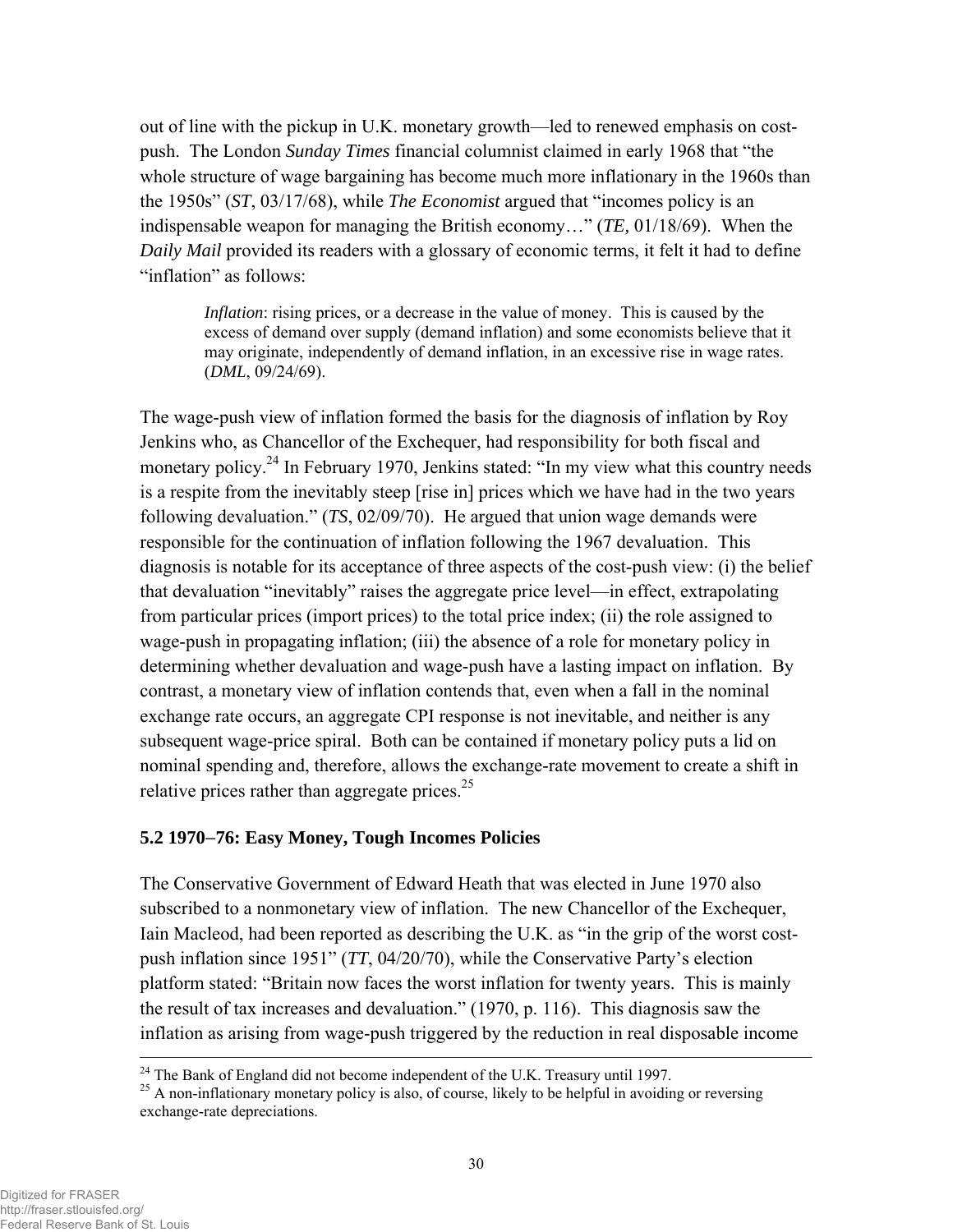from tax increases. Continuing this theme, a *Sunday Times* analysis of an economic statement Heath had given just before the election concluded: "Heath's diagnosis of the present inflation is not that there is too much money chasing too few goods, but rather, 'too much taxation chasing too little income.'" (*ST*, 06/21/70). The new Government's views were reflected in several nonmonetary measures taken against inflation in 1970−71, including tax cuts, restrictions on price increases for government-sector output, and limitations on the wage increases given public employees.

While the Government did not attribute inflation to excess demand, some commentators expected that contractionary policies would be imposed, in the absence of better tools to attack union wage-push (*DML*, 06/16/70). Certain restrictive measures were introduced in the second half of 1970 with the arrival of the Government's second Chancellor of the Exchequer, Tony Barber. Barber during this period conceded some role for monetary policy in controlling inflation, while emphasizing wage-push as the fundamental cause (*BKR*, 02/71). His restrictive actions in 1970−71, however, principally took the form of fiscal contraction; the monetary steps consisted of an increase in reserve requirements and a call for less commercial bank lending (*KCS*, 10/29/70). Short rates were held constant at their pre-election levels. This ensured that the measures were ineffective in restraining money growth: higher reserve requirements could be met by greater reserve provision by the Bank of England at the pre-existing nominal interest rate, while commercial banks could respond to the lending restriction by switching to greater investment in government securities, without needing to contract total balance sheets.

The eclectic position of policymakers was superceded from early 1971 by a stricter costpush interpretation of the U.K.'s Great Inflation, according to which restrictions on aggregate demand were inappropriate. To contemporary observers, the 1970 inflation seemed to be proceeding in spite of an exceptionally weak economy. One financial columnist before the election observed, "we are drifting into the worst of states stagnation and inflation" (*DML*, 06/16/70), while a businessman, Lord Shawcross, was reported a month later urging a correction of the two problems of "the present economic stagnation and unprecedented inflation…" (*DE*, 07/16/70). The same day, a *Daily Mail* column observed, "stagflation is a deadly bug…," the first known case of the word "stagflation" appearing in a newspaper article (*DML*, 07/16/70). In retrospect, U.K. real growth proceeded at an annualized rate of over 2.5% in the first half of 1970, so talk of "stagflation" seems overdone. But initial estimates gave this rate at only 0.4%, and the apparent coincidence of inflation and stagnation undermined the Government's remaining confidence in the role of monetary policy in controlling inflation. In December 1970 it was reported that the Government "is not so sure now, as it once was, that inflation is sensitive to total demand" (*ST*, 12/20/70). Early in 1971, it was further reported that Treasury officials had made a "firm recommendation… that the only way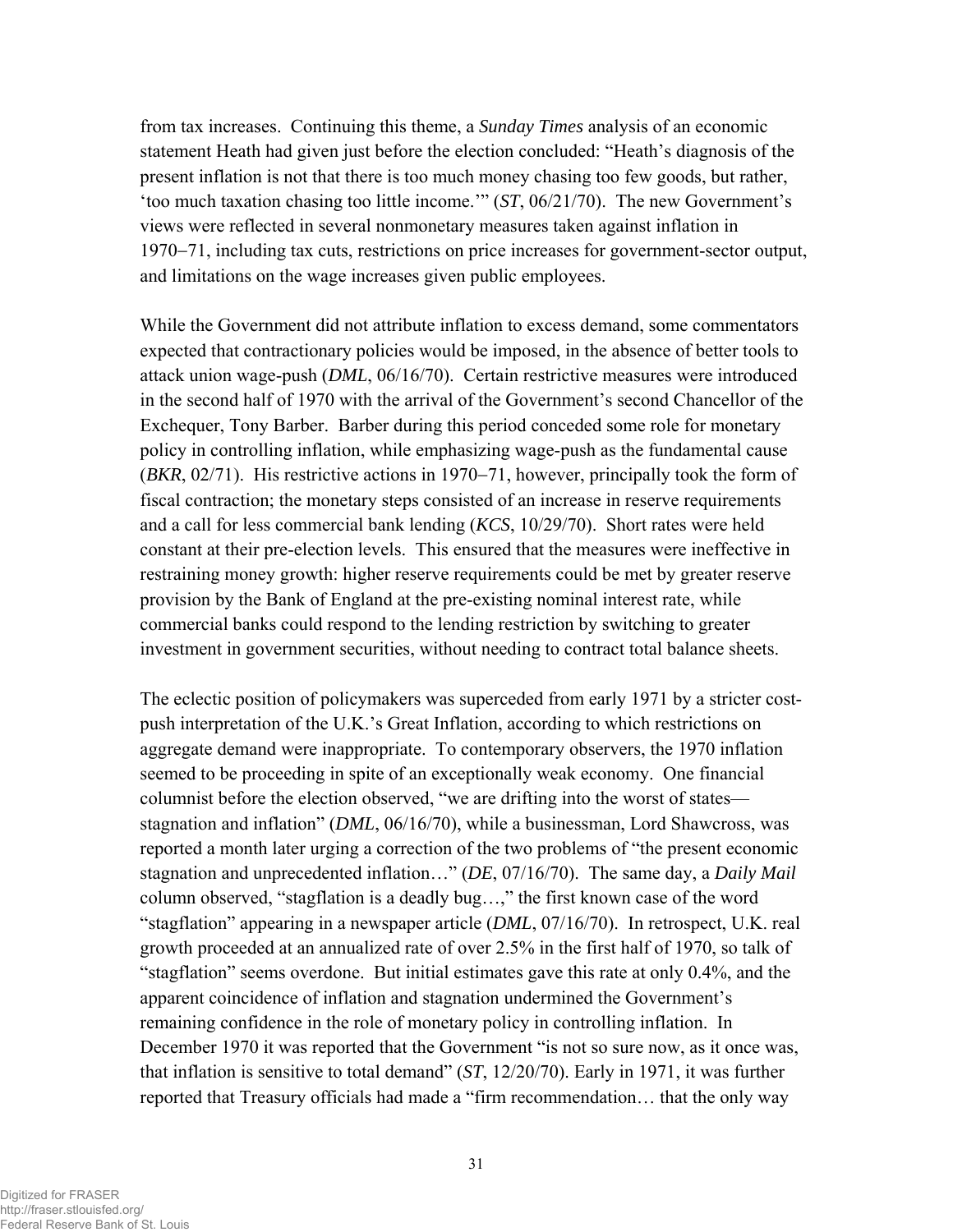[to] bring a quick halt to Britain's dangerous inflation is to impose a prices and incomes freeze. Officials have warned that orthodox deflationary techniques still favored by the Government are neither appropriate nor adequate to stop inflation…" (*ST*, 01/10/71).

The shift in views about inflation control produced a new policy package: from early 1971, the Government explicitly followed a policy of boosting aggregate demand and assigning the control of inflation to other devices. The Government's March 1971 Budget shifted to fiscal expansion, and this was accompanied by a cut in interest rates. The policy shift was not seen as acquiescence to high inflation: Chancellor Barber said "the first priority must be to defeat cost inflation" (*UKPD*, 03/30/71, p. 1361), while press coverage of the interest-rate cut argued that it was anti-inflationary for cost-push reasons: "High interest rates have been one of the factors fuelling inflation so a reduction… will exert a cooling effect on prices" (*EN*, 04/01/71). Further cuts in interest rates followed (and, in June 1972, the floating of the exchange rate). Policy became still more expansionary in the first quarter of 1972 as rising unemployment and high productivity growth persuaded the Government that the potential growth rate had risen from 3% per year in the 1960s to 3.5% in the 1970s, and that the U.K. output gap as of early 1972 was around −5% when, in retrospect, it appears close to zero (Nelson and Nikolov, 2003).

In November 1972, after several attempts at inflation control through indirect interventions in the price and wage-setting process, the Government imposed direct wage and price controls. The compulsory controls formalized the regime in force since early 1971: nonmonetary measures against inflation alongside monetary expansion—in the terminology of this paper, Planks 2 and 3 of monetary policy neglect. This combination was qualitatively also that recommended by many outside observers. For example, Roy Jenkins, now in the Opposition Labour Party, stated: "We on this side of the House, and the T[rades] U[nion] C[ongress], have urged for… anti-inflationary results this way—by a combination of an approach to price control and an expansionary economic policy…" (*UKPD*, 07/20/71, p. 1281), while the reaction of the financial markets to the price and wage controls was reported as: "Thank heavens, it's a freeze, not a squeeze… keeping growth strong in a period of freeze followed by rigorous controls…" (*DML*, 11/07/72).

Goodhart (2003, p. 27) recalls: "The Prime Minister, Ted Heath, had sought to rely on incomes policy in 1973 to hold the line on inflation." Heath regarded the commodity price increases of 1972−73 as an additional source of cost-push inflation which, together with labor-union resistance, prevented the success of his wage and price control program. He denied that a slower monetary growth path could have contained the rise in inflation that followed the commodity shocks (Nelson and Nikolov, 2002, p. 30). By this point, the Government had accepted that monetary policy exerted important effects on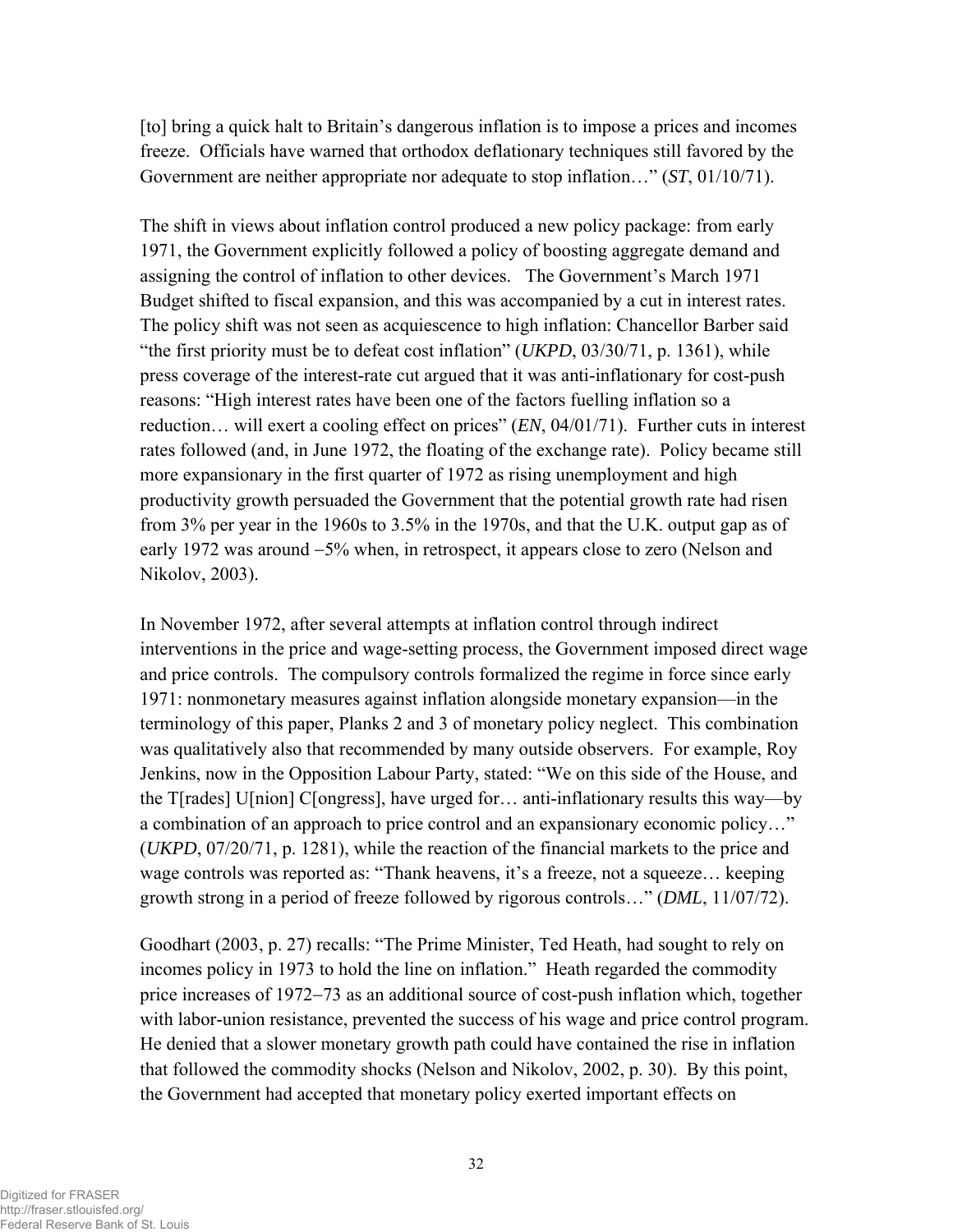aggregate demand; $^{26}$  but Heath believed that his expansionary monetary policy was antiinflationary because it added to total output (Heath, 1998, p. 405), a position that seemingly neglected the distinction between additions to demand and additions to supply. The Opposition Labour Party in 1973 had announced plans for "a wide-ranging and permanent system of price controls" (quoted in Holmes, 1985, p. 5), and when the party returned to office in 1974, it pursued nonmonetary initiatives against inflation, including agricultural subsidies and cuts in indirect taxes. "We have set out to tackle inflation at the price end," Prime Minister Harold Wilson explained in a television interview in August 1974. "By the rents freeze. By holding mortgages down. By food subsidies. By a much tighter control over food prices in the shops."27 To the extent that these measures had an aggregate effect, it could only be expected to be one-time downward pressure on the price level, and so ineffective against ongoing inflation; in any case, a rising budget deficit in 1975 forced the government to withdraw many of its earlier subsidies. Another nonmonetary tool used by the government was a wages agreement with labor unions.

On the aggregate demand side, the government pursued expansionary policies, so that U.K. anti-inflation strategy and demand management policies continued to be in conflict. The government did take one important step that shifted monetary policy in a less expansionary direction, when in early 1974 it revised estimates of potential GDP growth down from 3.5% per year to 3%. According to the rule estimates in Table 2, this measure alone implied that nominal interest rates at the start of 1975 were about 125 basis points higher than they would have been had the government not revised the estimates.

The peak of inflation at over 25% in 1975, which the government blamed on union wagepush rather than the preceding years of monetary expansion, prompted moves to make the wages agreement more legally binding. The Government's paper on inflation in July 1975 announcing the change made it clear that demand restriction would not accompany the incomes policy: "there can be no solution to the problem of inflation which relies on… under-utilization… The direct and sensible solution is to reduce our rate of increase in wages and salaries" (*TT*, 07/12/75). An illustration of how commentators believed inflation had a life of its own, disconnected from monetary policy, is an article in the *Birmingham Evening Mail* at the time of the new incomes policy, which suggested that the U.K. might shift into hyperinflation with a new shock such as "if the pound collapses next year" (*BEM*, 07/02/75). In the event, a pound collapse *did* occur—the sterling/dollar exchange rate did fall by 30% in the following 15 months—but inflation fell almost continuously from 1975 to 1978, in line with the withdrawal since 1973 of some of the monetary stimulus.

 $26$  For example, Chancellor Barber acknowledged the "important and strong effects that monetary policy can have on the economy" (*UKPD*, 03/21/72, p. 1346).<sup>27</sup> Quoted in Day (1993, p. 115).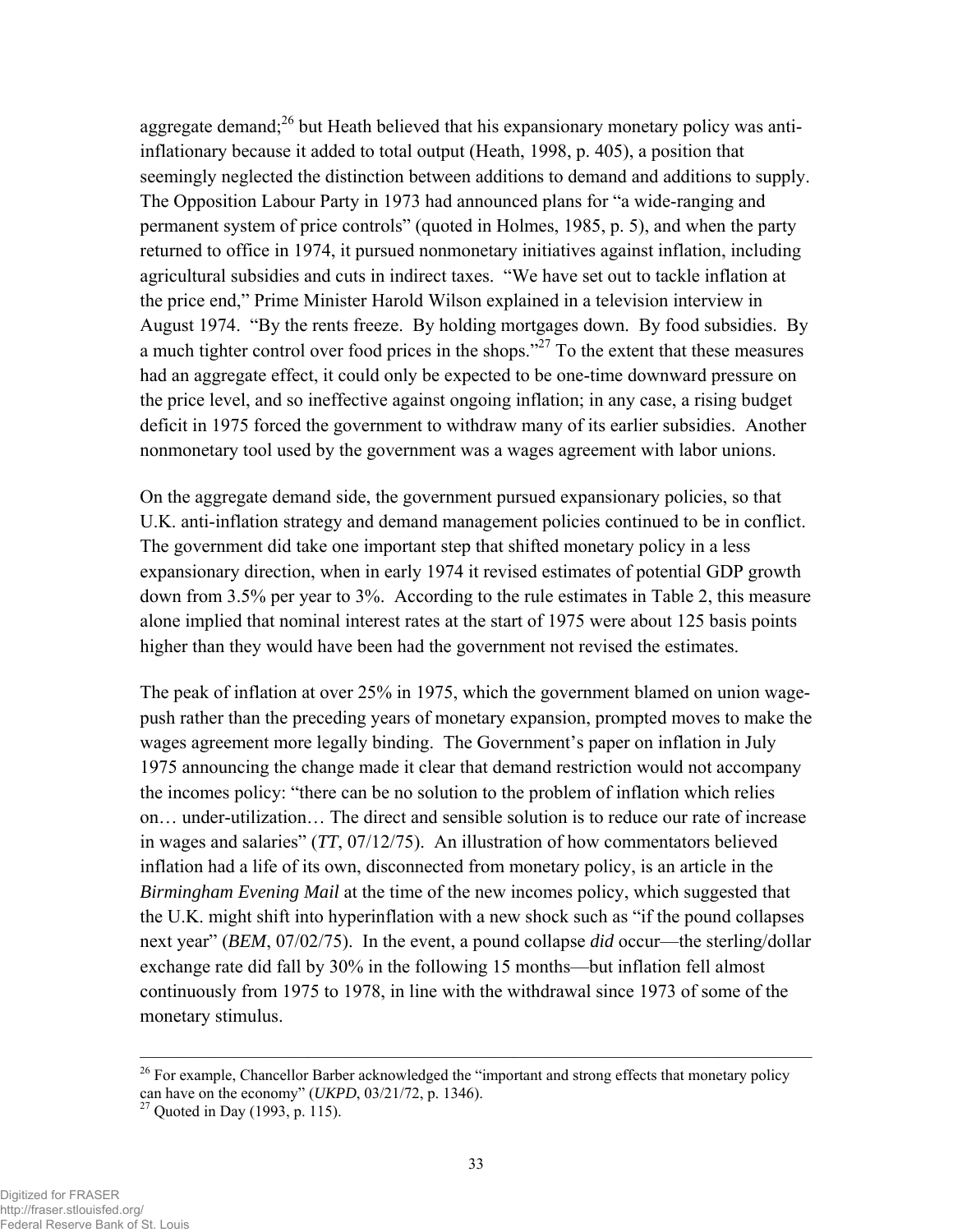# **5. 3 1976**−**77: The Turnaround that Didn't Last**

In 1976, there was some movement away from monetary policy neglect in the U.K., manifested in a public acknowledgement by Prime Minister Callaghan of the links between aggregate demand and inflation, as well as the announcement of targets for broad money growth (see Holmes, 1985, p. 92). On this basis, the Chancellor of the Exchequer said in 1978 that the Labour Government was "perhaps the first in Britain for very many years which has given monetary policy the importance it deserves" (*TT*, 10/20/78). However, strong elements of cost-push analysis remained: the Government continued to rely on an incomes policy (aimed at wage growth) in its anti-inflation strategy. And part of the acceptance of higher nominal interest rates reflected the fact that the exchange rate was weak in 1976: just as in the U.S. in 1978, monetary tightening was a natural response to depreciation even from a cost-push perspective.

Perhaps even more important, the renewed emphasis on monetary policy did not, in fact, signal that the Government was now willing to use conventional monetary tightening downward pressure on money base growth and upward pressure on nominal rates—to rein in inflation. With the exchange rate no longer depreciating by early 1977, the Government cut interest rates aggressively, so real interest rates became even more negative. It relied on measures such as marginal reserve requirements to hit its money targets, which tended to be only an artificial restraint on deposit growth, ineffective in restraining aggregate demand.<sup>28</sup>

The shortcomings of the macroeconomic arrangements in this period were compounded by failure to recognize the post-1973 productivity slowdown. Throughout 1974−79, policymakers assumed potential growth of 3%, whereas after 1973 an assumption of 2% growth would have been more realistic. The outcome was that the estimated output gap, which interest rates responded strongly to over this period, was overstated by approximately 10% by late 1977 (Nelson and Nikolov, 2003).

# **5.4 1977**−**79: Back to Monetary Policy Neglect**

From 1977 to early 1979, U.K. policy is well described by Planks 2 and 3 of monetary policy neglect, as the Government was pursuing a stricter incomes policy for wages alongside a strong rebound in money growth and cuts in nominal interest rates. Prime

 $\overline{\phantom{a}}$  , and the contract of the contract of the contract of  $\overline{\phantom{a}}$ 

<sup>&</sup>lt;sup>28</sup> Congdon (1982, p. 64) and Minford (1993, p. 423) concur that the marginal reserve requirement program was ineffective in restricting aggregate demand. Another flawed aspect of U.K. attempts to implement monetary control was that policymakers erroneously believed they could restrict growth in deposits by reducing the amount of government debt held by commercial banks, while leaving short-term interest rates and the money base unchanged. See Laidler (1989, pp. 1151−1152) for a critique of this approach.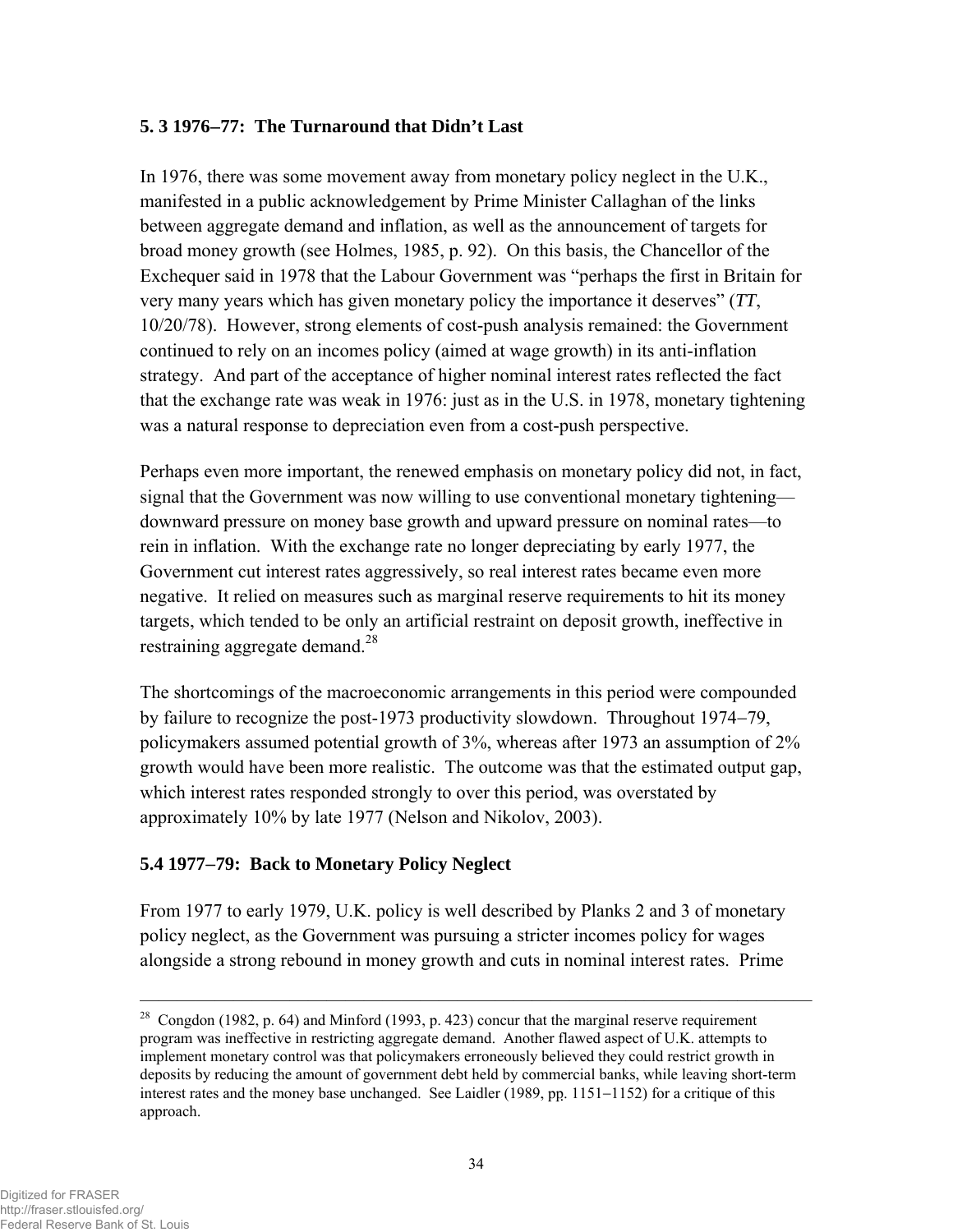Minister Callaghan stated in January 1978 that he was aiming for 5% price inflation in 1979 (Holmes, 1985, p. 125), and the Government attempted to limit wage increases to 5% over 1978−79 in pursuit of this goal. The wage goal was inconsistent with the upward pressure on wage and price inflation in the pipeline from prior monetary easings, and heavy strike activity resulted. Following a Parliamentary defeat, the Government announced an election for May 1979.

The Conservative Party under Margaret Thatcher ran during the election campaign on a program to reject wage and price controls in favor of monetary control in fighting inflation. The discussion during the campaign, however, reflected the continuing faith in incomes policy by elements of both sides of politics. Former Prime Minister Edward Heath was quoted as describing monetary policy to fight inflation as "intellectually bogus," and it was reported that he "believed and continues to believe that incomes policy is the basic tool to combat inflation" (*TST*, 08/04/79). The Labour Government's policy document for the election had a three-point program to reduce inflation to 5% by 1982. All three points of the program consisted of nonmonetary measures: strengthening the Price Commission; reform of agricultural supplies; and a new wage agreement with the unions (*DT*, 04/07/79). The Government also indicated that it would "aim at a rate of growth of 3 per cent or more" to restore full employment, indicating both that the incomes policy would be accompanied by expansionary demand policies, and that the Government still viewed potential growth as around 3% per annum, an estimate out of line with the post-1973 experience. These promises amounted to a continuation of the policies used to deal with inflation for most of the preceding eight years: policies classified here as Planks 2 and 3 of monetary policy neglect.

With the election of the Thatcher Government, the remaining price and wage control machinery was abandoned. On monetary policy, the government differed from its predecessors in rejecting quantitative controls and concentrating on a more noninflationary setting of the interest-rate rule: marginal reserve requirements were abolished, while nominal and real interest rates increased sharply, with Margaret Thatcher acknowledging that it was "necessary to raise interest rates to conquer inflation" (*UKPD*, 11/15/79, p. 1498). Another major step the Government took in 1979 was a sharp downward revision of potential growth to reflect the post-1973 slowdown; this action eliminated output gap mismeasurement as a source of inflationary policy errors in the first half of the 1980s. After the usual two-year lag in the effect of monetary policy actions, the tighter setting of monetary policy implied by the stronger response to inflation and reliance on a more realistic gap series were manifested in much lower inflation rates from 1982.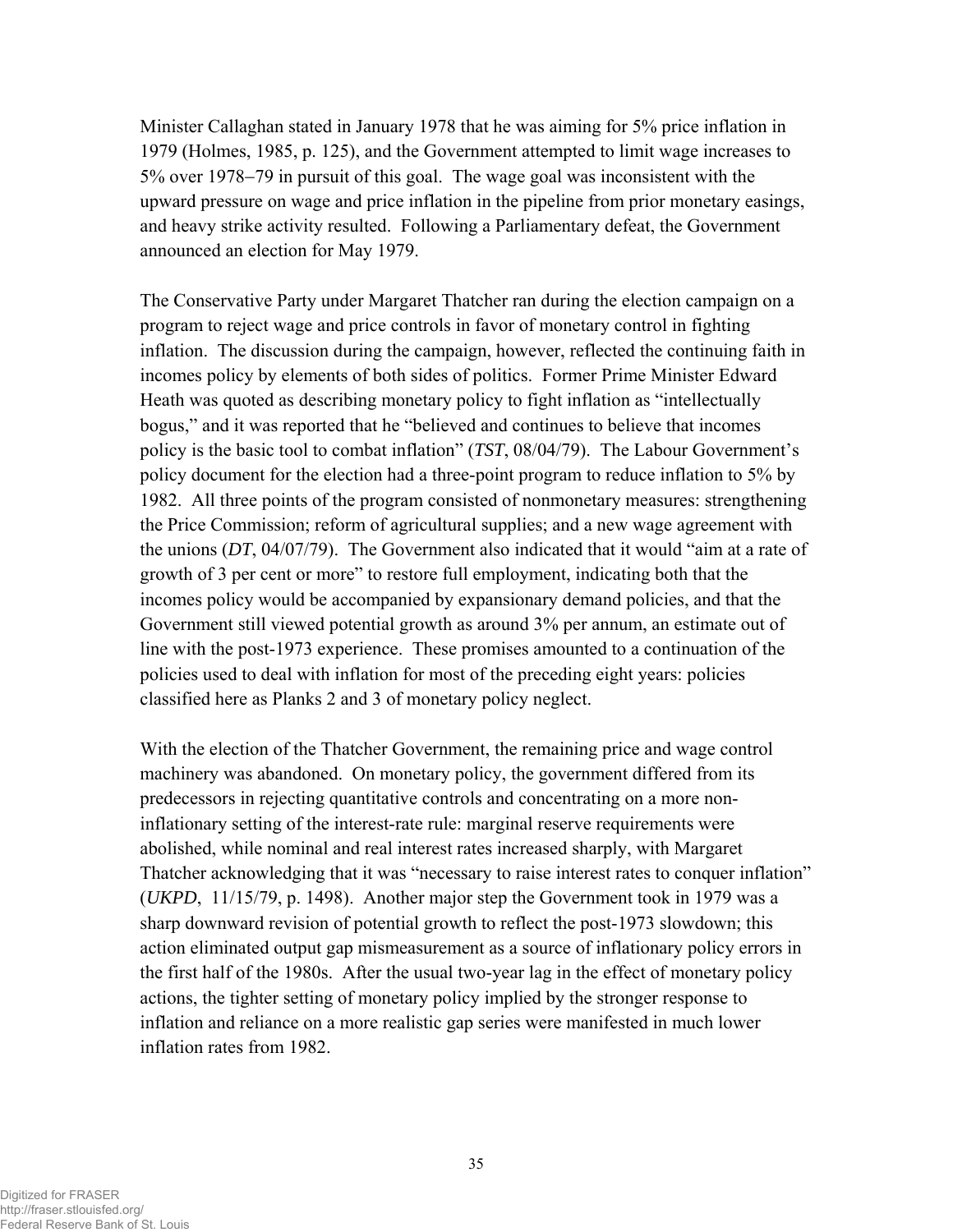### **6. The Great Inflation and Estimated Monetary Policy Rules**

The evidence presented above suggests 1970s policymakers in both the U.S. and the U.K. delegated inflation control to nonmonetary devices. It therefore provides a rationalization for the findings in previous studies that pre-1979 policy rules exhibit a weak response to inflation. For the U.K., this finding holds irrespective of whether real-time or final data are used, and is robust to the specific dates used in the pre-1979 sample period (see Table 2). On the other hand, for the U.S., Orphanides (2003b) finds that pre-1979 policy does exhibit a larger-than-unity interest-rate response to inflation, if real-time data are used. Here, I reconcile this finding with the monetary policy neglect hypothesis.

Orphanides argues that the pre-1979 policy rule for the nominal funds rate  $(R_t)$  is wellcharacterized by:

$$
R_t = \pi^* + r^* + \phi_\pi (E_F \pi_{t+k} - \pi^*) + \phi_y (gap_t^{rt})
$$
\n(4)

up to dynamics. This is essentially a forward-looking rule of the type that Clarida, Galí, and Gertler (2000) find characterizes post-1979 policy well. The difference is that the inputs are policymakers' real-time gap series (*gap<sub>t</sub>*<sup>*rt*</sup>) and the Fed's internal forecast of inflation  $(E_F \pi_{t+k})$ . I have argued that the gap series that Orphanides uses is a plausible measure of what 1970s policymakers viewed was the value of the gap. Any doubt about Orphanides' estimates should therefore focus on the inflation-forecast series.

Previous studies blamed high U.S. inflation on policymakers permitting too accommodative a policy—a value of  $\phi_{\pi}$  below unity—or intentionally targeting a higher inflation rate (a high  $\pi^*$ ). Orphanides argues, however, that neither of these conditions prevailed, and that instead the source of high inflation was output gap mismeasurement both because policy responded to *gap*<sup>*rt*</sup> aggressively, and because these erroneous gap numbers informed policy agencies' forecasts of inflation,  $E_F \pi_{t+k}$ . His estimates of equation (4), giving  $\phi_{\pi} > 1$  before 1979, seemingly support this position, and therefore appear to identify output gap mismeasurement as the primary source of 1970s inflation.

But because it is the Fed's *forecast* of inflation that appears in the rule, one cannot conclude that output gap mismeasurement is the sole source of systematic error. Consider the  $k = 1$  inflation forecast; according to equation (2), it should be given by:

$$
E_{t}\pi_{t+1} = \gamma + \alpha E_{t}\Sigma_{i=0}^{\infty} \beta^{i} \left( y_{t+i+1} - y_{t+i+1}^{*} \right) + E_{t}[\Sigma_{i=0}^{\infty} \beta^{i} (\mu_{u,t+i+1})] + [\rho_{u} \hat{u}_{t} / (1 - \beta \rho_{u})].
$$
 (5)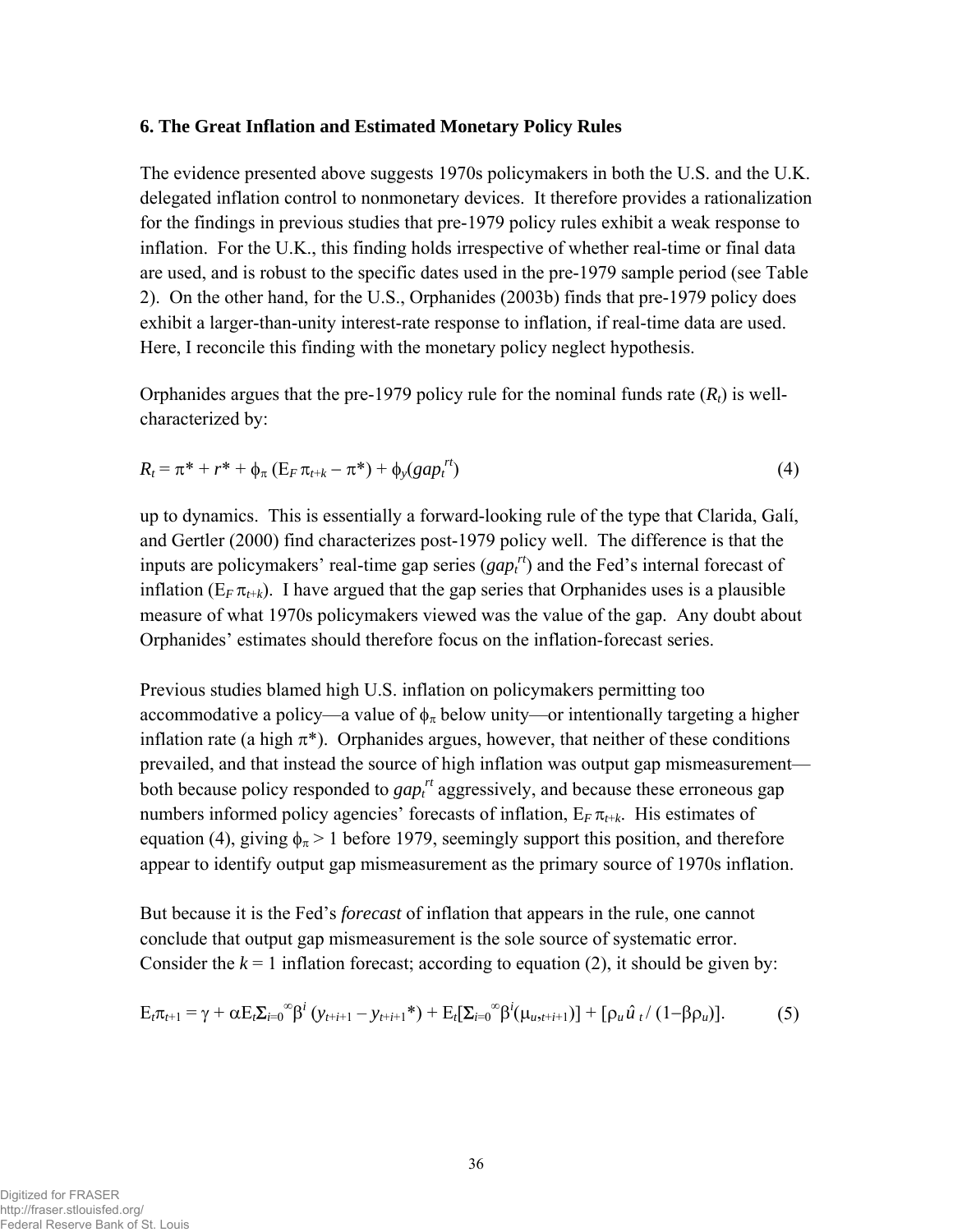If policymakers (correctly) subscribe to a monetary view of the inflation process, the absence of output gap mismeasurement would indeed prevent systematic policy error, since  $E_{F}gap_{t+i}^{rt} = E_{t}(y_{t+i} - y_{t+i}^*)$ , and the inflation forecast error becomes:

$$
E_t[\pi_{t+1} - E_F \pi_{t+1}] = E_t[\pi_{t+1} - E_t \pi_{t+1}] = E_t[u_{t+1}] = E[\mu_{u,t+1}] + \rho_u \hat{u}_t = 0,
$$

using the fact that  $\rho_u = 0$  and  $E_t(\mu_{u}$ ,*t*+*k*) = 0 for all *k* under a monetary view of inflation. However, policymakers clearly did not subscribe to this view of inflation during the 1970s. Rather, they attributed shifts in inflation to movements in the mean of *ut*; regarded cost-push shocks as highly persistent; and frequently treated the influence of the output gap on inflation as negligible. Indeed, under a pure cost-push view of the inflation process ( $\alpha = 0$ ), output gap mismeasurement does not contribute to inflation forecast errors at all! Nonzero mean inflation forecast errors then arises from an entirely separate source of error by policymakers and their advisors—the invalidity of the nonmonetary view of inflation. It is therefore illegitimate to conclude from Orphanides' forecast-based monetary policy rule estimates that policymakers followed a conventional policy rule in the 1970s, precisely because the inflation forecasts were driven heavily by a nonmonetary view of the inflation process. For example, because policymakers frequently attributed inflation to autonomous forces, it is plausible that they treated the imposition of price controls (and later wage guidelines) as producing a permanent fall in inflation (i.e. by shifting the mean of future cost-push shocks,  $\mu_{u,t+k}$ , from positive to zero values) rather than one that would be reversed once the controls were removed.

A straightforward way of determining whether output gap mismeasurement, combined with an aggressive response to the gap, is the only notable difference between pre- and post-1979 policy is to estimate a 1970s interest-rate rule that uses the real-time output gap but specifies responses to inflation outcomes only. Post-1979 U.S. policy rules exhibit similar responses to inflation regardless of whether the estimated rule responds to observed data or inflation forecasts (Table 2). On the other hand, if inflation forecasts and therefore monetary policy before 1979 were distorted by a nonmonetary model of inflation, Orphanides' finding of a strong pre-1979 inflation response should not be robust to using current and lagged inflation in the rule. Table 3 shows that it is not robust: the inflation response before 1979 is weak even when real-time output gap data are used. This supports the monetary policy neglect hypothesis: the cost-push view of inflation held in policy circles led to an overweighting of nonmonetary developments when forecasting the path of inflation, generally producing sanguine inflation predictions, and weak monetary policy responses to actual inflation.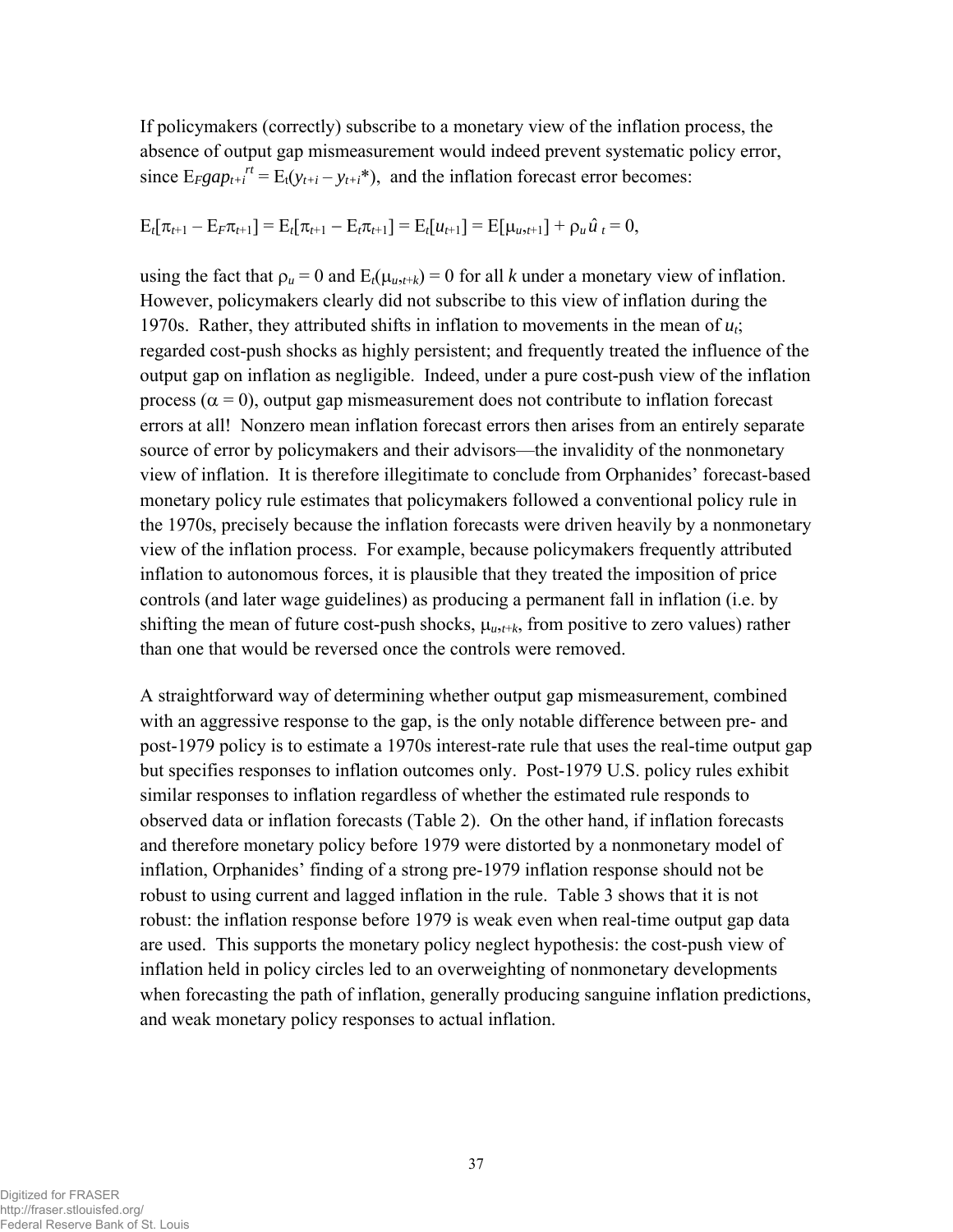| Table 3. U.S. policy rule estimates using real-time gap and lagged inflation                                                                          |                         |                       |                       |  |  |
|-------------------------------------------------------------------------------------------------------------------------------------------------------|-------------------------|-----------------------|-----------------------|--|--|
| Specification: $R_t = c + \rho_R R_{t-1} + (1-\rho_R)\phi_\pi \pi_t + \Sigma_{i=0}^2 \delta_{\pi i} \Delta \pi_{t-i} + (1-\rho_R)\phi_\nu gap_t^{rt}$ |                         |                       |                       |  |  |
|                                                                                                                                                       | Long-run inflation      | Long-run gap response | Smoothing coefficient |  |  |
|                                                                                                                                                       | response $(\phi_{\pi})$ | $(\phi_v)$            | $(\rho_R)$            |  |  |
| 1966 Q1-1979 Q2                                                                                                                                       | 0.854                   | 0.294                 | 0.490                 |  |  |
|                                                                                                                                                       | (0.116)                 | (0.074)               | (0.118)               |  |  |
| 1970 Q1-1978 Q1                                                                                                                                       | 0.816                   | 0.334                 | 0.363                 |  |  |
| (Burns period)                                                                                                                                        | (0.137)                 | (0.101)               | (0.166)               |  |  |
| Note: Standard errors in parentheses. Source for gap series: Orphanides (2003b). Lags 0 to 3 of                                                       |                         |                       |                       |  |  |
| inflation are included to allow for a response to the four-quarter inflation rate.                                                                    |                         |                       |                       |  |  |

# **7. Conclusion**

This paper has looked at the record of policymakers' views and economic commentary during the Great Inflation, focusing especially on a source not employed in the existing literature—newspaper coverage. This examination lends considerable support to what Nelson and Nikolov (2002) label the monetary policy neglect hypothesis. Not only, as McCallum (1999, p. 176) notes, "[i]n the U.S. and the U.K. there was a tendency for central banks to deny their own behavior was an essential ingredient to the inflation process," but policy in both countries up to 1978 focused on nonmonetary strategies for dealing with inflation. These concluding remarks discuss the relation of this finding to the existing literature on the Great Inflation, then make some general points about how policies that did not feature monetary policy neglect would have fared in the 1970s.

The analysis here suggests that several accounts of the Great Inflation do not accord with: (1) estimated monetary policy reaction functions; (2) timing patterns of monetary developments and inflation; and (3) the record of economic views, manifested in statements by policymakers and prominent financial commentators. The argument by Taylor (1992) and Sargent (1999) that policymakers pursued a long-run trade-off fails on criteria (1) and (3): neither U.K. nor U.S. policymakers viewed inflation through a Phillips curve (whether of a vertical or nonvertical variety) over the 1970s, while estimated policy rules suggest weak responses to inflation, contradicting a conscious targeting of high inflation. The expectations trap hypothesis does not meet criterion (2).

Differences with other studies are more in details. Orphanides' (2003a) emphasis on output gap mismeasurement has been affirmed, although I have argued that this was not the principal 1970s policy mistake. That mistake instead was the prevalence of cost-push views of inflation. The claim that adherence to nonmonetary views of inflation produced major policy mistakes has been advanced for the U.K. by Laidler (1989) and Nelson and Nikolov (2002), and for the U.S. by Hetzel (1998), McCallum (1999), and Romer and Romer (2002). The additional evidence in this paper supports this claim for both countries. The analysis here also supports Romer and Romer's (2002) contention that U.S. policymakers' support for cost-push views temporarily receded around 1974.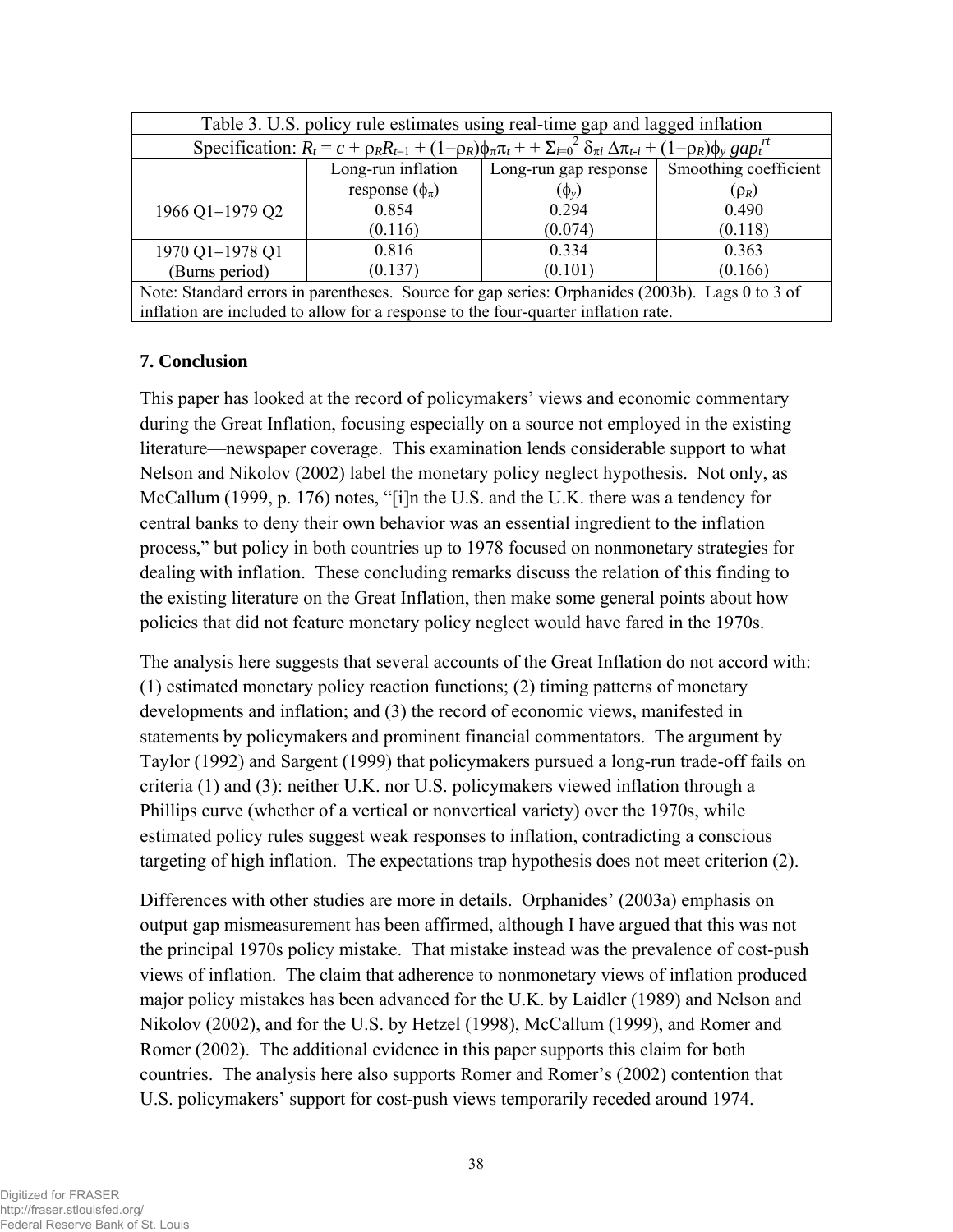However, their dating of the reversion to cost-push views of inflation to 1977 is too late (given the lags in effect of monetary policy) to account for the policies that produced the sharp pickup of inflation from 1977. According to the alternative analysis here, the lack of confidence by U.S. policymakers in monetary policy was reversed only briefly, in 1974−75; and then only to a limited degree—so limited that in 1974 the *Los Angeles Times* was referring to monetary policy as an "old inflation cure that failed," and in 1975 the *New York Times* ran an article seriously asking if the U.S. was in a liquidity trap. The U.K. too had a brief move away from nonmonetary views of inflation, in 1976−77. Significantly, in both countries, the reversion to nonmonetary views (the U.S. in 1975, the U.K. in 1977) occurred during periods of apparently double-digit negative output gaps and continuing high inflation. Far from this phenomenon promoting revisions of gap series, it led to an embrace of cost-push views that seemed to resolve the anomaly.

Cost-push views magnified the implications of output gap errors for inflation in two ways. First, the cost-push perspective suggested monetary policy was an inappropriate instrument against inflation, and so promoted a low inflation response in interest-rate rules. This implied that excessive easings produced by policy responses to faulty gap measures, did not produce subsequent tightenings as inflation turned up. Second, costpush views slowed down the correction of errors in estimates of potential GDP. The monetary view of inflation insists that high inflation is evidence of excessive aggregate demand. Output gap estimates that did not reflect this would have been corrected. By contrast, a cost-push view of inflation rationalized arbitrary inflation/gap combinations, and therefore provided no automatic mechanism for gap estimates to be revised.<sup>29</sup>

The circuit-breaker that led to the U.S. disinflation was not a conversion to monetary views of inflation, but an event (exchange rate depreciation) in 1978 that legitimized monetary tightening as an appropriate response to inflation even from a cost-push perspective. Conversion to a monetary interpretation of inflation only came later. In the U.K., the 1976 depreciation also started to trigger a tightening, but when downward pressure on the pound dissipated in 1977, the rationale for a monetary tightening was lost, and monetary policy neglect resumed. When disinflation began in 1979, it was under a new government that did accept a monetary view of inflation.

If policymakers had adhered to a monetary view of inflation in the 1970s, and therefore used monetary policy vigorously, there are strong grounds for believing both inflation outcomes and real outcomes would have been superior. Because real interest rates were

 $29$  The explanation here is also complementary with accounts where the 1970s inflation outcomes partly reflected private agents' learning behavior (e.g. Bullard and Eusepi, 2003; Orphanides and Williams, 2004). When the government assigns inflation control to ineffective devices such as price controls, the steady-state inflation rate is a particularly difficult parameter to learn. As private agents adjust their estimates of steady-state inflation, policymakers may mistake the resulting inflation fluctuations for costpush inflation. See Bernanke (2004) and Orphanides and Williams (2004) for discussion.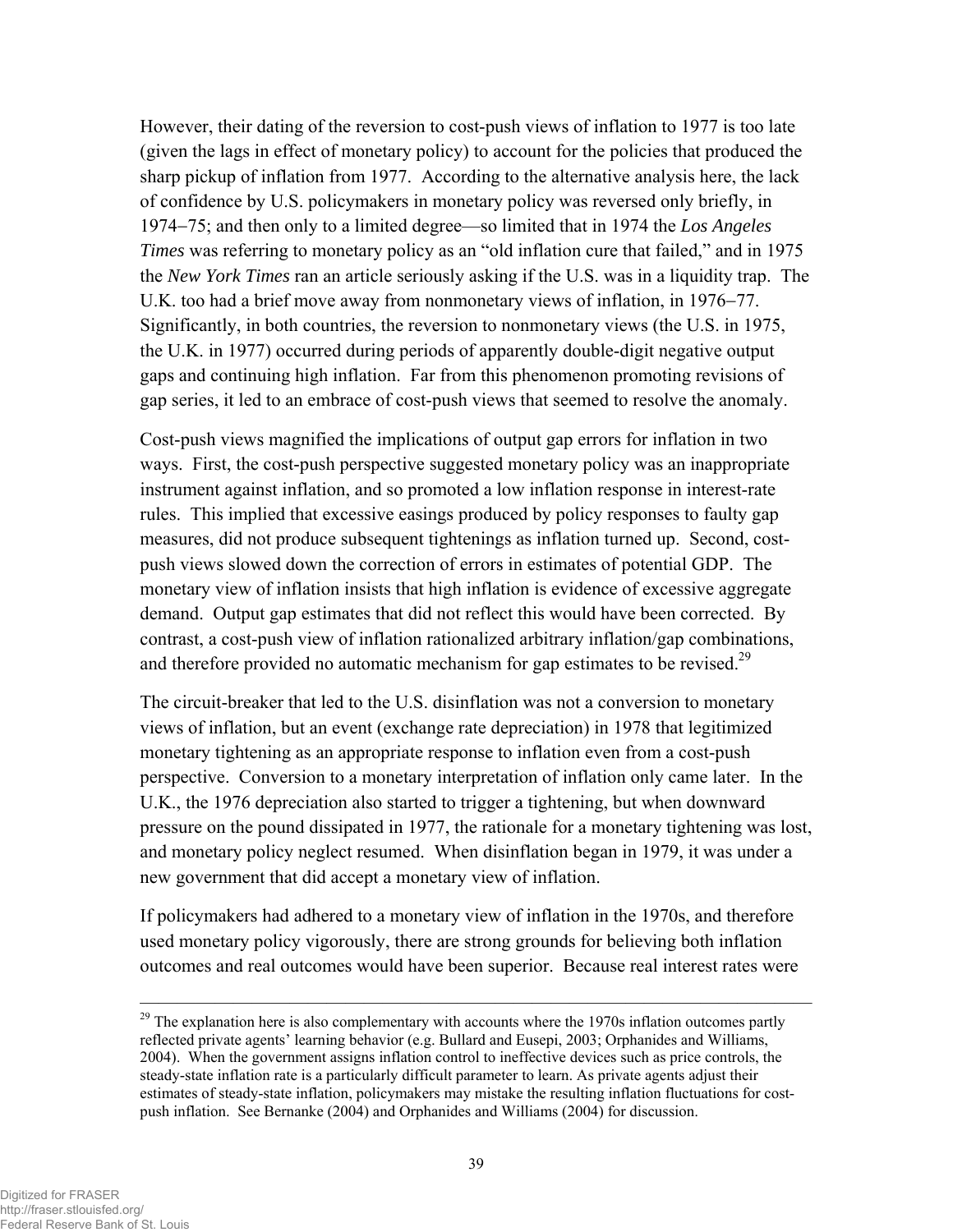so negative in the 1970s—especially in the U.K.—it is difficult to avoid the conclusion that real rates would have been higher on average in both countries under a more inflation-vigilant monetary policy, and so the peaks in output would have been lower. This, however, should not be interpreted as a *cost* of a more orthodox policy, even leaving aside the likelihood that high inflation had negative supply-side effects on potential GDP. The lower level of *output* under the alternative policy would have been with the intention of eliminating positive *output gaps*. If, as has become the consensus view, the goal of monetary policy should be to stabilize output around potential, then a policy that avoided the negative real rates of the 1970s would have been welfareenhancing.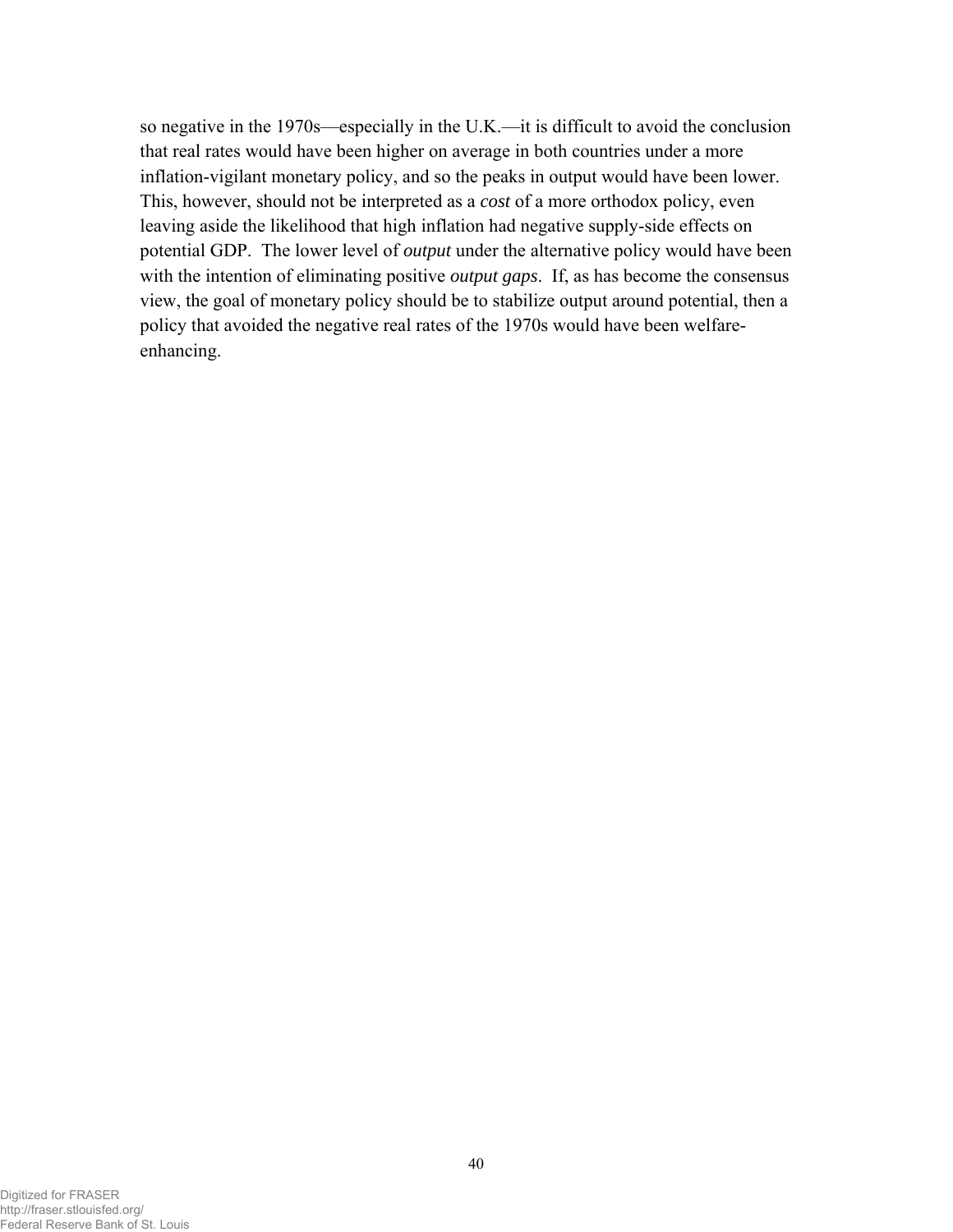|             | <b>United States</b>              |                          |  |  |  |  |
|-------------|-----------------------------------|--------------------------|--|--|--|--|
| BW          | <b>Business Week</b>              | U.S.                     |  |  |  |  |
| <b>COM</b>  | Commercial Appeal                 | Memphis, TN              |  |  |  |  |
| CPD         | <b>Cleveland Plain Dealer</b>     | Cleveland, OH            |  |  |  |  |
| <b>CST</b>  | Chicago Sun-Times                 | Chicago, IL              |  |  |  |  |
| CT          | Chicago Tribune                   | Chicago, IL              |  |  |  |  |
| <b>DFP</b>  | <b>Detroit Free Press</b>         | Detroit, MI              |  |  |  |  |
| <b>DMN</b>  | <b>Dallas Morning News</b>        | Dallas, TX               |  |  |  |  |
| <b>FORT</b> | Fortune                           | U.S.                     |  |  |  |  |
| KCS         | Kansas City Star                  | Kansas City, MO          |  |  |  |  |
| <b>KCT</b>  | <b>Kansas City Times</b>          | Kansas City, MO          |  |  |  |  |
| <b>LAT</b>  | Los Angeles Times                 | Los Angeles, CA          |  |  |  |  |
| <b>LCJ</b>  | Louisville Courier-Journal        | Louisville, KY           |  |  |  |  |
| MJ          | Milwaukee Journal                 | Milwaukee, WI            |  |  |  |  |
| $N\!W$      | Newsweek                          | U.S.                     |  |  |  |  |
| <b>NYDN</b> | <b>New York Daily News</b>        | New York, NY             |  |  |  |  |
| <b>NYP</b>  | New York Post                     | New York, NY             |  |  |  |  |
| NYT         | <b>New York Times</b>             | New York, NY             |  |  |  |  |
| <b>PHI</b>  | Philadelphia Inquirer             | Philadelphia, PA         |  |  |  |  |
| <b>SFC</b>  | San Francisco Chronicle           | San Francisco, CA        |  |  |  |  |
| WP          | <b>Washington Post</b>            | Washington, DC           |  |  |  |  |
| <b>WSJ</b>  | <b>Wall Street Journal</b>        | New York, NY             |  |  |  |  |
| <b>WST</b>  | <b>Washington Star</b>            | Washington, DC           |  |  |  |  |
|             | United Kingdom                    |                          |  |  |  |  |
| <b>BEM</b>  | Birmingham Evening Mail           | Birmingham, U.K.         |  |  |  |  |
| BKR         | The Banker                        | London, U.K.             |  |  |  |  |
| DE          | Daily Express                     | London, U.K.             |  |  |  |  |
| <b>DML</b>  | Daily Mail                        | London, U.K.             |  |  |  |  |
| DT          | Daily Telegraph                   | London, U.K.             |  |  |  |  |
| EN          | <b>Evening News</b>               | London, U.K.             |  |  |  |  |
| <b>FT</b>   | <b>Financial Times</b>            | London, U.K.             |  |  |  |  |
| ST          | <b>Sunday Times</b>               | London, U.K.             |  |  |  |  |
| TE          | The Economist                     | U.K.                     |  |  |  |  |
| <b>TS</b>   | The Scotsman                      | Edinburgh, U.K.          |  |  |  |  |
| $T\!T$      | The Times                         | London, U.K.             |  |  |  |  |
| <b>UKPD</b> | <b>U.K. Parliamentary Debates</b> | London, U.K.             |  |  |  |  |
|             | (House of Commons Official        |                          |  |  |  |  |
|             | Report)                           |                          |  |  |  |  |
|             | Newspapers from other countries   |                          |  |  |  |  |
| <b>MST</b>  | <b>Montreal Star</b>              | Montreal, Quebec, Canada |  |  |  |  |
| <b>TST</b>  | Toronto Star                      | Toronto, Ontario, Canada |  |  |  |  |
|             |                                   |                          |  |  |  |  |

**Appendix 1. Abbreviations for Newspapers Cited in the Text**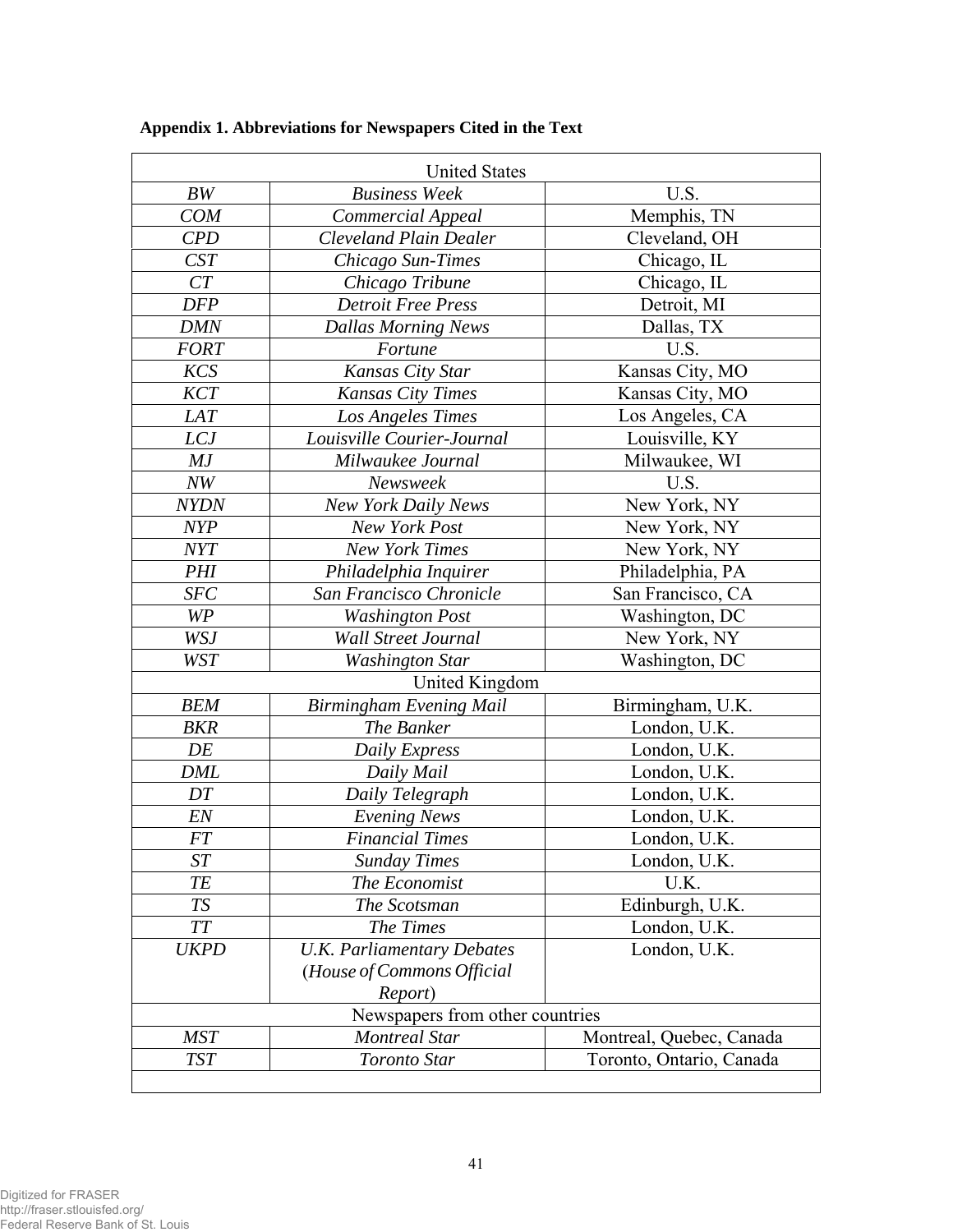#### **Appendix 2. Chronological List of Newspaper Articles Cited in the Text**

#### **I. United States**

Paul Samuelson, "Upside-Down Economics," *Newsweek*, February 5, 1968, page 71.

Glen Elsasser, "[McCracken] Prefers Slow Inflation Fight," *Chicago Tribune*, February 24, 1969, page 16.

Murray Seeger, "Nixon Attacks 'Inflationary Psychology,'" *Louisville Courier-Journal*, September 27, 1969, pages A1 and A16.

Sylvia Porter, "Inflation: 1970-Style," *New York Post*, December 4, 1969, page 83.

Richard F. Janssen, "Economic 'Chicken': Nixon Willing to Steer Close to a Recession in a Bid to Slow Inflation," *Wall Street Journal*, January 14, 1970, pages 1 and 20.

"Wage Hikes Are Lashed: Goldwater Says Labor Demands Add to Inflation," *Kansas City Times*, January 15, 1970, page 1C.

"Lid on Wages, Prices, Incomes Urged," *Milwaukee Journal*, January 27, 1970, page 17.

"Burns Sworn in as 'Fed' Chairman," *Kansas City Star*, February 1, 1970, page 2A.

Dow Jones Service, "Burns Optimistic," *Montreal Star*, July 2, 1970, page 26.

Joseph R. Slevin, "An End to Inflation Not Always Certain," *Kansas City Star*, August 17, 1970, page 12.

David M. Kennedy, "Key Economic Lessons from 19-Month Ordeal," *Kansas City Star*, September 1, 1970, page 9.

Associated Press, "Guidelines and 'Jawboning,'" *Kansas City Times*, November 6, 1970, page 2.

Newhouse News Service, "Harder Line Expected in Price Spiral Policy," *Kansas City Star*, December 10, 1970, page 38.

Joseph R. Slevin, "Nixon Quietly Changes Goals on Unemployment," *Kansas City Star*, December 15, 1970, page 14.

Joseph R. Slevin, "Rein on Inflation an Elusive Goal," *Kansas City Star*, December 31, 1970, page 7.

Hobart Rowen, "Will Fed Use Money Policy as Hostage?," *Washington Post*, January 24, 1971, page C1.

Joseph Kraft, "The Battle: Stagflation," *Washington Post*, February 25, 1971, page A21.

Milton Friedman, "The Fed on the Spot," *Newsweek*, October 16, 1972, page 98.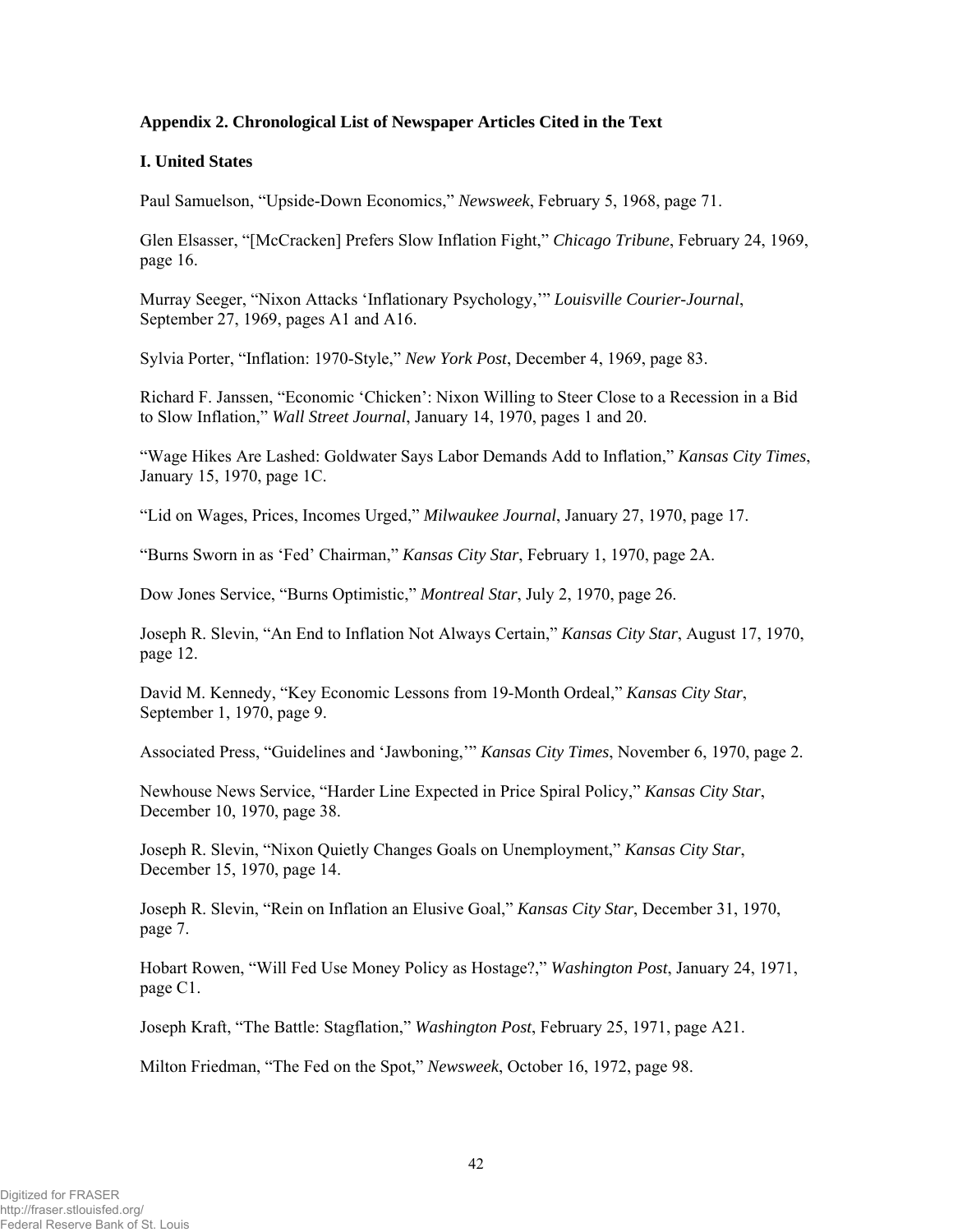James L. Rowe Jr., "Tough Trust Laws Proposed by Burns," *Washington Post*, February 21, 1973, pages A1 and A9.

Hobart Rowen, "Economics of War and Energy," *Washington Post*, November 8, 1973, page A31.

Clayton Fritchey, "President and Advisers Wait for Inflation to Cure Itself," *Detroit Free Press*, March 18, 1974, page 7A.

Bill Nelkirk, "Dr. Burns and the Fed: Controlling Inflation by Controlling Money—Maybe," *Cleveland Plain Dealer*, May 5, 1974, pages 1B and 8B.

John F. Lawrence, "Old Inflation Cure That Failed in '70 Is Revived—Tight Money," *Los Angeles Times*, May 6, 1974, pages 1 and 16−17.

Al Altwegg, "Experts See Inflation Easing, Then Turning Up," *Dallas Morning News*, May 12, 1974, page 15B.

Joseph R. Slevin, "Inflation: Trouble Ahead," *Cleveland Plain Dealer*, June 2, 1974, page 8B.

Sanford Rose, "The Agony of the Federal Reserve," *Fortune*, July 1974, pages 90−94 and 180−186.

Richard Strout, "Little Man Bears Burden of Nixon Economy Moves," *Detroit Free Press*, July 25, 1974, page 9A.

Sylvia Porter, "President Ford and Your Pocketbook: III," *New York Post*, August 13, 1974.

Clark Hoyt, "CEA's Greenspan a Strict Free-Market Man," *Detroit Free Pres*s, August 19, 1974, page 10C.

Al Atwegg, "Dear Mr. President: Dallas Business Leaders Give Ford Their Advice on the Economy," *Dallas Morning News*, September 1, 1974, page 9B.

Clem Morgello *et al*, "The World's Economic Ills: Any Rx?," *Newsweek*, September 30, 1974, pages 62−68.

"Text of President's Economy Address" and "WIN Coupon," *Dallas Morning News*, October 9, 1974, pages 8A−10A.

Garry Wills, "President's 'Grand Design' Falls Short on Economic Ills," *Detroit Free Press*, October 17, 1974, page 7A.

Sylvia Porter, " '75 Outlook: Better End Seen for Bad Beginning," *Detroit Free Press*, January 13, 1975, page 9B.

Sylvia Porter, "Tax Cuts: How Ford's Proposals Affect You," *Detroit Free Press*, January 17, 1975, page 5B.

Clark Hoyt, "Oil Tax Gets It from All Sides," *Detroit Free Press*, January 31, 1975, pages 1A and 12A.

Leonard Silk, "Money Growth a Puzzle: Question Is Whether Federal Reserve Method for Spurring Economy Works," *New York Times*, February 26, 1975, pages 53 and 57.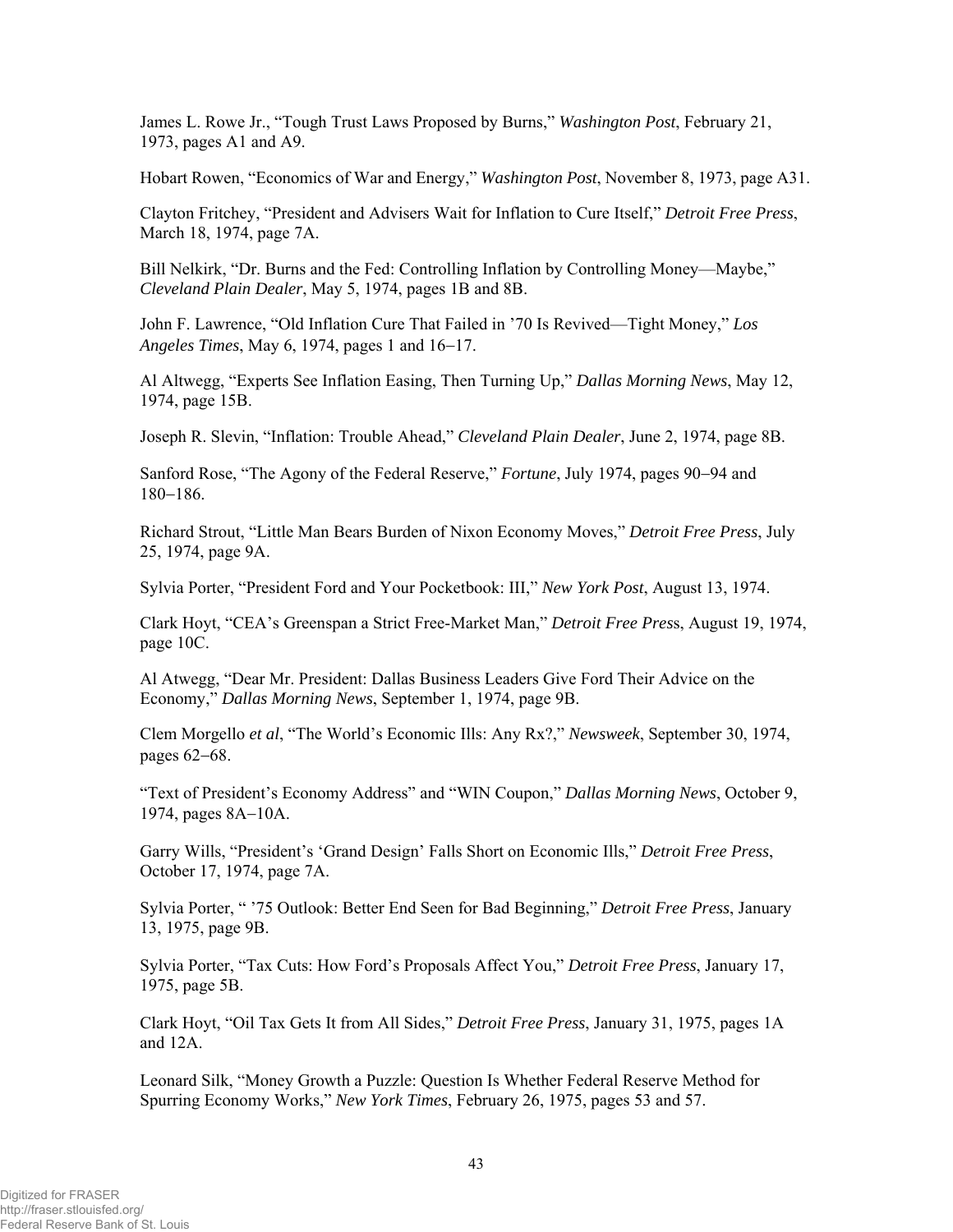Leonard Silk, "Fed Efforts Failing: U.S. Facing 'Liquidity Trap'?," *Detroit Free Press*, February 28, 1975, page 12B.

Eliot Janeway, "Fed Frustrated on Money Policy," *Detroit Free Press*, March 2, 1975, page 2B.

Clark Hoyt, "Easing Food Prices Slow Inflation," *Detroit Free Press*, March 21, 1975, pages 1A and 14A.

James J. Kilpatrick, "Tax Reduction Is a Blunder," *Detroit Free Press*, April 23, 1975, page 9A.

Al Altwegg, "Needed: A Meany-Burns Détente," *Dallas Morning News*, May 11, 1975, page 13B.

Remer Tyson, "How Reagan Sees the Issues," *Detroit Free Press*, May 11, 1975, page 1D.

Sylvia Porter, "Terminology: A Look at Depression, Recession," *Detroit Free Press*, June 5, 1975, page 13B.

Paul Samuelson, "The New Recovery," *Newsweek*, July 28, 1975, page 55.

Clark Hoyt, "Does 'Supply and Demand' Still Work?," *Detroit Free Press*, September 2, 1975, page 4C.

*New York Times* News Service, "If Prices Rise in Downturn, Are Firms Fanning Inflation?," *Detroit Free Press*, September 9, 1975, page 5B.

Sylvia Porter, "The Basic Evil," *New York Post*, October 8, 1975.

Sylvia Porter, "Recovery: Here Are Some Ways to Boost Economy," *Detroit Free Press*, October 9, 1975, page 13B.

Associated Press, "Ford to Report Slow Gains in Drive for Full Recovery," *Detroit Free Press*, January 26, 1976, page 5B.

Hobart Rowen, "A New Look at Controls," *Detroit Free Press*, February 5, 1976, page 11A.

Hobart Rowen, "Samuelson Asks [for] Higher Economic Aim," *Washington Post*, February 15, 1976, pages L1 and L2.

Hobart Rowen, "The Coming Problem of Inflation," *Washington Post*, May 13, 1976, page A23.

Robert S. Boyd, "Ford, Carter Get Personal," *Detroit Free Press*, September 24, 1976, pages 1A and 7A.

Paul A. Samuelson, "What Jimmy Should Do," *Newsweek*, January 10, 1977, pages 58−59.

"The Dismal Past of Guideline Policies," *Business Week*, April 4, 1977, pages 85−90.

"Excerpt from President Carter's News Conference," *Washington Post*, April 16, 1977, page A6.

Alan J. Mayer, Rich Thomas and Eleanor Clift, "The Anti-Inflation Gospel," *Newsweek*, April 25, 1977, pages 63−64.

Lisa Myers, "Carter Inflation-Cut Goal Slips," *Chicago Sun-Times*, July 28, 1977, page 4.

Tom Wicker, "Out of 'Stagflation Swamp,'" *New York Times*, October 14, 1977, page 22.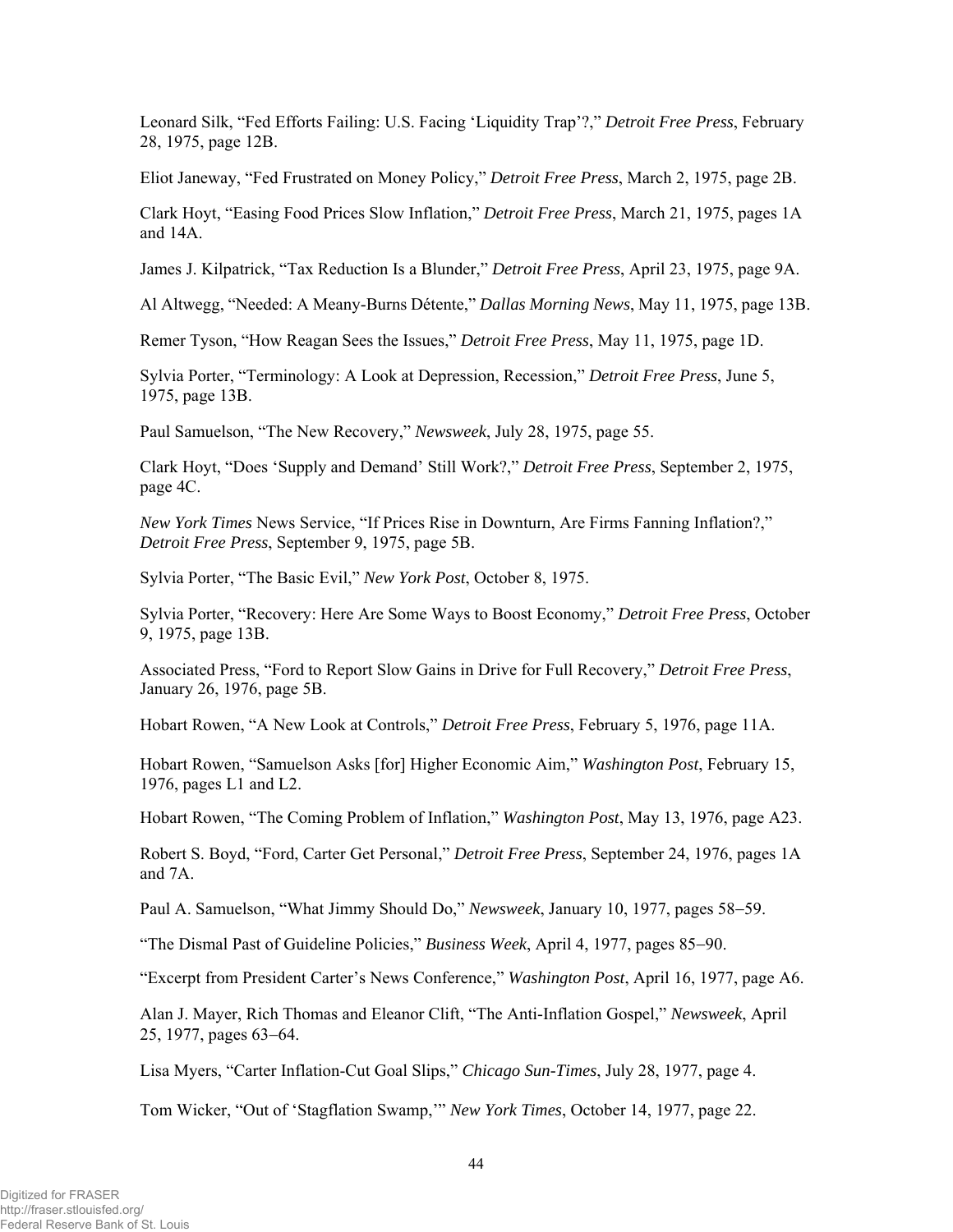Michael Ruby *et al*, "The Economy: New Look?," *Newsweek*, January 9, 1978, pages 48−56.

Joseph Kraft, "Economic Prospects," *San Francisco Chronicle*, January 17, 1978, page 39.

Edward Walsh, "Carter Vows Wider Fight against Inflation," *Washington Post*, April 12, 1978, pages A1 and A4.

William Eaton, "Carter Pledges Veto to Control Federal Deficit," *Los Angeles Times*, April 12, 1978, Part I, pages 1 and 7.

Walter W. Heller, "The Right Tax Cut Mix," *Wall Street Journal*, May 1, 1978, page 16.

Art Pine and James L. Rowe Jnr., "Miller Doesn't Foresee a Recession in U.S.: Says Interest Rate Rise Should Peak Soon," *Washington Post*, July 30, 1978, pages G1 and G3.

Hobart Rowen, "What Will They Do about Inflation?," *Washington Post*, August 31, 1978, page A15.

Associated Press, "Text of President Carter's Anti-Inflation Speech Tuesday [October 24]," *New York Times*, October 25, 1978, supplement pages 114−117.

Sylvia Porter, "Inflation Rate Is Intolerable," *Washington Star*, October 31, 1978.

Sylvia Porter, "Inflation Fight Can Work, If…," *Washington Star*, November 2, 1978, page E10.

Robert A. Rosenblatt and Don Irwin, "Carter Bolsters the Dollar; Stocks Set 1-Day Record: Action Will Force Higher Interest Rates," *Los Angeles Times*, November 2, 1978a, pages 1 and 6.

Paul E. Steiger, "Potential Gain May Outweigh Recession Risk," *Los Angeles Times*, November 2, 1978b, pages 1 and 9.

Sylvia Porter, "Trade and Dollar Spur Inflation Spiral," *New York Daily News*, November 7, 1978.

"Transcript of President's State of Union Address to a Joint Session of Congress," *New York Times*, January 24, 1979, page A13.

United Press International/Associated Press, "Tough Holding Down Wages While Profits Soar, U.S. Says," *Toronto Star*, March 21, 1979, page A23.

Philip Greer and Myron Kandel, "Tension Grows as Tight Money Fails to Check Soaring Inflation," *New York Post*, October 8, 1979, page 34.

Associated Press, "Sasser Requests Study of Interest Rate Effect," *Commercial Appeal*, October 8, 1979, page 3.

James Tobin, "Why the Fed's Cure Won't Work," *New York Times*, November 11, 1979, page F18.

"Policymakers Watch Carter," *Toronto Star*, March 14, 1980, page B9.

J.A. Livingston, "New Economic Lore: Inflation Now Resists Recession," *Philadelphia Inquirer*, April 23, 1980, page 6B.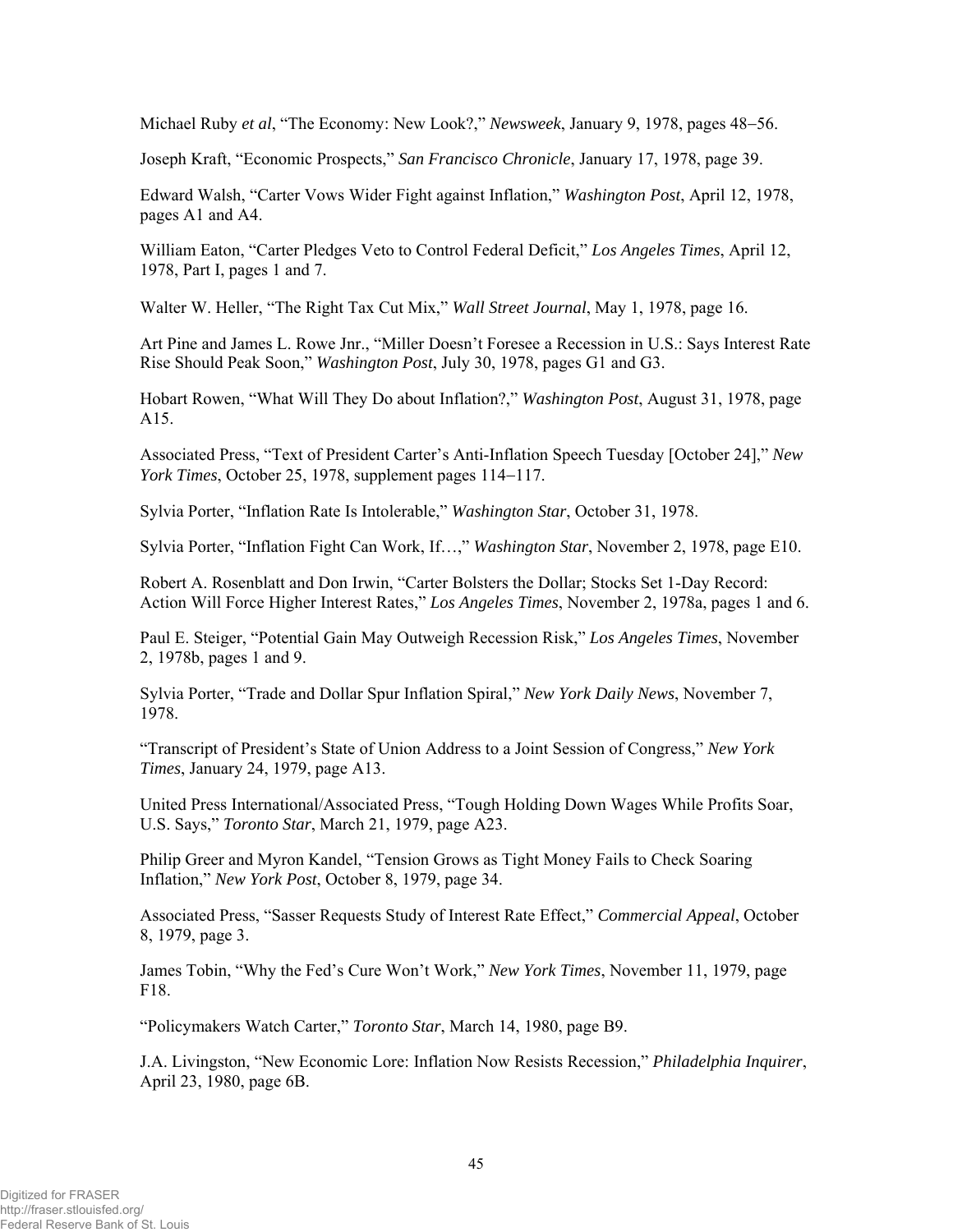#### **II. United Kingdom**

Charles Raw, "Wages and Prices Clamp: Harsh But Necessary," *Sunday Times*, March 17, 1968, page 35.

Editorial, "Preparing for Tory Reform," *The Economist*, January 18, 1969, pages 9−11.

"Money Talk," *Daily Mail*, September 24, 1969.

"Mr. Jenkins Warns of Too-High Wage Claims," *The Scotsman*, February 9, 1970, page 3.

"Heath Blames Labour for 'Price Explosion,'" *The Times*, April 20, 1970, page 2.

Malcolm Crawford, "A Recipe for Rising Prices," *Sunday Times*, June 21, 1970, page 57.

Patrick Sergeant, "When Shall We Grow Again?," *Daily Mail*, June 16, 1970, page 9.

"CBI Chief Urges Stronger Line on Wage Bargaining," *Daily Express*, July 16, 1970, page 3.

Patrick Sergeant, "Courtalds Catch Stagflation," *Daily Mail*, July 16, 1970, page 9.

"Lending Clamp in Britain," *Kansas City Star*, October 29, 1970, page 17.

Malcolm Crawford, "Brakes off Economy to Start 1971," *Sunday Times*, December 20, 1970, page 33.

Malcolm Crawford, "Treasury Calls for Wage-Price Freeze," *Sunday Times*, January 10, 1971, page 53.

Anthony Barber, "The Chancellor on Monetary Policy," *The Banker*, February 1971, pages 202−204.

David Malbert, "Barber Clips Bank Rate," *Evening News*, April 1, 1971, page 1.

Patrick Sergeant, "What the Freeze Means to Shares," *Daily Mail*, November 7, 1972, page 27.

Jack Foster, "Why Dr. Healey's Tonic HAS to Work," *Birmingham Evening Mail*, July 2, 1975, page 4.

"White Paper Explains Reasons for £6 Limit on Pay Rises," *The Times*, July 12, 1975, page 4.

William Keegan, "Anti-Inflation Fight Will Not Slacken, Promises Wilson," *Financial Times*, February 3, 1976, page 1.

H.B. Boyne, "Voluntary Pay Policy to Stay," *Daily Telegraph*, February 3, 1976, pages 1 and 6.

Denis Healey, "The Bankers' Dinner: Extracts from Speeches," *The Times*, October 20, 1978, page 22.

Tony Conyers, "Labour Manifesto Target Is Inflation Down to 5pc by 1982," *Daily Telegraph*, April 7, 1979, page 8.

Daniel Yergin, "Mrs. Thatcher Has a Simple Answer But It May Not Work," *Toronto Star*, April 8, 1979, page A8.

Alan Walters, "Monetarism: The Right Stuff," *The Economist,* May 4, 1985, pages 19−23.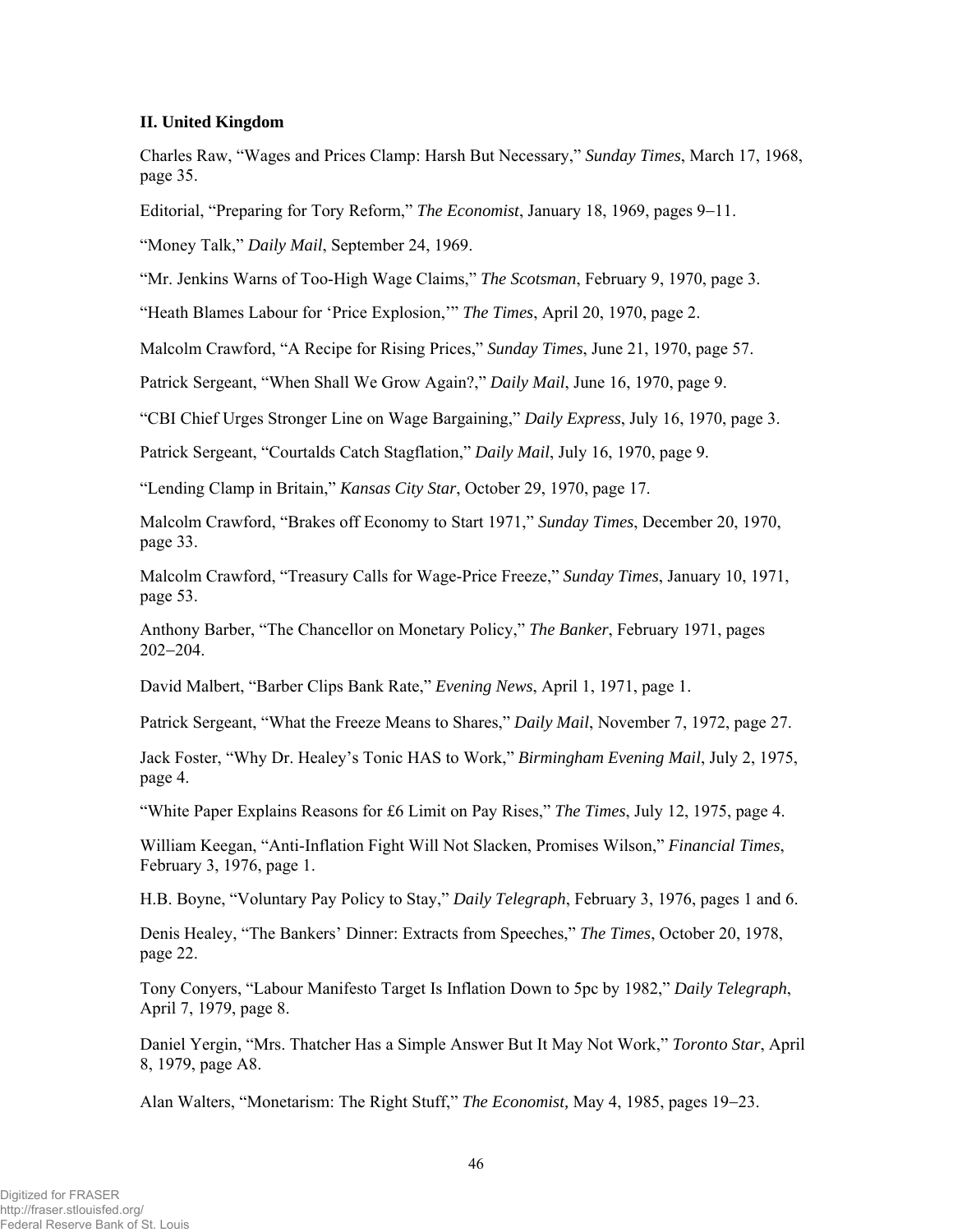# **References**

Anderson, Richard G., and Robert H. Rasche (2001). "The Remarkable Stability of Monetary Base Velocity in the United States, 1919−1999." Federal Reserve Bank of St. Louis Working Paper 2001−08.

Barsky, Robert B., and Lutz Kilian (2001). "Do We Really Know That Oil Caused the Great Stagflation? A Monetary Alternative," *NBER Macroeconomics Annual*, Vol. 16(1), 137−183.

Batini, Nicoletta, and Edward Nelson (2001). "The Lag from Monetary Policy Actions to Inflation: Friedman Revisited," *International Finance*, Vol. 4(3), 381−400.

Batten, Dallas S. (1981). "Inflation: The Cost-Push Myth," *Federal Reserve Bank of St. Louis Review*, Vol. 63(6), 20−26.

Bernanke, Ben S. (2004). "Fedspeak." Remarks at AEA Meetings, San Diego, January 3.

Beyer, Andreas, and Roger E.A. Farmer (2002). "Natural Rate Doubts." ECB Discussion Paper No. 121.

Biven, W. Carl (2002). *Jimmy Carter's Economy: Policy in an Age of Limits*. Chapel Hill: North Carolina Press.

Bordo, Michael D., and Anna J. Schwartz (1999). "Monetary Policy Regimes and Economic Performance: The Historical Record." In J.B. Taylor and M. Woodford (eds.), *Handbook of Macroeconomics, Volume 1A*. Amsterdam: North Holland. 149−234.

Brittan, Samuel (1977). *The Economic Consequences of Democracy*. London: Temple Smith.

Bullard, James, and Stefano Eusepi (2003). "Did the Great Inflation Occur Despite Policymaker Commitment to a Taylor Rule?" Federal Reserve Bank of St. Louis Working Paper 2003−013.

Burns, Arthur F. (1973). "Letter on Monetary Policy," *Federal Reserve Bank of St. Louis Review*, Vol. 55(11), 15−22.

Burns, Arthur F. (1978). *Reflections of an Economic Policy Maker*. Washington, DC: American Enterprise Institute.

Capie, Forrest, and Alan Webber (1985). *A Monetary History of the United Kingdom, 1870–1982, Volume I: Data, Sources, Methods*. London: George Allen and Unwin.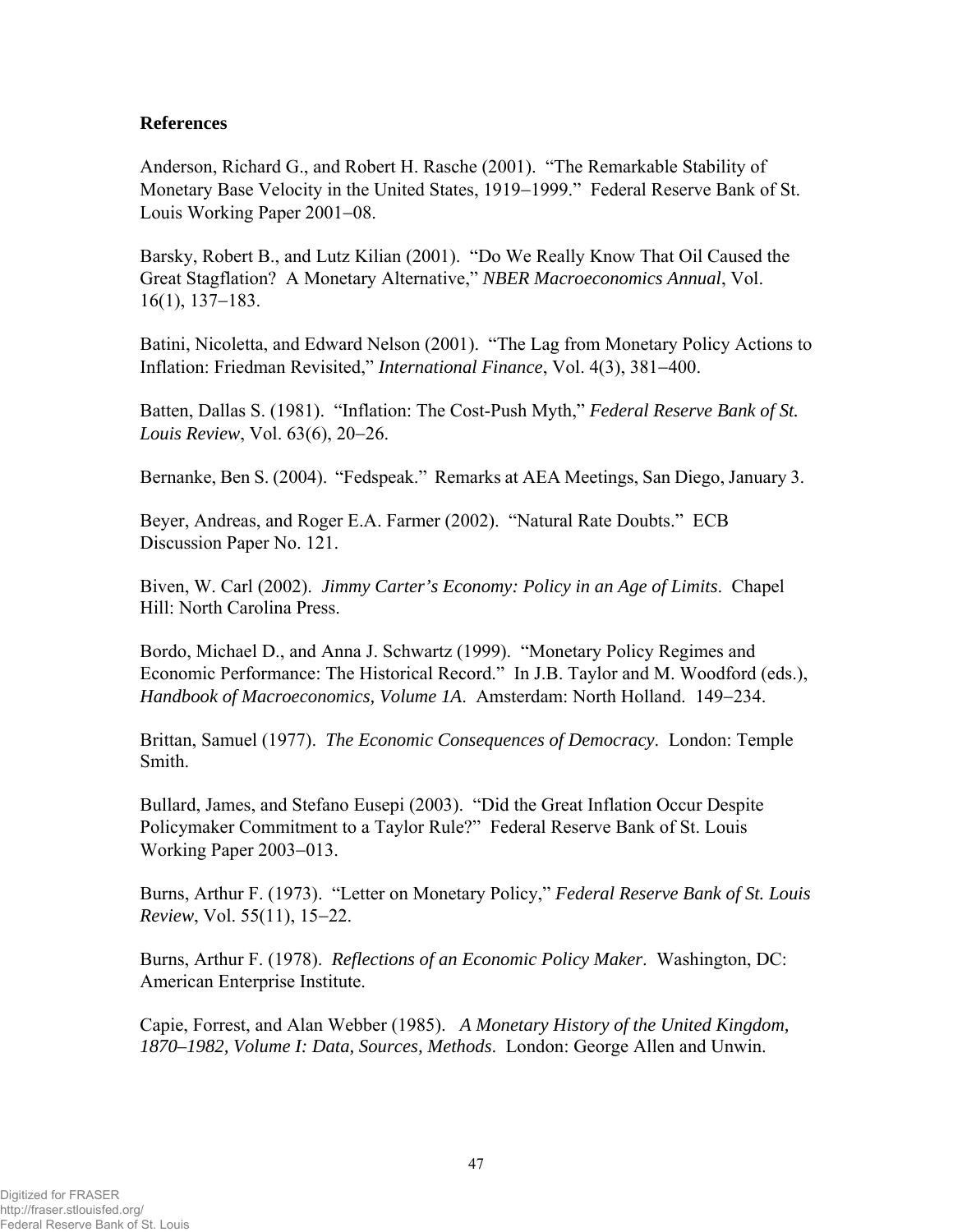Chari, V.V., Lawrence J. Christiano, and Martin Eichenbaum (1998). "Expectation Traps and Discretion," *Journal of Economic Theory*, Vol. 81(2), 462–492.

Christiano, Lawrence J., and Christopher J. Gust (2000). "The Expectations Trap Hypothesis," *Federal Reserve Bank of Chicago Economic Perspectives*, Vol. 24(2), 21– 39.

Clarida, Richard, Jordi Galí, and Mark Gertler (2000). "Monetary Policy Rules and Macroeconomic Stability: Evidence and Some Theory," *Quarterly Journal of Economics*, Vol. 115(1), 147−180.

Congdon, Tim (1982). *Monetary Control in Britain*. London: Macmillan.

Conservative Party (U.K.) (1970). "General Election Manifesto 1970." London. Reprinted in F.W.S. Craig (ed.), *British General Election Manifestos 1959*−*1987*. Aldershot, U.K.: Dartmouth. 113−132.

Darby, Michael R., and James R. Lothian (1983). 'Conclusions on the International Transmission of Inflation.' In M.R. Darby *et al*, *The International Transmission of Inflation*. University of Chicago Press. 493–523.

Day, Robin (1993). *But with Respect*. London: Weidenfeld and Nicolson.

DeLong, J. Bradford (1997). "America's Peacetime Inflation: the 1970s." In C.D. Romer and D.H. Romer (eds.), *Reducing Inflation: Motivation and Strategy*. Chicago: University of Chicago Press. 247–276.

FOMC (1970). *Minutes, April 7, 1970*. Washington, DC: Federal Reserve Board.

Friedman, Milton (1966). "What Price Guideposts?" In G.P. Shultz and R.Z. Aliber (eds.), *Guidelines, Informal Controls and the Market Place*. Chicago: University of Chicago Press. 17−39. Reprinted in M. Friedman, *Dollars and Deficits*. Eaglewood, N.J.: Prentice Hall, 1968. 97−121.

Friedman, Milton (1978). "Inflationary Recession," *Newsweek* (April 24), 81.

Friedman, Milton (2003). "The Fed's Thermostat," *Wall Street Journal* (August 19), A8.

Friedman, Milton, and Rose Friedman (1984). *The Tyranny of the Status Quo*. New York: Harcourt Brace Jovanich.

Friedman, Milton, and Anna J. Schwartz (1982). *Monetary Trends in the United States and the United Kingdom: Their Relation to Income, Prices, and Interest Rates, 1867*−*1975*. Chicago: University of Chicago Press.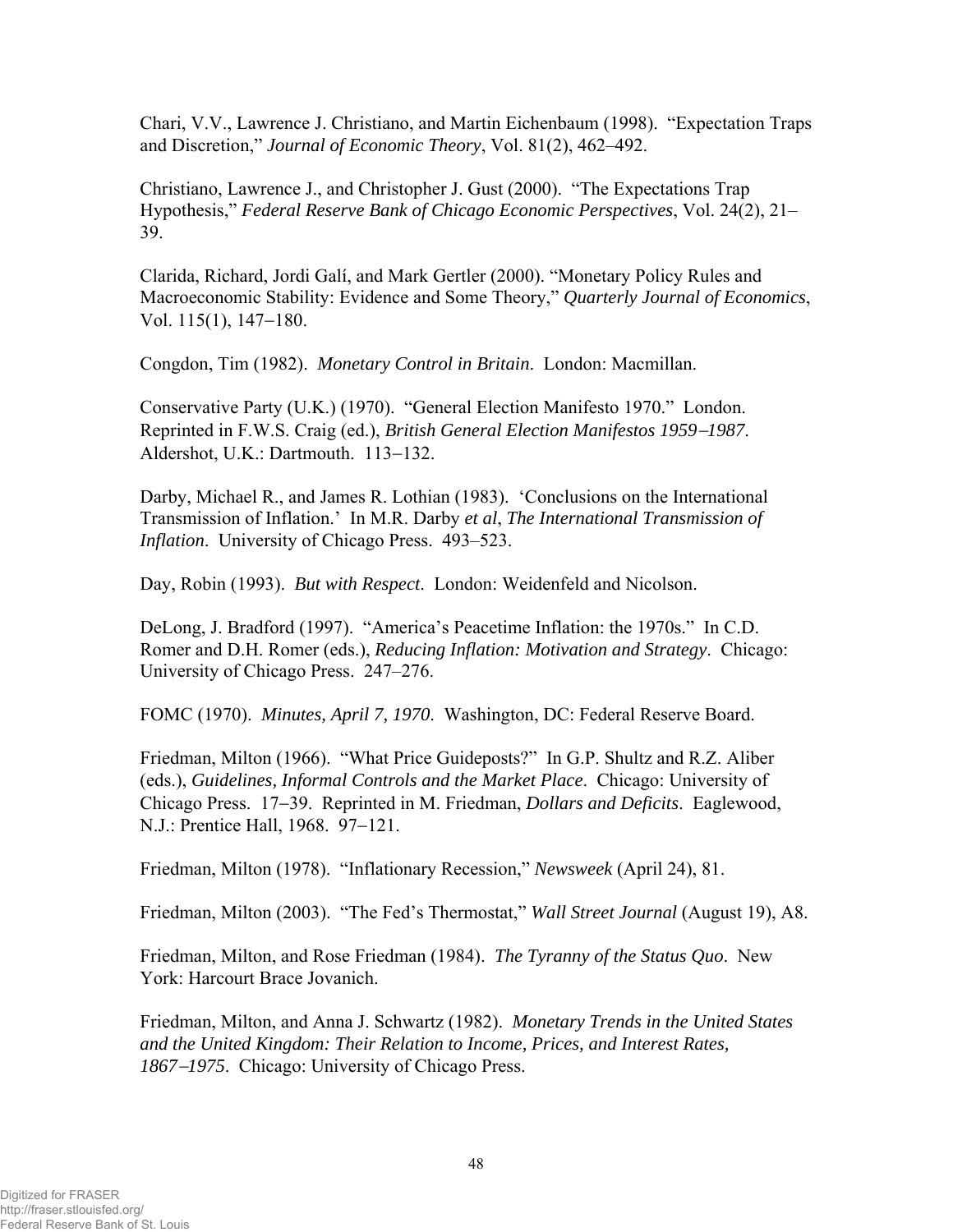Giannoni, Marc P., and Michael Woodford (2004). "Optimal Inflation Targeting Rules." In B. Bernanke and M. Woodford (eds.), *Inflation Targeting*. Chicago: University of Chicago Press.

Goodhart, Charles A.E. (2003). "A Central Bank Economist." In P. Mizen (ed.), *Central Banking, Monetary Theory and Practice: Essays in Honour of Charles Goodhart*, *Volume One*. Cheltenham: Edward Elgar. 13–61.

Hafer, R.W. and David C. Wheelock (2001). "The Rise and Fall of a Policy Rule: Monetarism at the St. Louis Fed, 1968–1986," *Federal Reserve Bank of St. Louis Review*, Vol. 83(1), 1–24.

Heath, Edward (1998). *The Course of My Life: The Autobiography of Edward Heath*. London: Hodder and Stoughton.

Hetzel, Robert L. (1998). "Arthur Burns and Inflation," *Federal Reserve Bank of Richmond Economic Quarterly*, Vol. 84(1), 21–44.

Holmes, Martin (1985). *The Labour Government, 1974*−*79: Political Aims and Economic Reality*. Lancaster: Macmillan.

House of Representatives (1974). *Federal Reserve Policy and Inflation and High Interest Rates: Hearings before the Committee on Banking and Currency*. Washington, DC: Government Printing Office.

House of Representatives (1975). *Federal Reserve Consultations and the Conduct of Monetary Policy: Hearings before the Committee on Banking, Currency and Housing*. Washington, DC: Government Printing Office.

Humphrey, Thomas M. (1998). "Historical Origins of the Cost-Push Fallacy," *Federal Reserve Bank of Richmond Economic Quarterly*, Vol. 84(3), 53−74.

Joint Economic Committee (1974). *The 1974 Economic Report of the President: Hearings before the Joint Economic Committee*. Washington, DC: Government Printing Office.

King, Mervyn A. (2000). "Monetary Policy: Theory in Practice." Address to the Joint Luncheon of the American Economic and American Finance Associations, January 7.

Laidler, David (1989). "Dow and Saville's *Critique of Monetary Policy*—A Review Essay," *Journal of Economic Literature*, Vol. 27(3), 1147–1159.

Laidler, David (2003). "The Role of the History of Economic Thought in Modern Macroeconomics." In P. Mizen (ed.), *Monetary History, Exchange Rates and Financial Markets: Essays in Honour of Charles Goodhart, Volume Two*. Cheltenham: Edward Elgar. 12−29.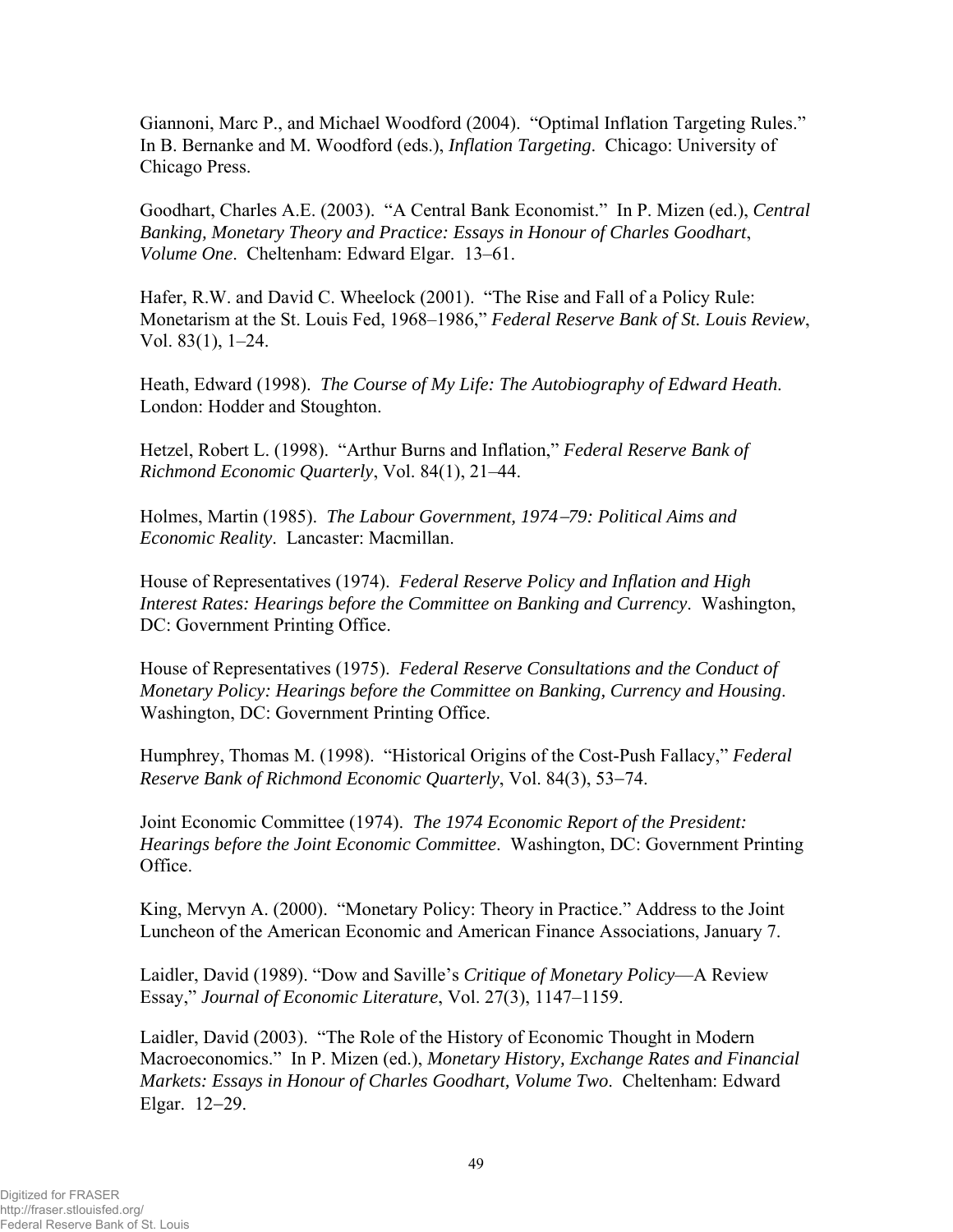Lansing, Kevin J. (2001). "Learning about a Shift in Trend Output: Implications for Monetary Policy and Inflation." Manuscript, Federal Reserve Bank of San Francisco.

Mayer, Thomas (1999). *Monetary Policy and the Great Inflation in the United States: the Federal Reserve and the Failure of Macroeconomic Policy, 1965–79*. Cheltenham: Edward Elgar.

McCallum, Bennett T. (1999). "Recent Developments in Monetary Policy Analysis: The Roles of Theory and Evidence," *Journal of Economic Methodology*, Vol. 6(2), 171−198.

Meltzer, Allan H. (2003). *A History of the Federal Reserve, Volume 1: 1913*−*1951.*  Chicago: University of Chicago Press.

Miller, G. William (1978). "Statement to Committee on Banking, Finance, and Urban Affairs, July 28, 1978," *Federal Reserve Bulletin* 64 (August), 642−647.

Minford, Patrick (1993). "Monetary Policy in the Other G-7 Countries: The United Kingdom." In M.U. Fratianni and D. Salvatore (eds.), *Monetary Policy in Developed Economies* (*Handbook of Comparative Economic Policies, Volume 3*). Westport: Greenwood Press. 405−431.

Nelson, Edward (2001). "What Does the U.K.'s Monetary Policy and Inflation Experience Tell Us about the Transmission Mechanism?" CEPR Discussion Paper No. 3047.

Nelson, Edward, and Kalin Nikolov (2002). "Monetary Policy and Stagflation in the U.K." Bank of England Working Paper No. 155, May.

Nelson, Edward, and Kalin Nikolov (2003). "U.K. Inflation in the 1970s and 1980s: the Role of Output Gap Mismeasurement," *Journal of Economics and Business*, Vol. 55(4), 353−370.

Orphanides, Athanasios (2003a). "The Quest for Prosperity without Inflation," *Journal of Monetary Economics*, Vol. 50(3), 633−663.

Orphanides, Athanasios (2003b). "Monetary Policy Rules, Macroeconomic Stability and Inflation: a View from the Trenches," *Journal of Money, Credit, and Banking*, in press.

Orphanides, Athanasios, and John C. Williams (2003). "The Decline of Activist Stabilization Policy: Natural Rate Misperceptions, Learning, and Expectations." Manuscript, Federal Reserve Board.

Orphanides, Athanasios, and John C. Williams (2004). "Imperfect Knowledge, Inflation Expectations, and Monetary Policy." In B. Bernanke and M. Woodford (eds.), *Inflation Targeting*. Chicago: University of Chicago Press for NBER.